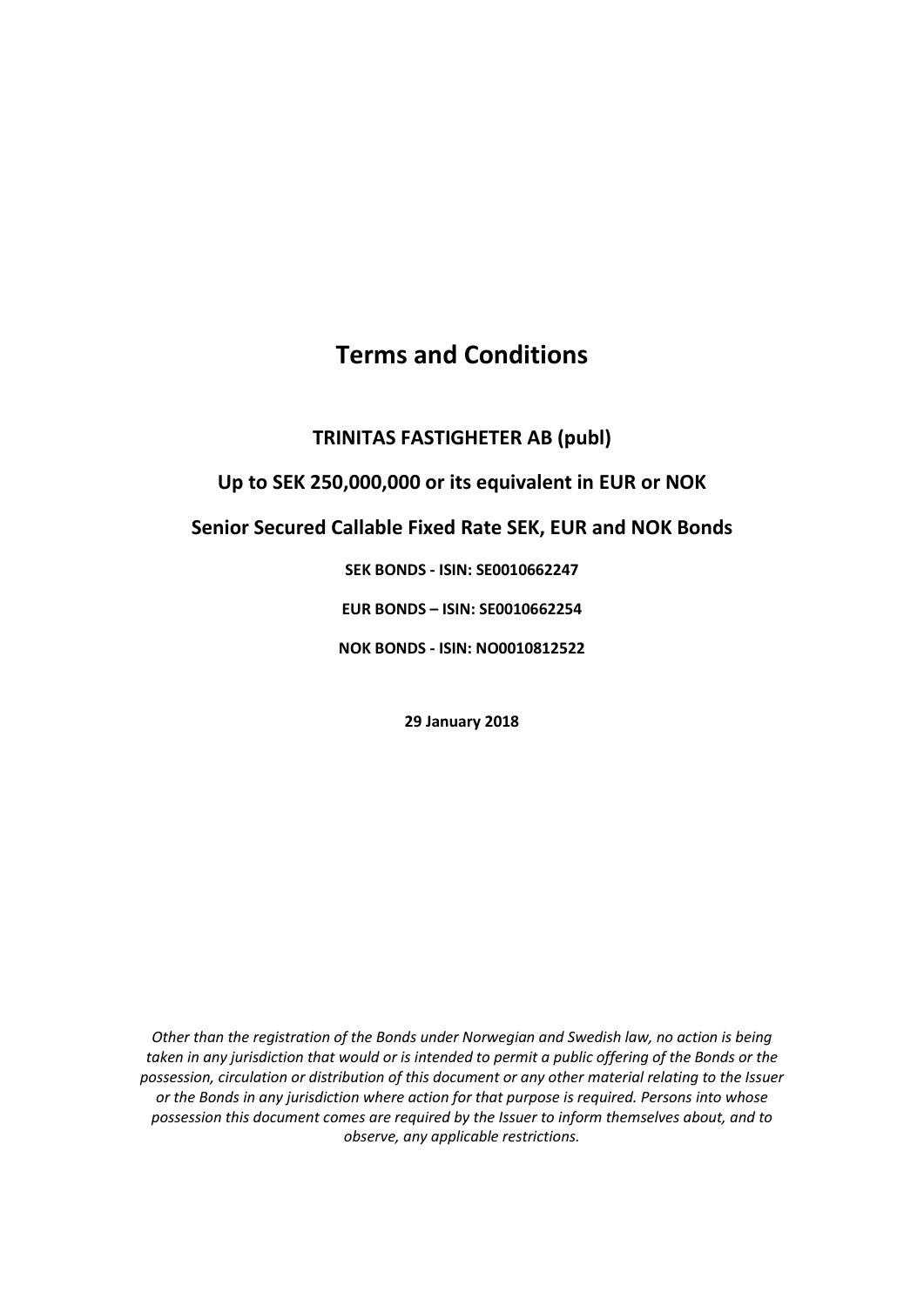#### **Table of Contents**

| 1.  |  |
|-----|--|
| 2.  |  |
| 3.  |  |
| 4.  |  |
| 5.  |  |
| 6.  |  |
| 7.  |  |
| 8.  |  |
| 9.  |  |
| 10. |  |
| 11. |  |
| 12. |  |
| 13. |  |
| 14. |  |
| 15. |  |
| 16. |  |
| 17. |  |
| 18. |  |
| 19. |  |
| 20. |  |
| 21. |  |
| 22. |  |
| 23. |  |
| 24. |  |
| 25. |  |
| 26. |  |
| 27. |  |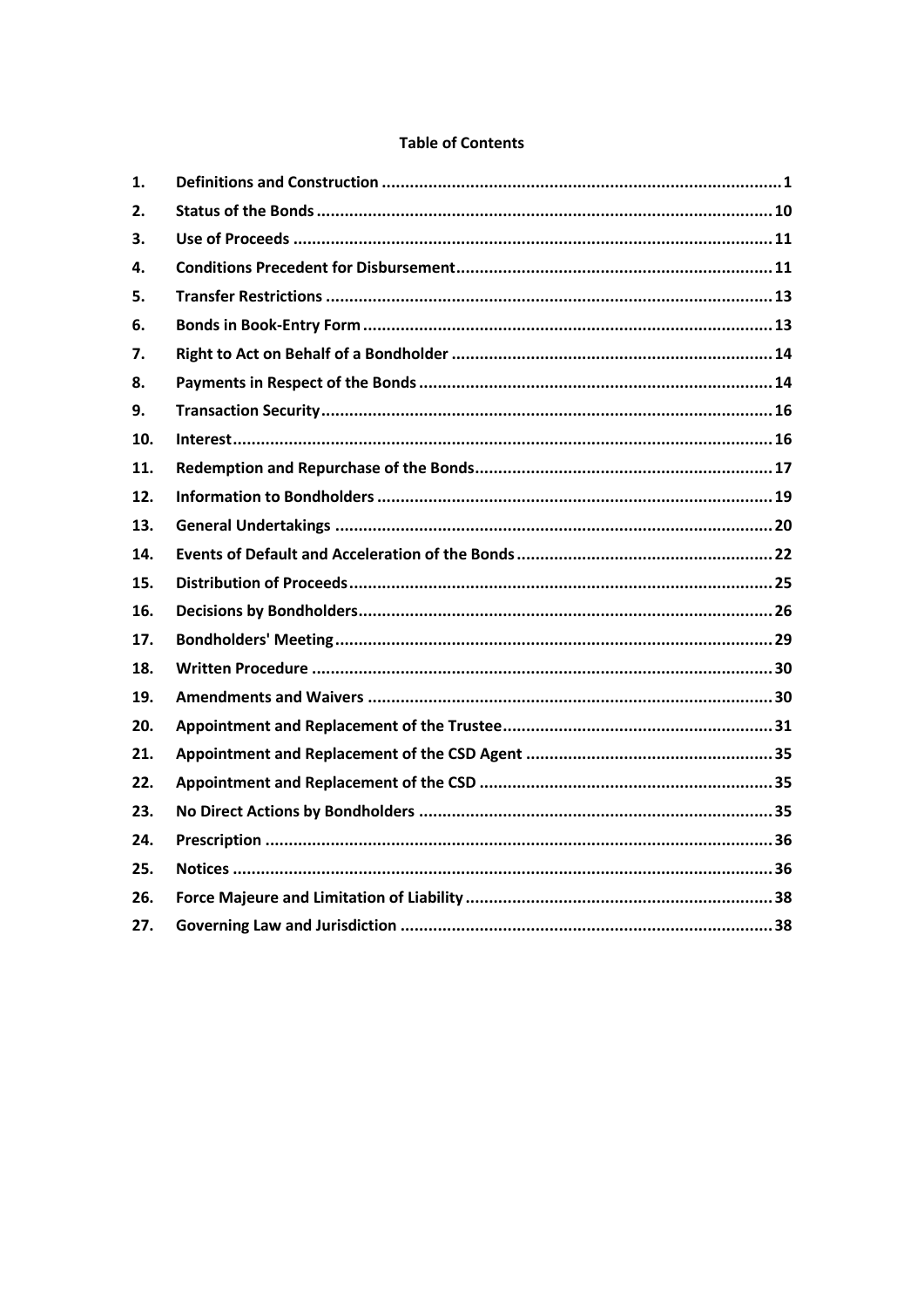## <span id="page-2-0"></span>**1. Definitions and Construction**

#### <span id="page-2-1"></span>**1.1 Definitions**

In these terms and conditions (the "**Terms and Conditions**"):

"**Account Operator**" means: (i) with respect to the NOK Bonds a bank or other party registered as account operator (No*: Kontofører*) with Verdipapirsentralen ASA, reg. nr. 985 140 421, Fred Olsens gate 1, 0152 Oslo ("**VPS**"), and (ii) with respect to the SEK Bonds and EUR Bonds a bank or other party registered as account operator with Euroclear Sweden AB, reg. nr. 556112-8074, ("**Euroclear**"), through which a Bondholder has opened a Securities Account in respect of its Bonds.

"**Acquisition Costs**" means part of the acquisition costs remaining to be paid under certain vendor loans relating to (i) Trinitas Fastigheter I AB's acquisition of the shares in Fastighetsutveckling stingfast Norrköping AB amounting to approximately SEK 31,025,000 and (ii) Trinitas Fastigheter II AB's acquisition of the shares in RDMN Holding AB amounting to approximately SEK 5,475,000.

"**Adjusted Nominal Amount**" means the Total Nominal Amount less the Nominal Amount of all Bonds owned by a Group Company or an Affiliate, irrespective of whether such person is directly registered as owner of such Bonds.

"**Advance Purchase Agreements**" means (a) an advance or deferred purchase agreement if the agreement is in respect of the supply of assets or services and payment is due not more than 90 days after the date of supply, or (b) any other trade credit incurred in the ordinary course of business.

"**Affiliate**" means any Person, directly or indirectly, controlling or controlled by or under direct or indirect common control with such specified Person. For the purpose of this definition, "**control**" when used with respect to any Person means the power to direct the management and policies of such Person, directly or indirectly, whether through the ownership of voting securities, by contract or otherwise; and the terms "**controlling**" and "**controlled**" have meanings correlative to the foregoing.

"**Arranger**" means JOOL Markets AS, Grundingen 2, 0250 Oslo, Norway.

"**Bondholder**" means a person who is registered on a Securities Account as direct registered owner or nominee with respect to a Bond.

"**Bondholders' Meeting**" means a meeting among the Bondholders held in accordance with Clause [17](#page-30-0) (*[Bondholders'](#page-30-0) Meeting*).

"**Bond**" means a SEK Bond and/or a NOK Bond and/or a EUR Bond.

"**Bond Issue**" means the Initial Bond Issue and any Subsequent Bond Issue.

"**Business Day**" means a Business Day Sweden and a Business Day Norway.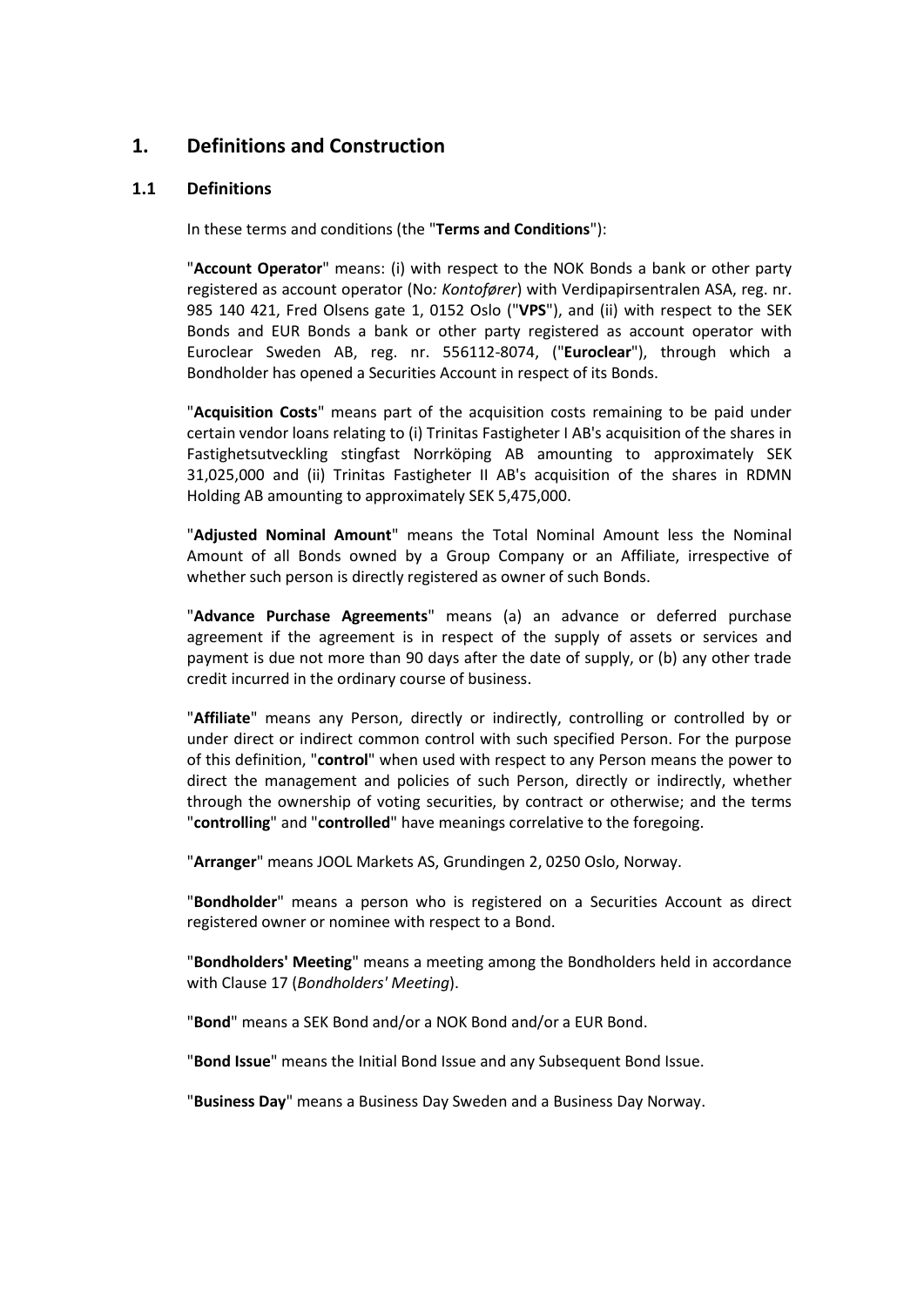"**Business Day Norway**" means a day other than a Saturday, Sunday or a public holiday in Norway on which the Norwegian Central Bank's and the Norwegian CSD's settlement systems are open and commercial banks in Norway are open for business.

"**Business Day Sweden**" means a day in Sweden other than a Sunday or other public holiday and on which day the Swedish CSD settlement system is open. Saturdays, Midsummer Eve (Sw. *midsommarafton*), Christmas Eve (Sw. *julafton*) and New Year's Eve (Sw. *nyårsafton*) shall for the purpose of this definition be deemed to be public holidays.

"**Change of Control Event**" means the occurrence of an event or series of events whereby the Parent, directly or indirectly, ceases to control (a) 100% of the shares or votes of the Issuer, or (b) the right to, directly or indirectly, appoint or remove the whole or a majority of the directors of the board of directors of the Issuer.

"**Construction Facility**" means any credit facility provided by a reputable bank or bond facility arranged by the Arranger taken up by any Group Company to finance development and construction costs on the properties owned by Fastighets AB Kiselek and Ruddammen Fastighets AB.

"**CSD**" means (i) with respect to NOK Bonds, the Issuer's central securities depository and registrar in respect of such Bonds from time to time, initially VPS; and (ii) with respect to SEK Bonds and the EUR Bonds, the Issuer's central securities depository and registrar in respect of such Bonds from time to time, initially Euroclear, or another party replacing any of them, as CSD, in accordance with these Terms and Conditions.

"**CSD Agent**" means the legal entity appointed by the Issuer to act as its paying agent and/or issuing with respect to the Bonds in each CSD.

"**CSD Regulations**" means each CSD's rules and regulations applicable to the Issuer, the Trustee and the Bonds from time to time.

"**Early Redemption Amount**" means an amount equal to the sum of:

- (a) 100 per cent. of the Nominal Amount of the redeemed Bonds; and
- (b) an amount equal to the interest on the redeemed Bonds that would have accrued, but is unpaid, from and including the First Issue Date to, but excluding, the First Call Date.

"**Environmental Law**" means any applicable law or regulation which relates to:

- (a) the pollution or protection of the environment; or
- (b) the generation, handling, storage, use, release or spillage of any substance which, alone or in combination with any other, is capable of causing harm to the environment, including, without limitation, any waste.

"**Environmental Permit**" means any permit and other authorisation and the filing of any notification, report or assessment required under any Environmental Law for the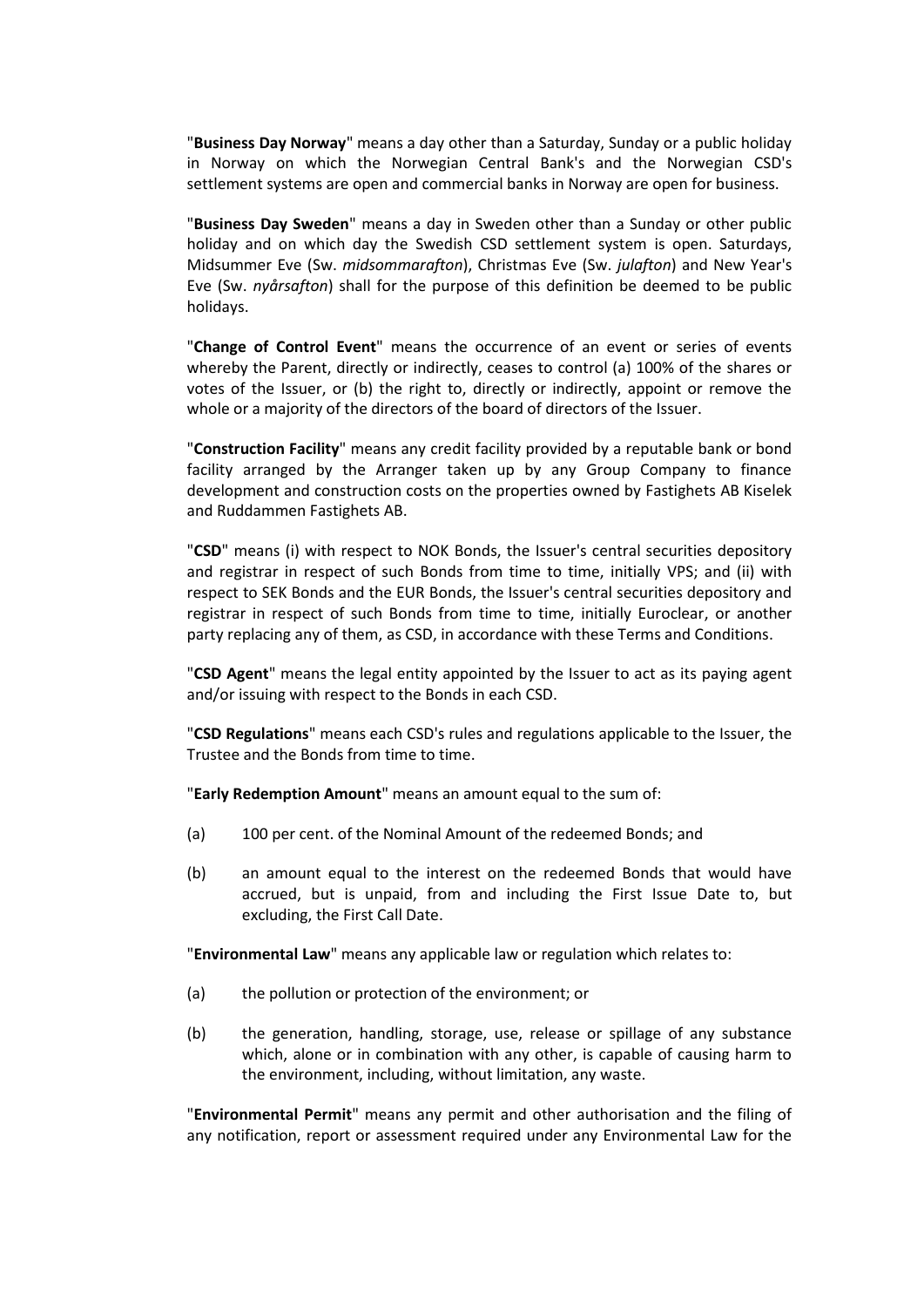operation of the business of the Issuer or its subsidiaries conducted on or from the real properties owned or used by the Issuer or its subsidiaries.

"**Escrow Accounts**" means a SEK bank account, a EUR bank account and a NOK bank account opened by the Arranger with a reputable bank on which the proceeds from the Bond Issue will be held by the Arranger until the conditions precedent for disbursement in accordance with Clause [4](#page-12-1) (*[Conditions Precedent](#page-12-1) for Disbursement*) have been fulfilled.

"**Euro**" and "**EUR**" means the single currency of the participating member states in accordance with the legislation of the European Community relating to Economic and Monetary Union.

"**EUR Bond**" means a debt instruments for the Nominal Amount, denominated in EUR and which is governed by and issued under these Terms and Conditions, with ISIN SE0010662254.

#### "**Existing Loans**" means:

- (a) the Issuer's existing bridge loan of approximately SEK 26,000,000, including accrued interest; and
- (b) RDMN Holding AB's existing bridge loan of approximately SEK 40,000,000, including accrued interest.

"**Event of Default**" means an event or circumstance specified in any of the Clauses [14.1](#page-23-1) *(Non-Payment*) to and including Clause [14.9](#page-25-0) (*[Continuation of the Business](#page-25-0)*).

"**Final Redemption Date**" means, subject to the Issuer's extension option pursuant to Clause [11.1\(b\),](#page-18-1) the date falling twenty-four (24) months after the First Issue Date.

"**Finance Documents**" means these Terms and Conditions, the Security Documents, the Subordination Agreement (if any), the Trustee Agreement and any other document designated to be a Finance Document by the Issuer and the Trustee.

"**Financial Indebtedness**" means any indebtedness in respect of:

- (a) monies borrowed or raised, including Market Loans;
- (b) the amount of any liability in respect of any finance leases, to the extent the arrangement is treated as a finance lease in accordance with the accounting principles applicable on the First Issue Date (a lease which in the accounts of the Issuer is treated as an asset and a corresponding liability);
- (c) receivables sold or discounted (other than any receivables to the extent they are sold on a non-recourse basis);
- (d) any amount raised under any other transaction (including any forward sale or purchase agreement) having the commercial effect of a borrowing;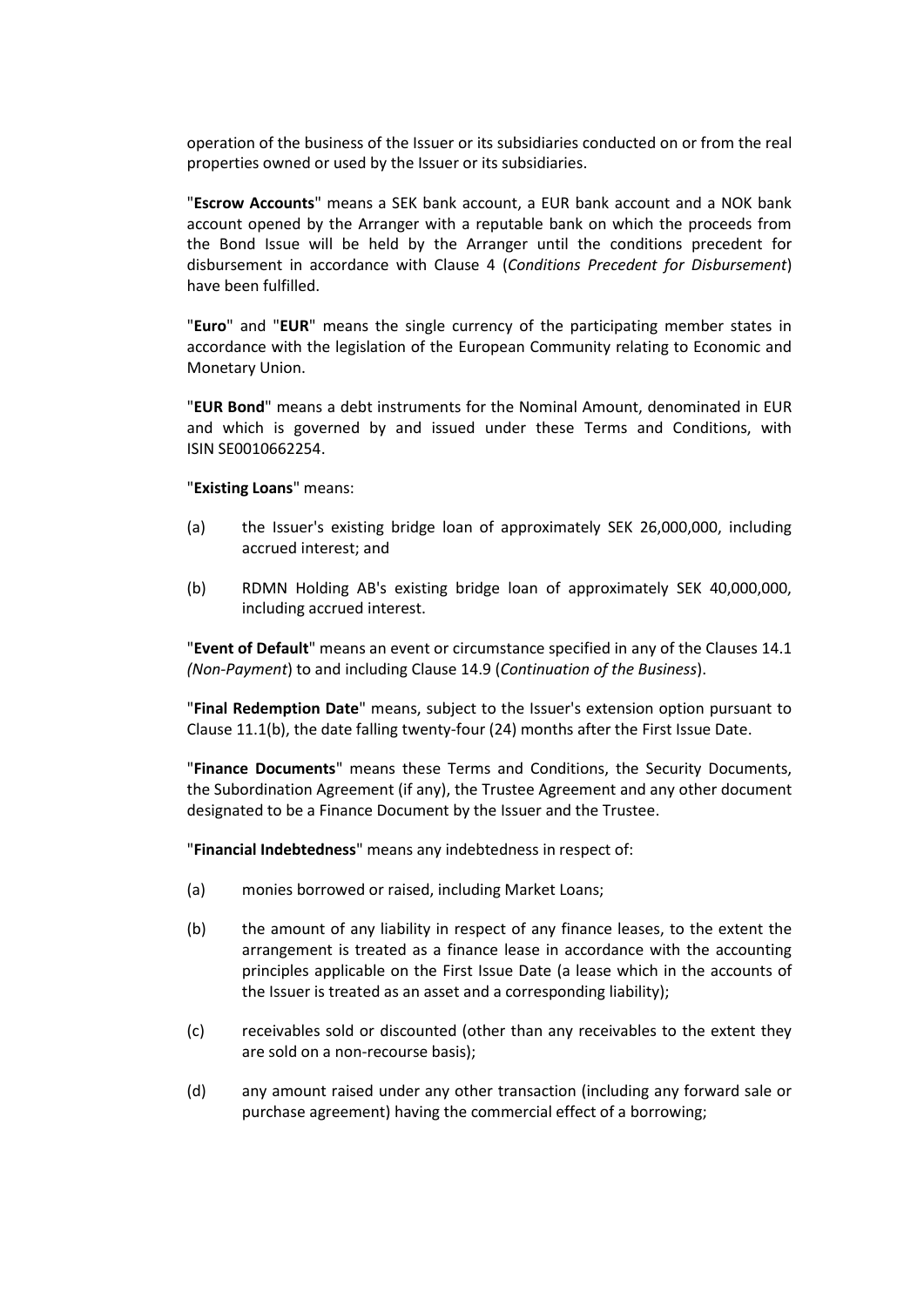- (e) any derivative transaction entered into in connection with protection against or benefit from fluctuation in any rate or price (and, when calculating the value of any derivative transaction, only the mark to market value shall be taken into account, provided that if any actual amount is due as a result of a termination or a close-out, such amount shall be used instead);
- (f) any counter indemnity obligation in respect of a guarantee, indemnity, bond, standby or documentary letter of credit or any other instrument issued by a bank or financial institution; and
- (g) (without double counting) any guarantee or other assurance against financial loss in respect of a type referred to in the above items (a)-(f).

"**Financial Instruments Accounts Act**" means the Swedish Financial Instruments Accounts Act (*lag (1998:1479) om kontoföring av finansiella instrument*).

"**First Call Date**" means the date falling eighteen (18) months after the First Issue Date.

**"First Issue Date**" means 31 January 2018.

"**Force Majeure Event**" has the meaning set forth in Clause [26\(a\).](#page-39-2)

"**Group**" means the Issuer and its subsidiaries from time to time (each company within the Group is a "**Group Company**").

"**Initial Bond Issue**" means the issuance of the Initial Bonds.

"**Initial Bonds**" means the Bonds issued on the First Issue Date.

"**Initial Exchange Ratio**" means the SEK/NOK or the SEK/EUR exchange rate quoted on the Swedish Central Bank's website (www.riksbank.se) at 12:00 Swedish time on the First Issue Date.

"**Initial Nominal Amount**" has the meaning set forth in Clause [2\(c\).](#page-11-1)

"**Insolvent**" means, in respect of a relevant person, that it is deemed to be insolvent, or admits inability to pay its debts as they fall due, in each case within the meaning of Chapter 2, Sections 7-9 of the Swedish Bankruptcy Act (Sw. *konkurslagen (1987:672)*) (or its equivalent in any other jurisdiction), suspends making payments on any of its debts or by reason of actual financial difficulties commences negotiations with all or substantially all of its creditors (other than the Bondholders and creditors of secured debt) with a view to rescheduling any of its indebtedness (including company reorganisation under the Swedish Company Reorganisation Act (Sw. *lag (1996:764) om företagsrekonstruktion*) (or its equivalent in any other jurisdiction)) or is subject to involuntary winding-up, dissolution or liquidation.

"**Interest**" means the interest on the Bonds calculated in accordance with Clauses [10\(a\)](#page-17-2) t[o 10\(c\).](#page-18-2)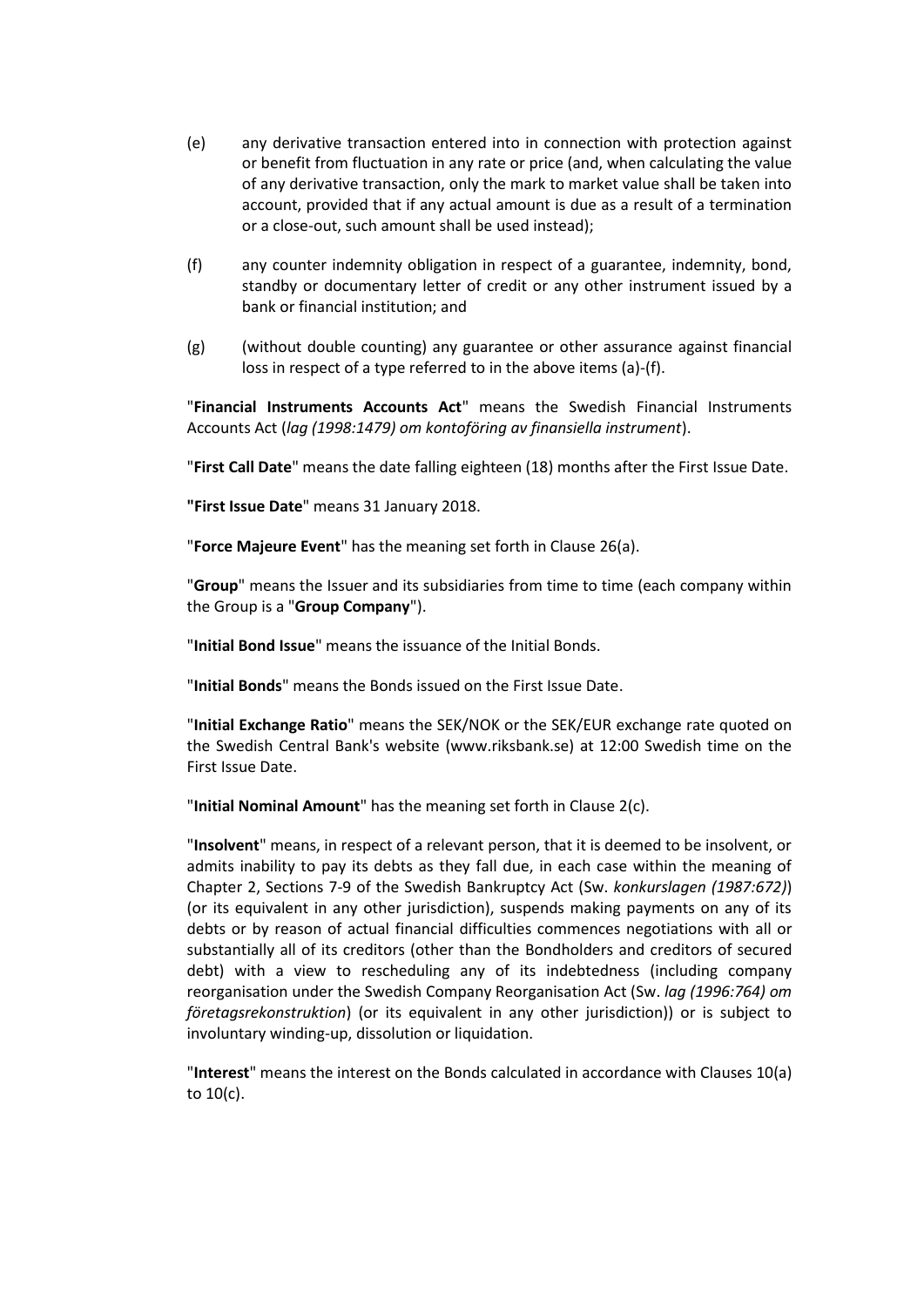"**Interest Payment Date**" means 30 April, 31 July, 31 October and 31 January each year (with the first Interest Payment Date on 30 April 2018 and the last Interest Payment Date being the Final Redemption Date).

"**Interest Period**" means (i) in respect of the first Interest Period, the period from, but excluding in case of the SEK Bonds and EUR Bonds, and including in case of the NOK Bonds, the First Issue Date to, and including in case of the SEK Bonds and EUR Bonds, but excluding in case of the NOK Bonds, the first Interest Payment Date, and (ii) in respect of subsequent Interest Periods, the period from, but excluding, in case of the SEK Bonds and EUR Bonds, and including in case of the NOK Bonds, an Interest Payment Date to, and including in case of the SEK Bonds and EUR Bonds, but excluding in case of the NOK Bonds, the next succeeding Interest Payment Date (or a shorter period if relevant).

"**Interest Rate**" means 10.00 per cent. *per annum*.

"**Issue Date**" means the First Issue Date and any subsequent issue date on which Bonds are issued.

"**Issuer**" means Trinitas Fastigheter AB (publ), a public limited liability company incorporated under the laws of Sweden with reg. no. 556702-1802.

"**Market Loan**" means any loan or other indebtedness where an entity issues commercial paper, certificates, subordinated debentures, bonds or any other debt securities (including, for the avoidance of doubt, medium term note programmes and other market funding programmes), provided in each case that such instruments and securities are or can be subject to trade on a regulated or unregulated recognised market place.

"**Material Adverse Effect**" means a material adverse effect on (a) the business, financial condition or operations of the Group, (b) the Issuer's or the Parent's ability to perform and comply with the Finance Documents including their payment obligations thereunder, or (c) the validity or enforceability of the Finance Documents.

"**Net Proceeds**" means the proceeds from a Bond issue which after deduction has been made for the Transaction Costs, including fees, payable by the Issuer to the Arranger for the services provided in relation to the placement and the Bond issue.

"**Nominal Amount**" means in respect of each Bond the Initial Nominal Amount, less the aggregate amount by which that Bond has been redeemed in part pursuant to Clause [11.4](#page-19-0) (*Voluntary [partial redemption](#page-19-0)*).

"**NOK Bond**" means a debt instrument for the Nominal Amount, denominated in NOK and which is governed by and issued under these Terms and Conditions, with ISIN NO0010812522.

"**Norwegian Kronor**" and "**NOK**" means the lawful currency of Norway.

"**Norwegian Securities Register Act**" means the Norwegian Act relating to registration of financial instruments of 5 July 2002 No. 64.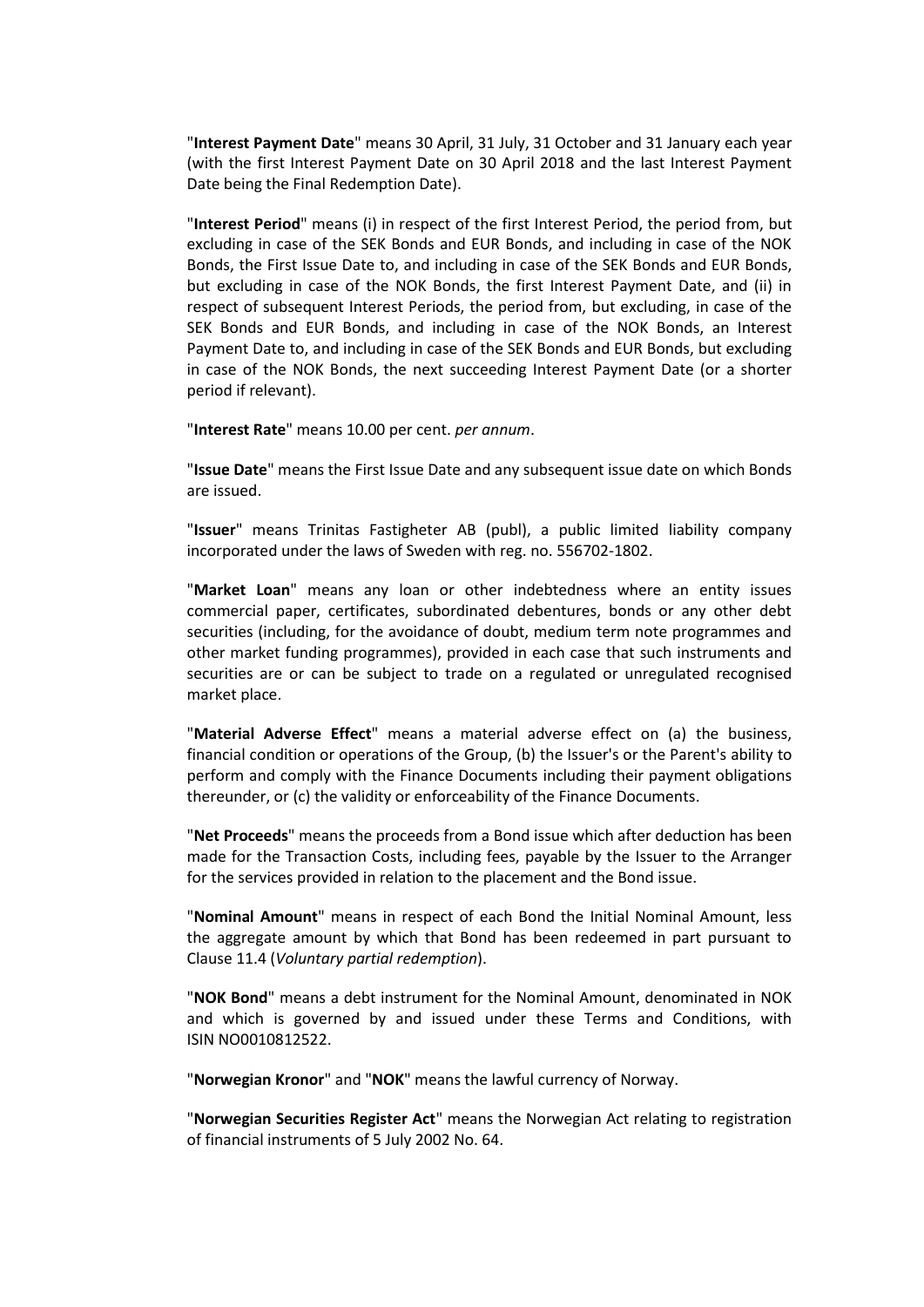"**Parent**" means Revviken AB, org. nr. 559010-9772, a private limited liability company incorporated under the laws of Sweden.

"**Permitted Debt**" means any Financial Indebtedness:

- (a) taken up by the Issuer under the Bonds;
- (b) until the first disbursement of the Net Proceeds, the Existing Loans;
- (c) taken up by a Group Company, provided that such Financial Indebtedness constitute Subordinated Loans;
- (d) incurred between Group Companies;
- (e) incurred in the ordinary course of business under Advance Purchase Agreements;
- (f) arising as a result of the refinancing of the Bonds in full;
- (g) incurred under the Senior Loan; and
- (h) incurred under any Construction Facility.

"**Permitted Mergers**" means the contemplated mergers through which (A) Trinitas Fastigheter I AB and Fastighetsutveckling stingfast Norrköping AB are merged into Fastighets AB Kiselek as surviving entity and (B) Trinitas Fastigheter II AB and RDMN Holding AB are merged into Ruddammen Fastighets AB as surviving entity, provided that the Issuer shall ensure that all security confirmations or agreements requested by the Security Agent to be entered into in connection with the Permitted Mergers are executed prior to completion of the Permitted Mergers.

"**Permitted Security**" means any guarantee or Security:

- (a) created in accordance with the Terms and Conditions;
- (b) arising by operation of law or in the ordinary course of business (including collateral or retention of title arrangements in connection with Advance Purchase Agreements but, for the avoidance of doubt, not including guarantees or security in respect of any monies borrowed or raised);
- (c) any Security provided in the form of a pledge over an escrow account to which the proceeds from a refinancing of the Bonds in full are intended to be received;
- (d) until the first disbursement of the Net Proceeds, any security provided for the Existing Loans;
- (e) provided for the Senior Loan in form of *inter alia* mortgage certificates in the properties owned by Fastighets AB Kiselek; and
- (f) provided for a Construction Facility.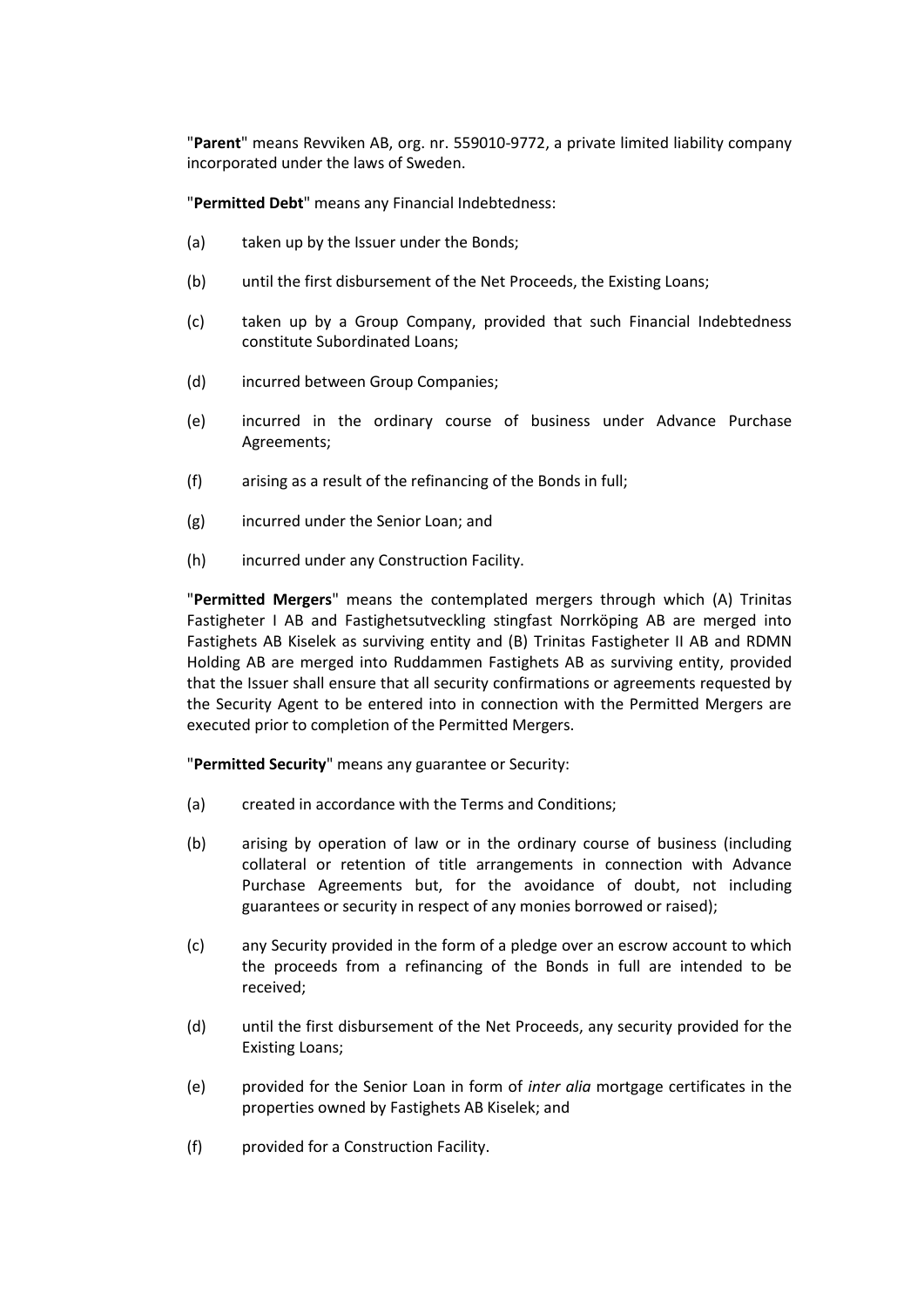"**Person**" means any individual, corporation, partnership, limited liability company, joint venture, association, joint-stock company, trust, unincorporated organisation, government, or any agency or political subdivision thereof or any other entity, whether or not having a separate legal personality.

"**Record Date**" means in relation to any payments pursuant to these Terms and Conditions, the date designated as the Record Date in accordance with the relevant CSD Regulations from time to time.

"**Redemption Date**" means the date on which the Bonds are to be redeemed or repurchased in accordance with Clause [11](#page-18-0) (*[Redemption and Repurchase of the Bonds](#page-18-0)*).

"**Senior Loan**" means the approximately SEK 85,000,000 senior loan taken up by Fastighets AB Kiselek from Swedbank AB (publ) or any other senior facility replacing that loan.

"**Secured Obligations**" means all present and future obligations and liabilities of the Issuer to the Secured Parties under the Finance Documents.

"**Secured Parties**" means the Bondholders and the Trustee.

"**Securities Account**" means the account for dematerialised securities maintained by the relevant CSD pursuant to the Norwegian Securities Register Act in respect of the NOK Bonds and pursuant to the Financial Instruments Accounts Act in respect of the SEK Bonds and EUR Bonds, in which (i) an owner of such security is directly registered or (ii) an owner's holding of securities is registered in the name of a nominee.

"**Security**" means a mortgage, charge, pledge, lien or other security interest securing any obligation of any person or any other agreement or arrangement having a similar effect.

"**Security Documents**" means the security documents creating the following security:

- (a) security over all shares issued by:
	- (i) the Issuer;
	- (ii) Trinitas Fastigheter I AB (org. nr. 556702-1810);
	- (iii) Fastighetsutveckling stingfast Norrköping AB (org. nr. 556990-9038);
	- (iv) Fastighets AB Kiselek (org. nr. 556787-1404);
	- (v) Trinitas Fastigheter II AB (org. nr. 559081-7564);
	- (vi) RDMN Holding AB (org. nr. 559040-4405); and
	- (vii) Ruddammen Fastighets AB (org. nr. 556927-7865).
- (b) security over all downstream loans granted by the Issuer to the Group Companies;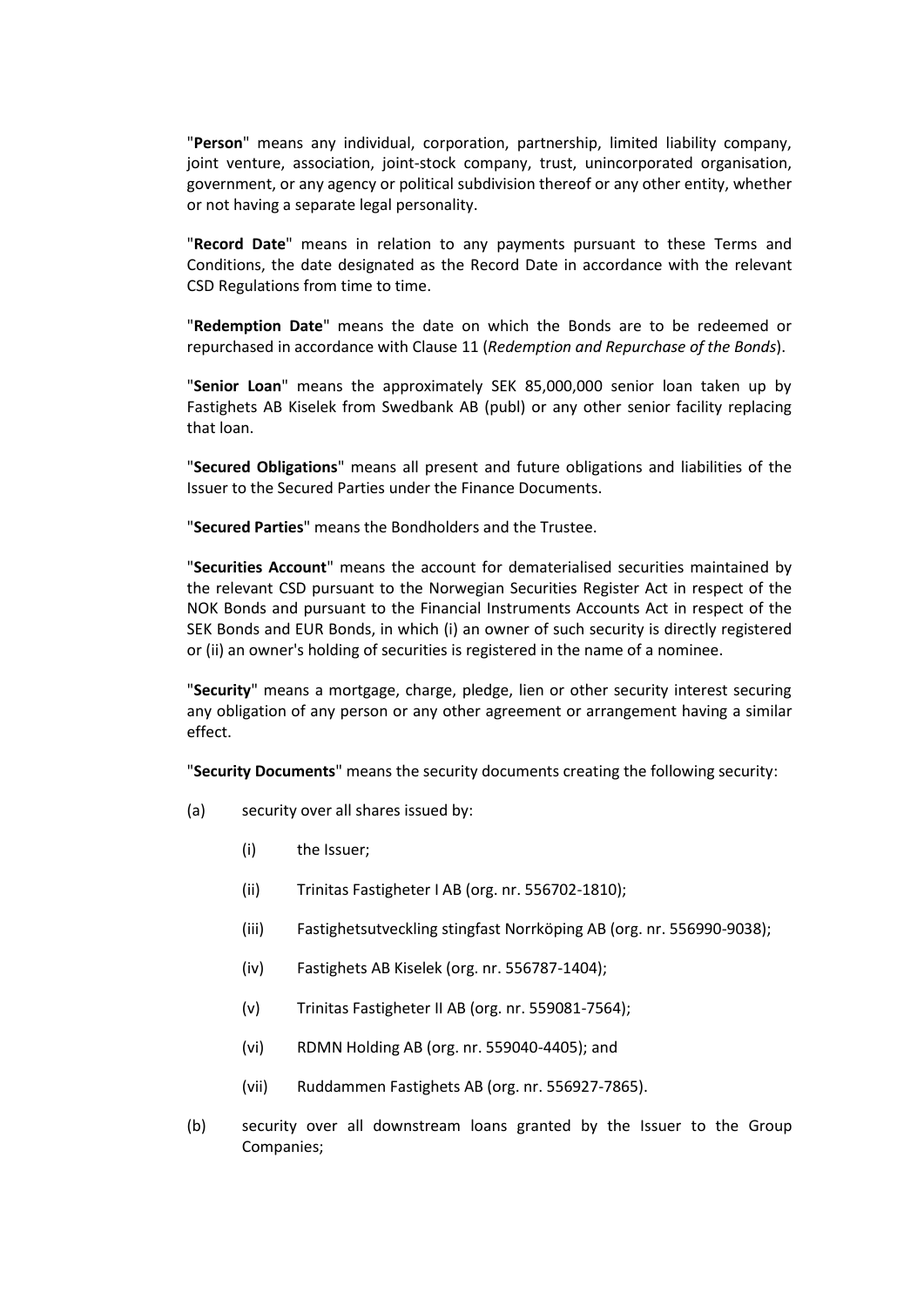- (c) the parent company guarantee issued by the Parent and securing the Secured Obligations; and
- (d) any other security document entered into in connection with a Subsequent Bond Issue.

"**SEK Bond**" means a debt instrument for the Nominal Amount, denominated in SEK and which is governed by and issued under these Terms and Conditions, with ISIN SE0010662247.

"**Subordination Agreement**" means any subordination agreement entered into between the Issuer, any shareholder of the Issuer providing loans to the Issuer and the Trustee for the purpose of subordinating loans from shareholders of the Issuer to the Issuer.

"**Subordinated Loan**" means any loans from a shareholder, or an Affiliate of such shareholder, of the Issuer to the Issuer which shall be subordinated in accordance with a Subordination Agreement, and which is not to be repaid until the Bonds have been fully repaid and that, in the event of a bankruptcy or composition, is not to receive a distribution or payment until the Bonds have been fully repaid.

"**Subsequent Bonds**" means any Bonds issued after the First Issue Date on one or more occasions.

"**Swedish Kronor**" and "**SEK**" means the lawful currency of Sweden.

"**Total Nominal Amount**" means the total aggregate Nominal Amount of the Bonds outstanding at the relevant time.

"**Transaction Costs**" means all arrangement and legal fees, costs and expenses, stamp duties, registration and other taxes incurred by the Issuer in connection with a Bond Issue and the Transaction Security.

"**Transaction Security**" means the Security provided for the Secured Obligations pursuant to the Security Documents or pursuant to any other security document entered into in connection with a Subsequent Bond Issue.

"**Trustee**" means Intertrust (Sweden) AB, Swedish Reg. No. 556625-5476, or another party replacing it, as trustee, in accordance with these Terms and Conditions.

"**Trustee Agreement**" means the trustee agreement entered into on or before the First Issue Date, between the Issuer and the Trustee, or any replacement trustee agreement entered into after the First Issue Date between the Issuer and a trustee, regarding, *inter alia*, the remuneration payable to the Trustee or a replacement trustee.

"**Written Procedure**" means the written or electronic procedure for decision making among the Bondholders in accordance with Clause [18](#page-31-0) (*[Written Procedure](#page-31-0)*).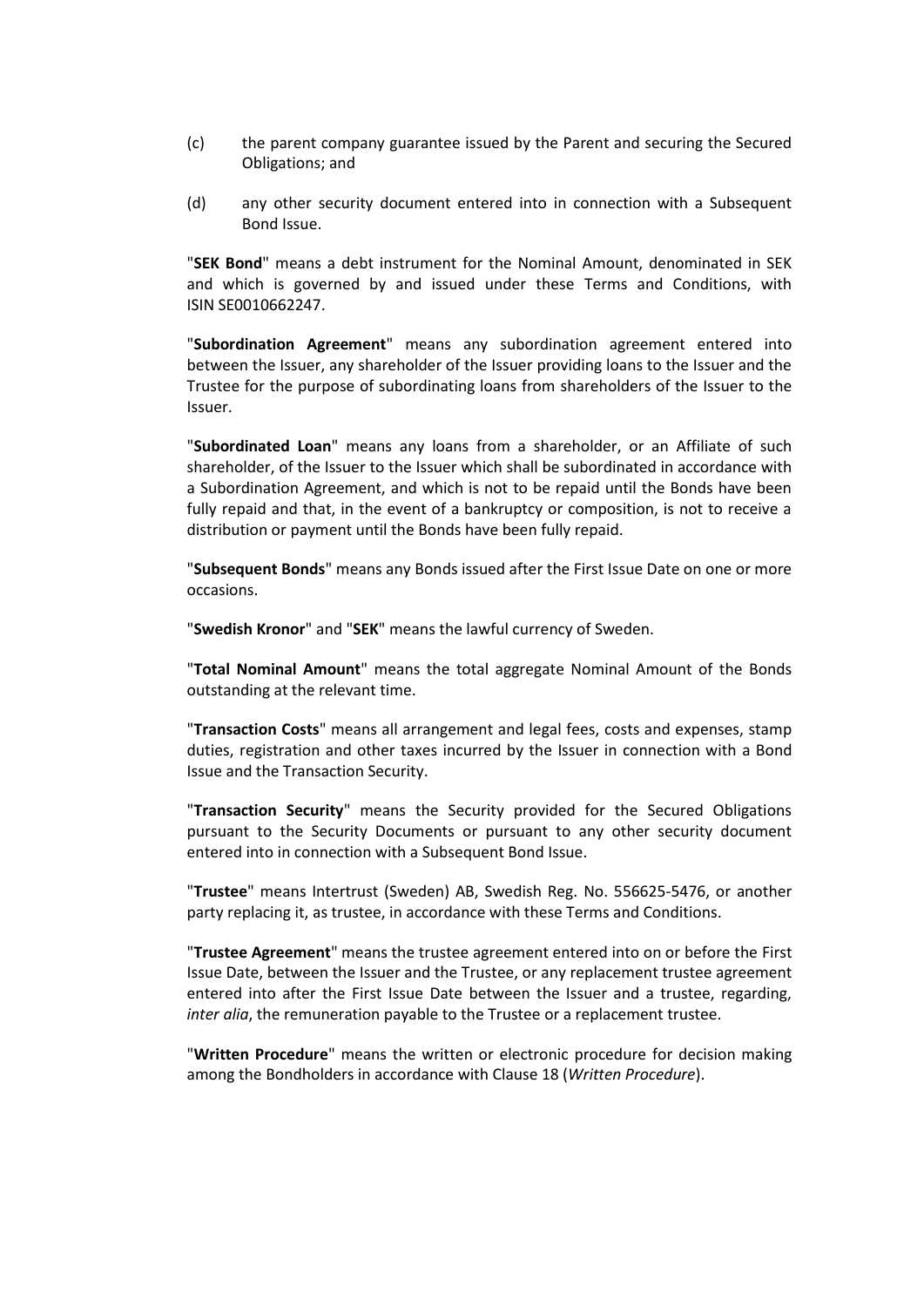### **1.2 Construction**

- (a) Unless a contrary indication appears, any reference in these Terms and Conditions to:
	- (i) "**assets**" includes present and future real properties, revenues and rights of every description;
	- (ii) any agreement or instrument is a reference to that agreement or instrument as supplemented, amended, novated, extended, restated or replaced from time to time;
	- (iii) a "**regulation**" includes any regulation, rule or official directive, request or guideline (whether or not having the force of law) of any governmental, intergovernmental or supranational body, agency, department or regulatory, self-regulatory or other authority or organisation;
	- (iv) a provision of law is a reference to that provision as amended or reenacted; and
	- (v) a time of day is a reference to Stockholm time.
- (b) An Event of Default is continuing if it has not been remedied or waived.
- (c) A notice shall be deemed to be sent by way of press release if it is made available to the public within Sweden promptly and in a non-discriminatory manner.
- (d) Subject to paragraph (e) below, when ascertaining whether a limit or threshold specified in Swedish Kronor has been attained or broken, an amount in another currency shall be counted on the basis of the rate of exchange for such currency against Swedish Kronor for the previous Business Day, as published by the Swedish Central Bank (Sw. *Riksbanken*) on its website (www.riksbank.se). If no such rate is available, the most recently published rate shall be used instead.
- (e) Notwithstanding paragraph (d) above, at a Bondholders' Meeting or by way of a Written Procedure, the calculations of whether a quorum exist and if the relevant consent has been obtained, shall be made in SEK. Each Bond shall always entitle to one vote at a Bondholders' Meeting or by way of a Written Procedure. The value of the vote of each SEK Bond shall be the Nominal Amount and the value of the vote of each EUR Bond and NOK Bond shall be the Nominal Amount of the EUR Bond our NOK Bond converted into SEK at the Initial Exchange Ratio. For the avoidance of doubt, the Adjusted Nominal Amount shall at all times be calculated based on the Initial Exchange Ratio.
- (f) No delay or omission of the Trustee or of any Bondholder to exercise any right or remedy under the Finance Documents shall impair or operate as a waiver of any such right or remedy.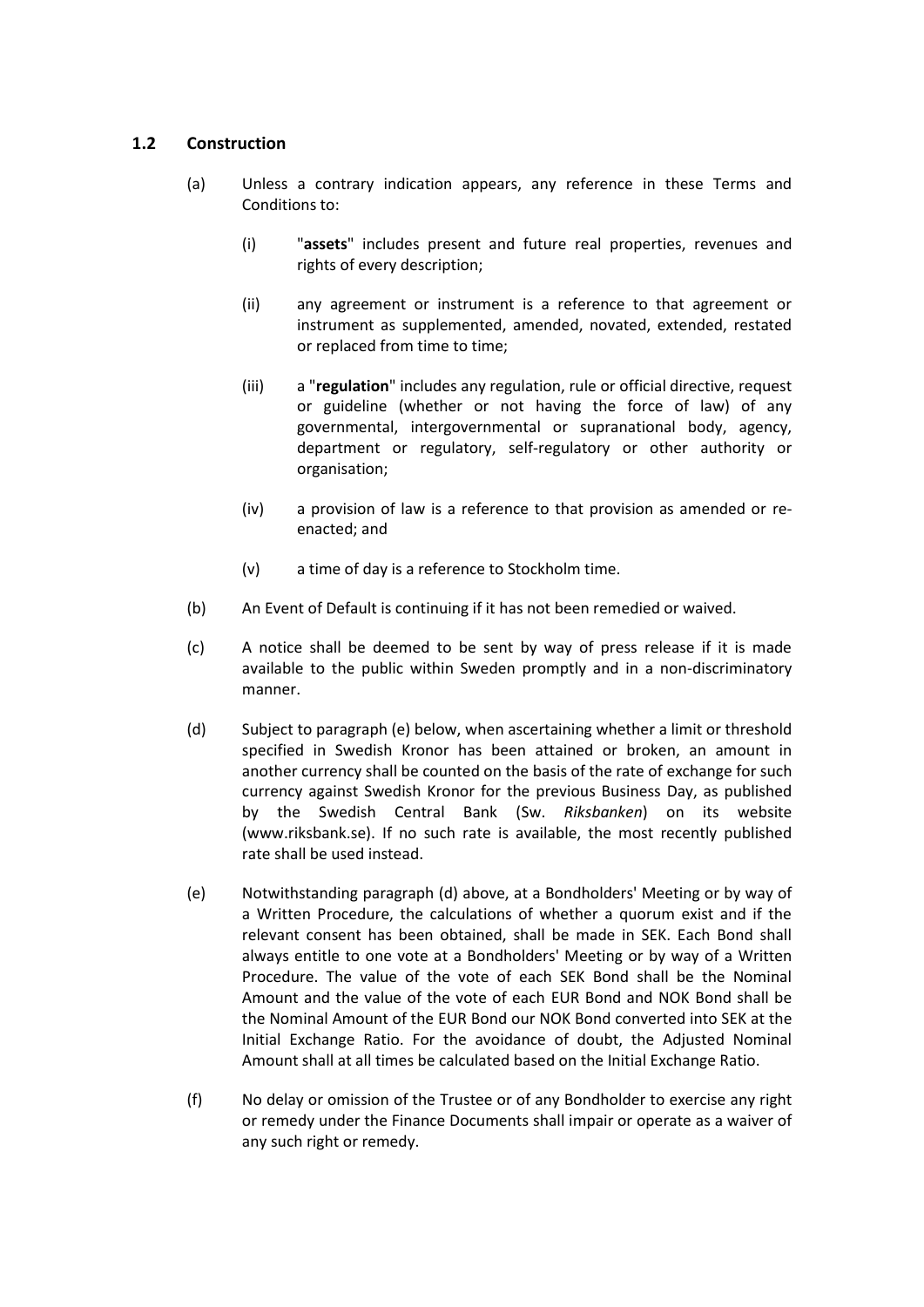## <span id="page-11-2"></span><span id="page-11-0"></span>**2. Status of the Bonds**

- (a) The NOK Bonds are denominated in Norwegian Kroner, the SEK Bonds are denominated in Swedish Kronor and the EUR Bonds are denominated in Euro and each Bond is constituted by these Terms and Conditions. The Issuer undertakes to make payments in relation to the Bonds and to comply with these Terms and Conditions.
- (b) By subscribing for Bonds, each initial Bondholder agrees that the Bonds shall benefit from and be subject to the Finance Documents and by acquiring Bonds, each subsequent Bondholder confirms such agreement.
- <span id="page-11-1"></span>(c) The initial nominal amount of each NOK Bond is NOK 10,000, the initial nominal amount of each SEK Bond is SEK 10,000 and the initial nominal amount of each EUR Bond is EUR 1,000 (the "**Initial Nominal Amount**"). The maximum Total Nominal Amount of the Initial Bonds is approximately SEK 115,000,000 (or its equivalent in EUR or NOK). The Issuer reserves its rights to issue Bonds of a Total Nominal Amount of less than SEK 115,000,000 (or its equivalent in EUR or NOK). All Bonds are issued on a fully paid basis at an issue price of 100 per cent. of the Nominal Amount.
- (d) The Issuer may, at one or several occasions after the First Issue Date, issue Subsequent Bonds (each such issue, a "**Subsequent Bond Issue**"), until the total aggregate amount under such Subsequent Bond Issue(s) and the Initial Bond Issue equals a Total Nominal Amount of SEK 250,000,000 (or its equivalent in EUR and NOK). Any Subsequent Bonds shall benefit from and be subject to the Finance Documents, and, for the avoidance of doubt, the ISIN, the interest rate, the nominal amount and the final redemption applicable to the Initial Bonds shall apply to Subsequent Bonds. The price of the Subsequent Bonds may be set at a discount or at a premium compared to the Nominal Amount. Each Subsequent Bond shall entitle its holder to Interest in accordance with Clause [10\(a\),](#page-17-2) and otherwise have the same rights as the Initial Bonds.
- (e) The minimum permissible investment amount upon issuance of the Bonds is NOK 1,000,000, SEK 1,000,000 and EUR 100,000 respectively.
- <span id="page-11-3"></span>(f) The Bonds constitute direct, general, unconditional, unsubordinated and secured obligations of the Issuer and shall at all times rank *pari passu* with all direct, unconditional, unsubordinated and unsecured obligations of the Issuer, except those obligations which are mandatorily preferred by law, and without any preference among them.
- (g) Except as set out in Clause [5](#page-14-0) (*Transfer [Restrictions](#page-14-0)*) below, and subject to any restrictions to which a Bondholder may be subject due to local law or otherwise, the Bonds are freely transferrable. Each Bondholder must ensure compliance with local laws and regulations applicable at their own cost and expense.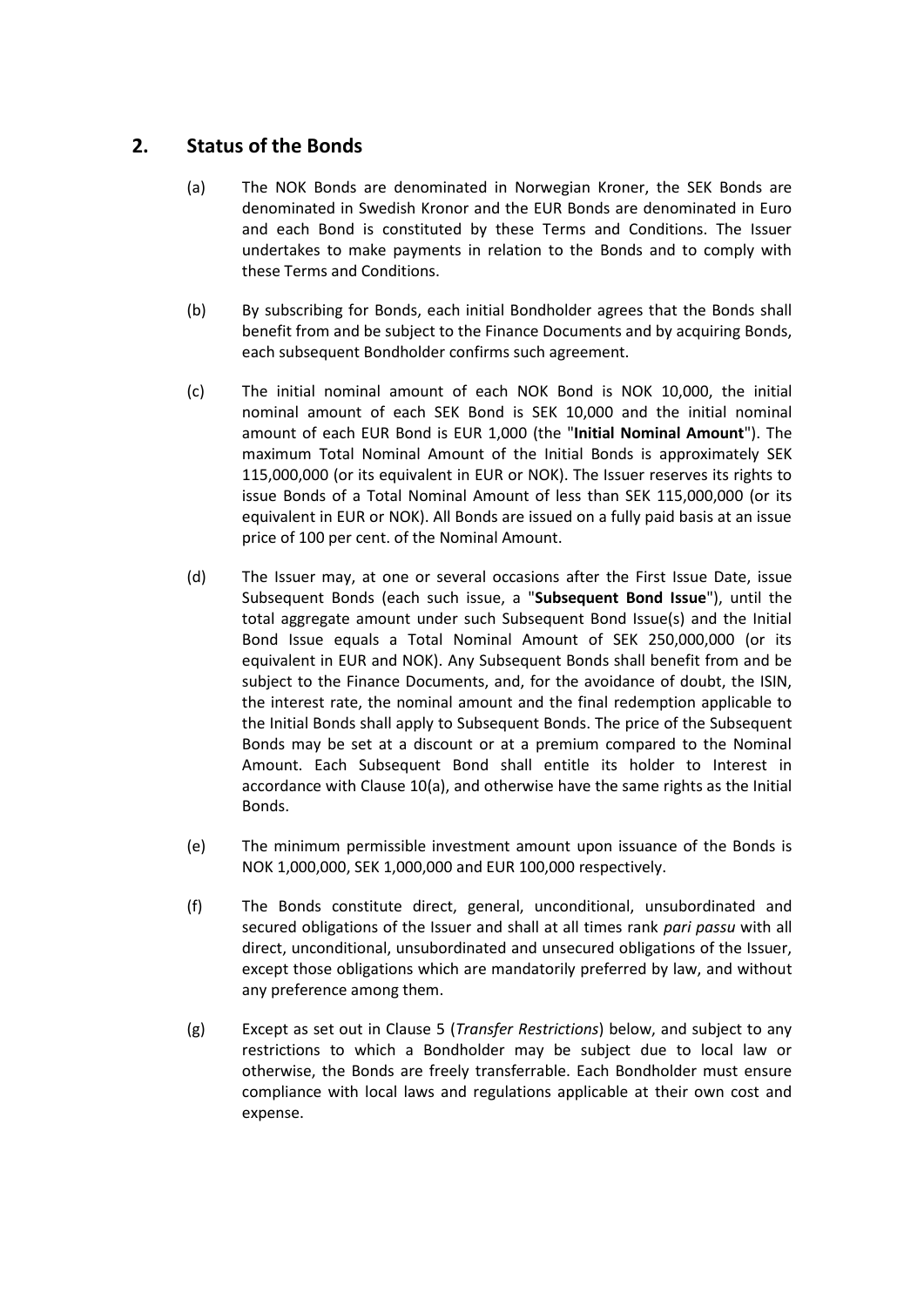- (h) The Issuer is not obliged to list the Bonds on any exchange or multilateral trading facility.
- (i) The Swedish CSD, in respect of SEK Bonds and EUR Bonds initially being Euroclear, shall perform its obligations as CSD solely in respect of the SEK Bonds and EUR Bonds and in accordance with the rules and regulations for issuers and issuing agents as regularly applied to it in relation to Swedish bond offerings, and shall, for the avoidance of doubt, have no obligations in respect of the NOK Bonds.
- (j) The Norwegian CSD, in respect of NOK Bonds, initially being VPS, shall perform its obligations as CSD solely in respect of the NOK Bonds and in accordance with the rules and regulations as regularly applied to it in relation to Norwegian bond offerings, and shall, for the avoidance of doubt, have no obligations in respect of the SEK Bonds or EUR Bonds.

## <span id="page-12-0"></span>**3. Use of Proceeds**

- (a) The proceeds from the initial Bond Issue shall be used by the Issuer for the following purposes:
	- (i) towards payment of Transaction Costs of approximately SEK 12,500,000;
	- (ii) towards downstream loans to the relevant Group Companies (as applicable) for refinancing of the Existing Loans of approximately SEK 66,000,000;
	- (iii) towards downstream loans to Trinitas Fastigheter I AB and Trinitias Fastigheter II AB for payment of the Acquisition Costs of approximately SEK 36,500,000 in aggregate; and
	- (iv) the remainder, towards general corporate purposes of Group.
- (b) The Net Proceeds from any Subsequent Bond Issue may only be used for payment of Transaction Costs in connection with such issues and payment of development and construction costs on the properties owned by Fastighets AB Kiselek and Ruddammen Fastighets AB.

## <span id="page-12-1"></span>**4. Conditions Precedent for Disbursement**

### **4.1 The Escrow Accounts**

The proceeds from the Bond Issues shall be held by the Arranger on the Escrow Accounts and may only be released when the conditions precedent for disbursement of the Net Proceeds for the Bonds have been fulfilled pursuant to Clauses [4.2](#page-13-0) o[r 4.3,](#page-13-1) as applicable.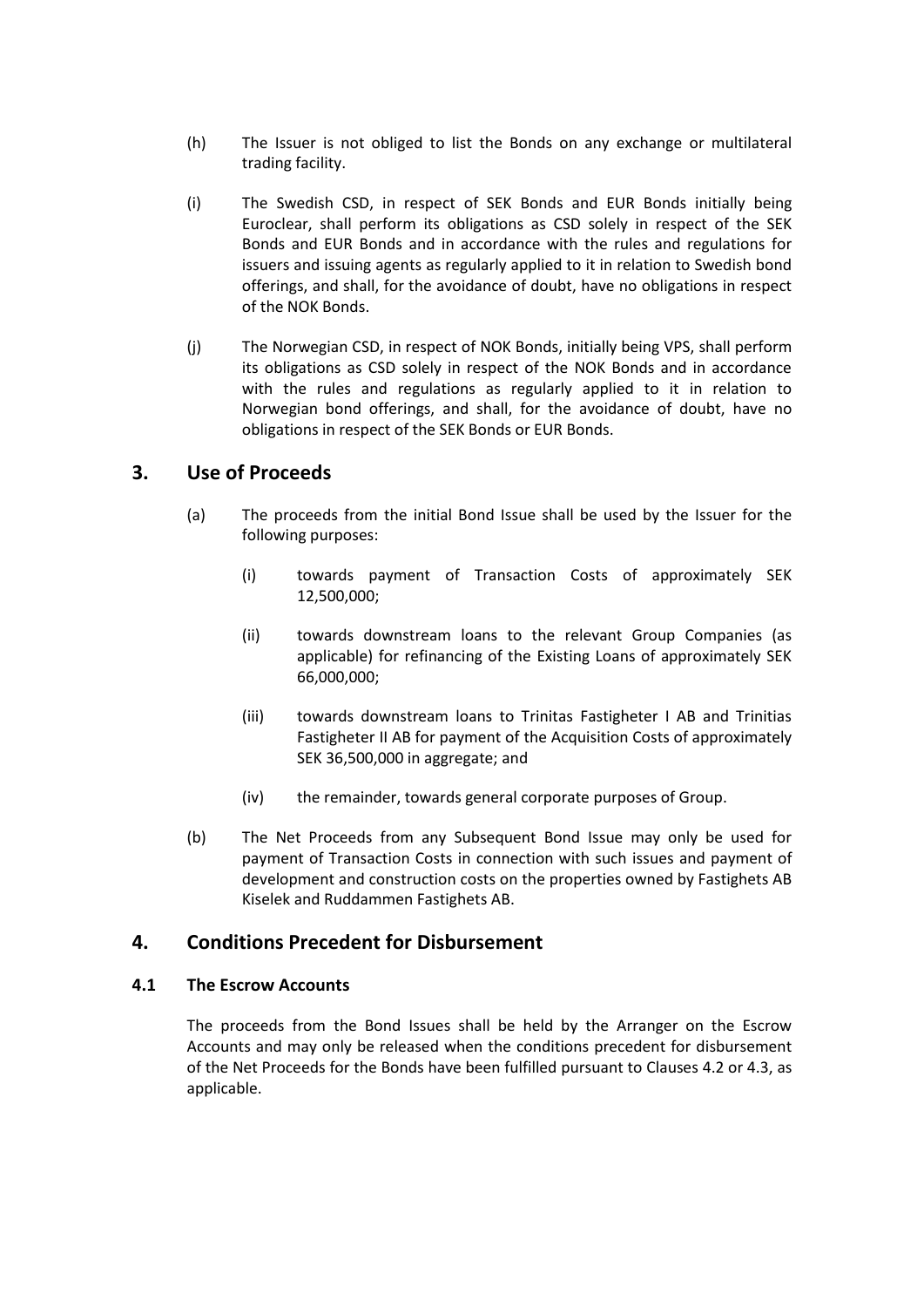### <span id="page-13-2"></span><span id="page-13-0"></span>**4.2 Disbursement of the Net Proceeds from the Initial Bonds**

- (a) The Trustee's approval of the disbursement from the Escrow Accounts of the Net Proceeds is subject to the following documents being received by the Trustee, in form and substance satisfactory to it (acting reasonably), and that the following actions have been taken or that the following actions will occur on the disbursement date:
	- (i) confirmation from the Arranger that the Transaction Costs have or will be paid on the date of disbursement or at a later date agreed by the Arranger;
	- (ii) duly executed corporate authorization documents, issued by any party that shall execute a Finance Document;
	- (iii) duly executed copies of the Finance Documents; and
	- (iv) a fundsflow statement prepared by the Arranger and setting out the payments that shall be made on the firsts disbursement date.
- (b) When the conditions precedent for disbursement set out in Clause [4.2\(a\)](#page-13-2) above have been fulfilled to the satisfaction of the Trustee (acting reasonably), the Trustee shall notify the Arranger that the Net Proceeds may be released.
- (c) If the conditions precedent for disbursement set out in Clause [4.2\(a\)](#page-13-2) have not been fulfilled to the satisfaction of the Trustee (acting reasonably) or waived by the Trustee within thirty (30) Business Days from the First Issue Date, the Issuer shall redeem all Bonds at a price equal to 100 per cent. of the Nominal Amount together with any accrued Interest.
- (d) The Trustee may assume that the documentation delivered to it pursuant to Clause [4.2\(a\)](#page-13-2) is accurate, correct and complete unless it has actual knowledge that this is not the case, and the Trustee does not have to verify the contents of any such documentation.

### <span id="page-13-1"></span>**4.3 Conditions precedent to a Subsequent Bond Issue**

- (a) The Trustee's approval of the disbursement from the Escrow Accounts of the Net Proceeds from a Subsequent Bond Issue is subject to the following documents being received by the Trustee, in form and substance satisfactory to it (acting reasonably), and that the following actions have been taken or will occur on the disbursement date:
	- (i) duly executed corporate authorization documents, issued by any party that shall execute a Finance Document in connection with the Subsequent Bond Issue; and
	- (ii) reasonable evidence showing that the Net Proceeds shall be used to pay development and construction costs on the properties owned by Fastighets AB Kiselek and Ruddammen Fastighets AB.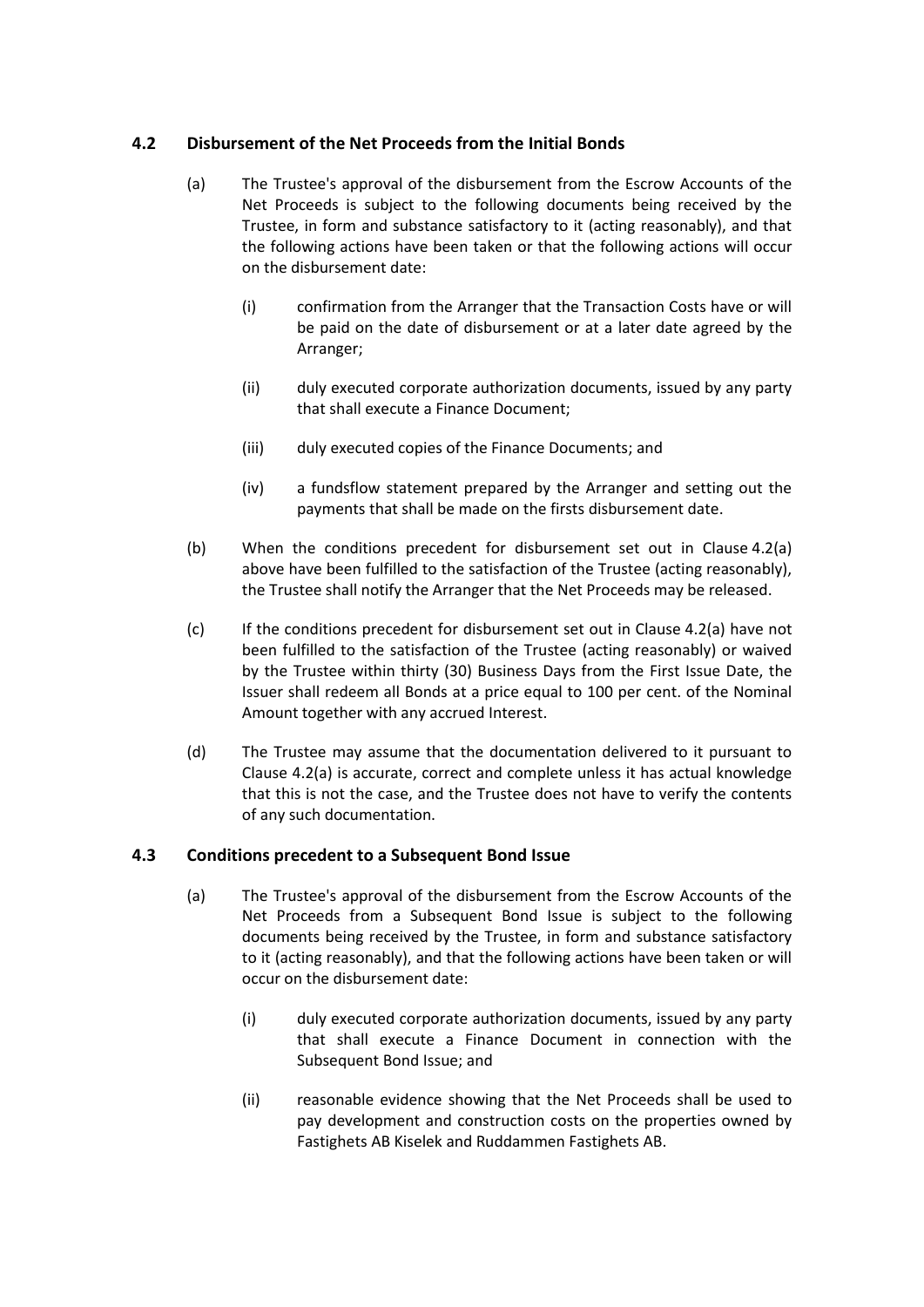- (b) When the conditions precedent for disbursement set out in Clause 4.3(a) have been fulfilled to the satisfaction of the Trustee (acting reasonably) or waived by the Trustee, the Trustee shall notify the Arranger that the Net Proceeds may be released from the Escrow Accounts, to be applied as set out in Clause 3(b) (Use of Proceeds) and in accordance with the instructions of the Arranger.
- (c) If the conditions precedent for disbursement set out in Clause 4.3(a) have not been fulfilled to the satisfaction of the Trustee (acting reasonably) or waived by the Trustee within thirty (30) Business Days from the relevant Issue Date, the Issuer shall redeem all Bonds at a price equal to 100 per cent. of the Nominal Amount together with any accrued Interest.
- (d) The Trustee may assume that the documentation delivered to it pursuant to Clause 4.3(a) is accurate, correct and complete unless it has actual knowledge that this is not the case, and the Trustee does not have to verify the contents of any such documentation.

## <span id="page-14-0"></span>**5. Transfer Restrictions**

- (a) Bondholders may be subject to purchase or transfer restrictions with regard to the Bonds, as applicable from time to time under local laws to which a Bondholder may be subject (due to e.g. its nationality, its qualification, its residency, its registered address or its place(s) for business). No party other than the Bondholder shall be responsible to ensure compliance with such laws and regulations and each Bondholder must ensure compliance with local laws and regulations applicable at their own cost and expense.
- <span id="page-14-2"></span>(b) No action is being taken in any jurisdiction that would or is intended to permit a public offering of the Bonds or the possession, circulation or distribution of any document or other material relating to the Issuer or the Bonds in any jurisdiction, where action for that purpose is required. Each Bondholder must inform itself about, and observe, any applicable restrictions to the transfer of material relating to the Issuer or the Bonds.

## <span id="page-14-1"></span>**6. Bonds in Book-Entry Form**

- (a) The Bonds will be registered for the Bondholders on their respective Securities Accounts and no physical bonds will be issued. Accordingly, the NOK Bonds the Norwegian Securities Register Act and the relevant CSD Regulations, and the SEK Bonds and EUR Bonds will be registered in accordance with the Swedish Securities Register Act and the relevant CSD Regulations. Registration requests relating to the Bonds shall be directed to an Account Operator.
- (b) The Issuer shall at all times ensure that the registration of the Bonds in the respective CSD is correct.
- (c) Those who according to assignment, Security, the provisions of the Swedish Children and Parents Code (Sw. *föräldrabalken (1949:381)*), conditions of will or deed of gift or otherwise have acquired a right to receive payments in respect of a Bond shall register their entitlements to receive payment in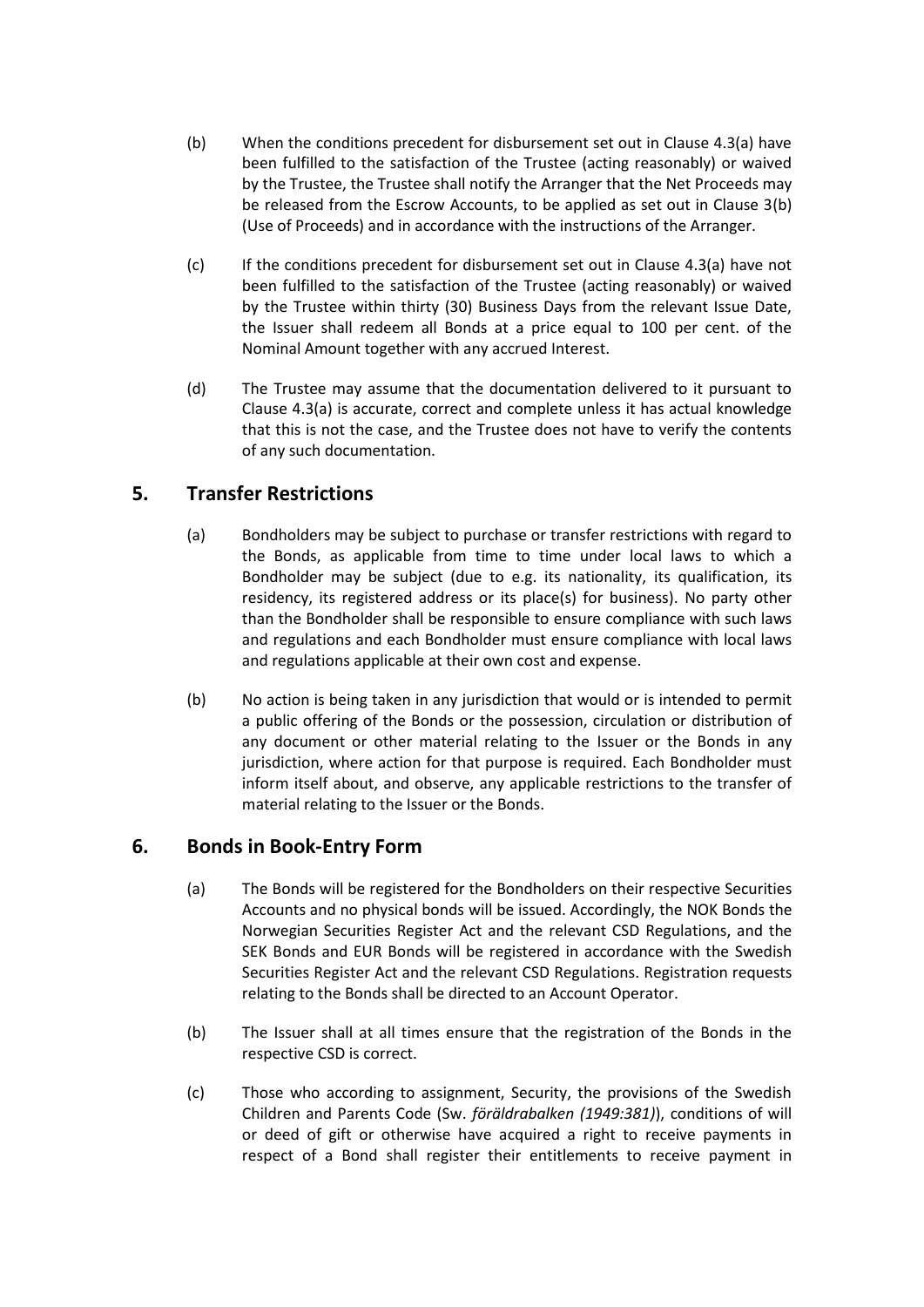accordance with the Financial Instruments Accounts Act or the Norwegian Securities Register Act (as applicable).

- <span id="page-15-2"></span>(d) The Issuer (and the Trustee and/or the CSD Agent when permitted under the relevant CSD's applicable regulations) shall have access and be entitled to obtain information from the debt register (Sw. *skuldbok*) and/or securities depositary kept by each CSD in respect of the Bonds for the purposes of reviewing ownership of the Bonds registered in the debt register and/or securities depositary and in order to carry out their functions and obligations under these Terms and Conditions. At the request of the Trustee, the Issuer shall promptly obtain such information and provide it to the Trustee.
- (e) The Trustee may use the information referred to in Clause [6\(d\)](#page-15-2) only for the purposes of carrying out its duties and exercising its rights in accordance with the Finance Documents and shall not disclose such information to any Bondholder or third party unless necessary for such purposes.

## <span id="page-15-0"></span>**7. Right to Act on Behalf of a Bondholder**

- (a) If any person, other than a Bondholder, wishes to exercise any rights under the Finance Documents, it must obtain a power of attorney or other proof of authorisation from the Bondholder or a successive, coherent chain of powers of attorney or proofs of authorisation starting with the Bondholder and authorising such person.
- <span id="page-15-3"></span>(b) A Bondholder may issue one or several powers of attorney to third parties to represent it in relation to some or all of the Bonds held by it. Any such representative may act independently under the Finance Documents in relation to the Bonds for which such representative is entitled to represent the Bondholder and may further delegate its right to represent the Bondholder by way of a further power of attorney.
- (c) The Trustee shall only have to examine the face of a power of attorney or other proof of authorisation that has been provided to it pursuant to Clause [7\(b\)](#page-15-3) and may assume that it has been duly authorised, is valid, has not been revoked or superseded and that it is in full force and effect, unless otherwise is apparent from its face or the Trustee has actual knowledge to the contrary.

## <span id="page-15-1"></span>**8. Payments in Respect of the Bonds**

(a) Any payment or repayment under the Finance Documents, or any amount due in respect of a repurchase of any Bonds requested by a Bondholder pursuant to these Terms and Conditions, shall be made to such person who is registered as a Bondholder on a Securities Account on the Record Date immediately preceding the relevant payment date, by way of (if no specific order is made by the Trustee) crediting the relevant amount to the bank account nominated by such Bondholder in connection with its Securities Account in the relevant CSD.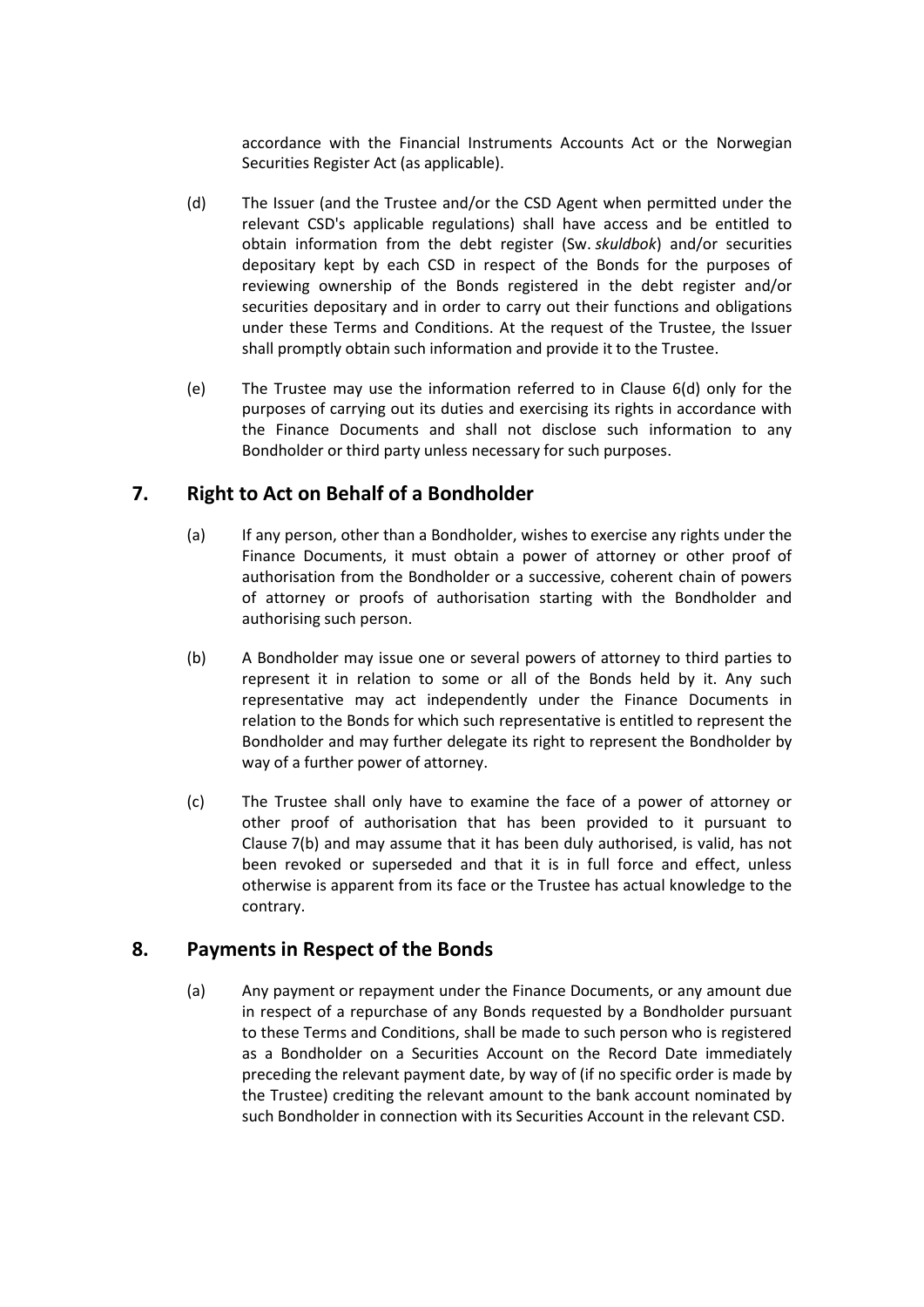- (b) With respect to SEK Bonds and EUR Bonds, if a Bondholder has registered, through an Account Operator, that principal and interest shall be deposited in a certain bank account, such deposits will be effected by the CSD on the relevant payment date. In other cases, payments will be transferred by the CSD to the Bondholder at the address registered with the CSD on the Record Date. Should the CSD, due to a delay on behalf of the Issuer or some other obstacle, not be able to effect payments as aforesaid, the Issuer shall procure that such amounts are paid to the persons who are registered as Bondholders on the relevant Record Date as soon as possible after such obstacle has been removed.
- (c) All amounts payable under the Finance Documents shall be payable in the denomination of the Bonds set out in Clause [2\(a\)](#page-11-2) above. If, however, the denomination differs from the currency of the bank account connected to the Bondholder's Securities Account in the relevant CSD, any cash settlement may be exchanged and credited to this bank account in accordance with the procedures of the relevant CSD.
- (d) Any specific payment instructions, including foreign exchange bank account details, to be connected to the Bondholder's account in the relevant CSD must be provided by the relevant Bondholder to the CSD Agent (either directly or through its Account Operator in the relevant CSD) within five Business Days prior to a payment date. Depending on any currency exchange settlement agreements between each Bondholder's bank and the CSD Agent, and opening hours of the receiving bank, cash settlement may be delayed, and payment shall be deemed to have been made once the cash settlement has taken place, provided, however, that no default interest or other penalty shall accrue for the account of the Issuer for such delay.
- (e) If, due to any obstacle for the relevant CSD, the Issuer cannot make a payment or repayment, such payment or repayment may be postponed until the obstacle has been removed. Interest shall accrue in accordance with Clause [10\(e\)](#page-18-3) during such postponement.
- (f) If payment or repayment is made in accordance with this Clause [8,](#page-15-1) the Issuer shall be deemed to have fulfilled its obligation to pay, irrespective of whether such payment was made to a person not entitled to receive such amount.
- (g) Any payment which shall be made under these Terms and Conditions on a date which is not a Business Day, shall be instead be made on the first following day that is a Business Day (no business day adjustment).
- (h) The Issuer is not liable to gross-up any payments under the Finance Documents by virtue of any withholding tax, public levy or the similar.
- (i) Notwithstanding anything to the contrary in these Terms and Conditions, the Bonds shall be subject to, and any payments made in relation thereto shall be made in accordance with, the rules and procedures of each CSD.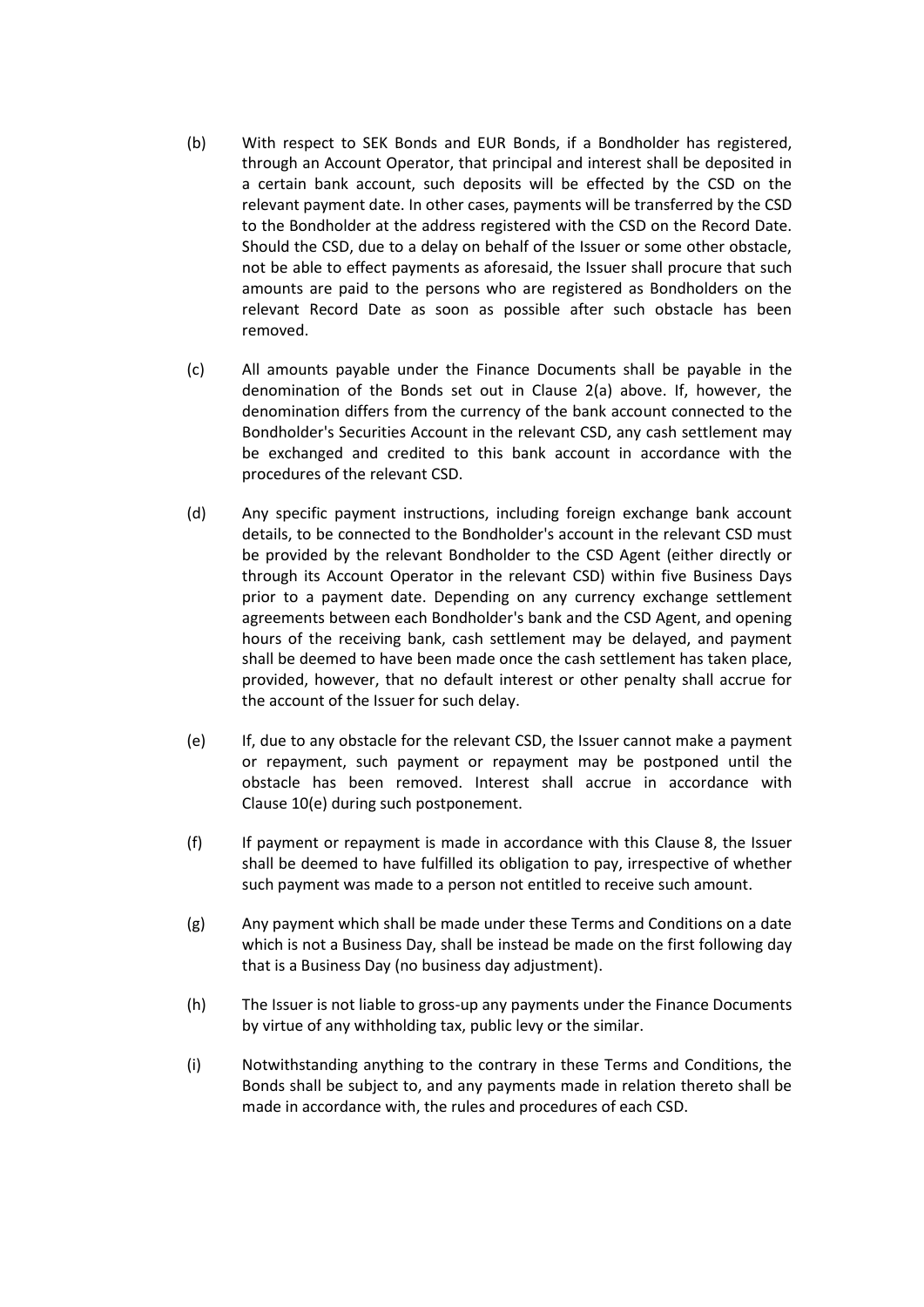(j) With respect to NOK Bonds, payment constituting good discharge of the Issuer's payment obligations to the Bondholders under these Terms and Conditions will be deemed to have been made to each Bondholder once the amount has been credited to the bank holding the bank account nominated by the Bondholder in connection with its Securities Account in VPS. If the paying bank and the receiving bank are the same, payment shall be deemed to have been made once the amount has been credited to the bank account nominated by the Bondholder in question.

## <span id="page-17-0"></span>**9. Transaction Security**

### **9.1 Transaction Security**

- (a) As continuing Security for the due and punctual fulfilment of the Secured Obligations, the Issuer shall and shall procure that relevant security providers grant the Transaction Security to the Secured Parties as represented by the Trustee on the terms set out in the Security Documents.
- (b) The Trustee shall hold the Transaction Security on behalf of the Secured Parties in accordance with the Security Documents. The Issuer and the relevant security providers shall enter into the Security Documents and perfect the Transaction Security in accordance with the Security Documents.
- (c) Unless and until the Trustee has received instructions from the Bondholders in accordance with Clause [16](#page-27-0) (*[Decisions by Bondholders](#page-27-0)*), the Trustee shall (without first having to obtain the Bondholders' consent) be entitled to enter into agreements with the Issuer or a third party or take any other actions, if it is, in the Trustee's opinion, necessary for the purpose of maintaining, altering, releasing or enforcing the Transaction Security, creating further Security for the benefit of the Secured Parties or for the purpose of settling the Bondholders' or the Issuer's rights to the Transaction Security, in each case in accordance with the terms of the Finance Documents, and provided that such agreements or actions are not detrimental to the interests of the Bondholders.

## <span id="page-17-2"></span><span id="page-17-1"></span>**10. Interest**

- (a) Each Initial Bond carries Interest at the Interest Rate applied to the Nominal Amount (i) in respect of the SEK Bonds and EUR Bonds, from, but excluding, the First Issue Date to, and including, the relevant Redemption Date and (ii) in respect of the NOK Bonds, from, and including, the First Issue Date to, but excluding, the relevant Redemption Date.
- (b) Any Subsequent Bond will carry Interest at the Interest Rate applied to the Nominal Amount from (but excluding, in case of the SEK Bonds and the EUR Bonds, and including in case of the NOK Bonds) the Interest Payment Date falling immediately prior to its issuance up to (and including in case of the SEK Bonds and the EUR Bonds and excluding in case of the NOK Bonds) the relevant Redemption Date.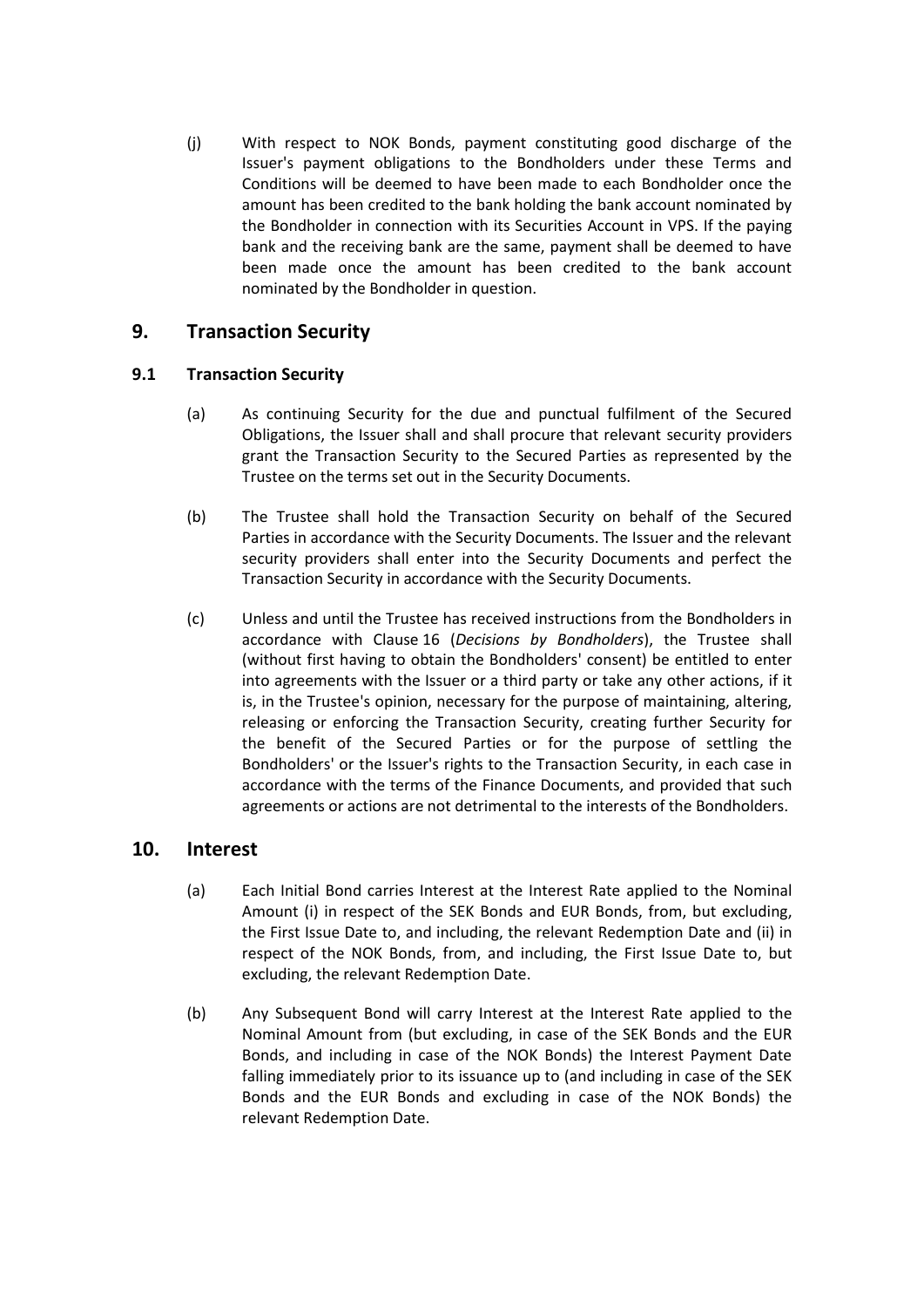- <span id="page-18-2"></span>(c) Interest accrues during an Interest Period. Payment of Interest in respect of the Bonds shall be made to the Bondholders semi-annually in arrears on each Interest Payment Date during the term of the Bonds.
- (d) Interest shall be calculated on the basis of a 360-day year comprised of twelve months of 30 days each and, in case of an incomplete month, the actual number of days elapsed (30/360-days basis).
- <span id="page-18-3"></span>(e) If the Issuer fails to pay any amount payable by it under these Terms and Conditions on its due date, default interest shall accrue on the overdue amount from (and including) the due date up to (but excluding) the date of actual payment at a rate which is five hundred (500) basis points higher than the Interest Rate. Accrued default interest shall not be capitalised. No default interest shall accrue where the failure to pay was solely attributable to the Trustee or the relevant CSD, in which case the Interest Rate shall apply instead.

## <span id="page-18-0"></span>**11. Redemption and Repurchase of the Bonds**

## **11.1 Redemption at maturity and extension**

- (a) Subject to paragraph (b) below, the Issuer shall redeem all, but not some only, of the outstanding Bonds in full on the Final Redemption Date with an amount per Bond equal to the Nominal Amount together with accrued but unpaid Interest.
- <span id="page-18-1"></span>(b) The Issuer has the right to extend the original Final Redemption Date with six (6) months, by giving notice to the Trustee and Bondholders at least ten (10) Business Days prior to the original Final Redemption Date. If so requested by the Issuer, the Issuer shall redeem the Bonds on the date falling six (6) months after the original Final Redemption Date with an amount per Bond equal to the Nominal Amount together with accrued but unpaid Interest.

### **11.2 Group Companies' purchase of Bonds**

The Group Companies may, subject to applicable law, at any time and at any price purchase Bonds on the market or in any other way. The Bonds held by the Group Companies may at such company's discretion be retained, sold or, if held by the Issuer, cancelled.

### <span id="page-18-4"></span>**11.3 Voluntary total redemption (call option)**

- (a) The Issuer may redeem the Bonds (all but not only some) any time:
	- (i) from and including the First Issue Date to, but excluding, the First Call Date at a price equal to the Early Redemption Amount; and
	- (ii) from and including the First Call Date, to but excluding, the Final Redemption Date at a price equal to 100 per cent. of the Nominal Amount (plus accrued but unpaid interest).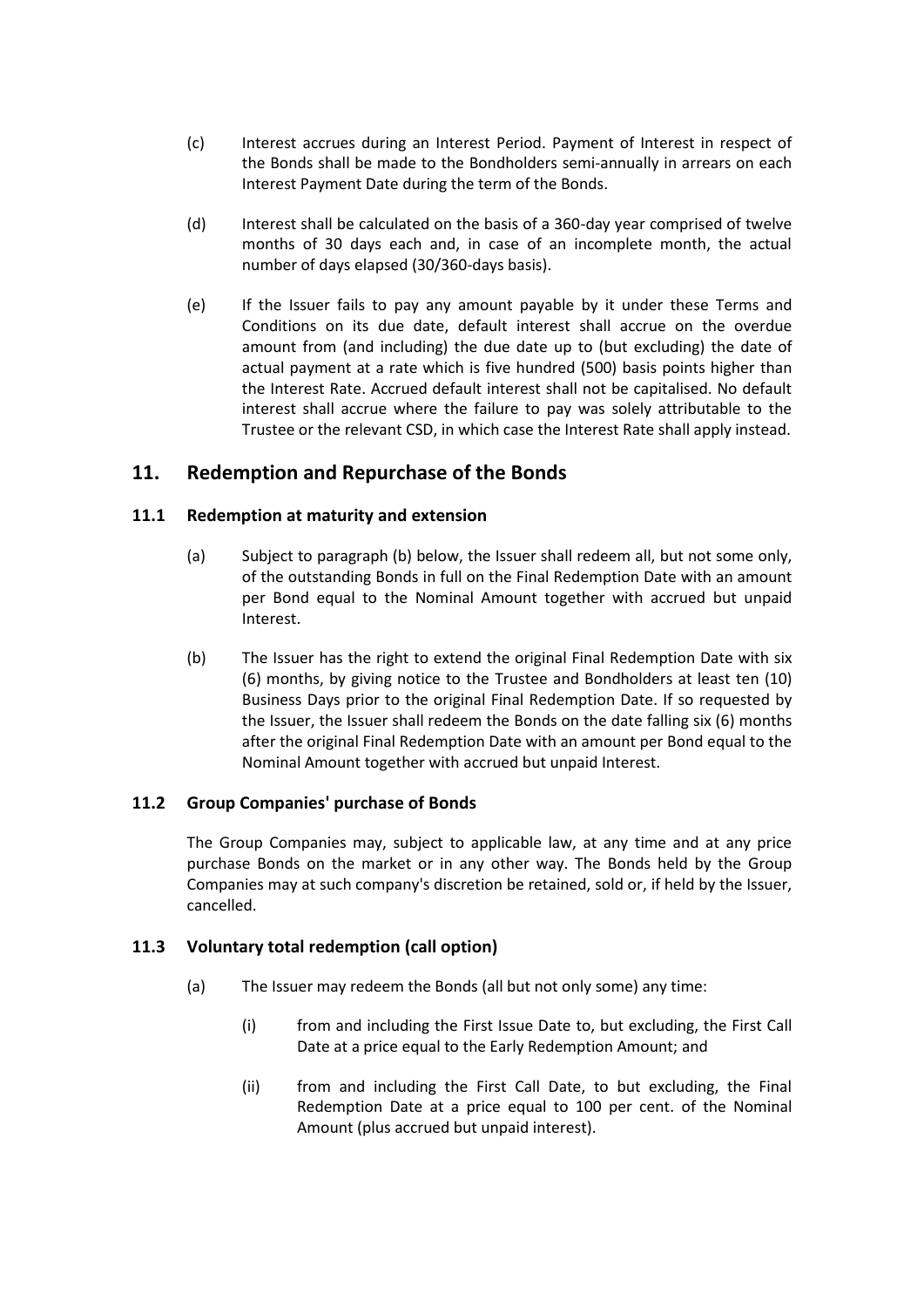(b) Redemption in accordance with paragraph (a) above, shall be made by the Issuer giving not less than ten (10) Business Days' notice prior to the relevant Redemption Date to the Bondholders and the Trustee, in each case calculated from the effective date of the notice. The notice from the Issuer shall specify the Redemption Date and also the Record Date on which a person shall be registered as a Bondholder to receive the amounts due on such Redemption Date. Any such notice is irrevocable but may, at the Issuer's discretion, contain one or more conditions precedent. Upon fulfilment of the conditions precedent (if any), the Issuer is bound to redeem the Bonds in full at the applicable amount on the specified Redemption Date.

## <span id="page-19-0"></span>**11.4 Voluntary partial redemption**

- (a) Upon a full disposal of the property owned by Ruddammen Fastighets AB, the Issuer has the right to, at one occasion, partially redeem the Bonds (including accrued Interest), by reducing the Initial Nominal Amount of the Bonds *pro rata* and subject to the application of the Early Redemption Amount should such partial redemption be carried out prior to the First Call Date.
- (b) Upon such voluntary redemption in accordance with paragraph (a), all provided Security (including downstream loans and share certificates) relating to the Ruddammen Fastighets AB which is the subject of the disposal shall be released by the Security Agent, provided that all net disposal proceeds from such disposal (net of reasonable transaction costs) are applied towards such partial redemption.
- (c) Partial redemption in accordance with paragraph (a) above shall be made by the Issuer giving not less than ten (10) Business Days' notice to the Bondholders and the Trustee, in each case calculated from the effective date of the notice. The notice from the Issuer shall specify the Redemption Date and also the Record Date on which a person shall be registered as a Bondholder to receive the amounts due on such Redemption Date. Any such notice is irrevocable but may, at the Issuer's discretion, contain one or more conditions precedent. Upon fulfilment of the conditions precedent (if any), the Issuer is bound to redeem the Bonds in part by reducing the Initial Nominal Amount of the Bonds *pro rata*. at the applicable amount on the specified Redemption Date and always subject to the CSD Regulations. The applicable amount shall be an even amount and rounded down to the nearest SEK, EUR and NOK (as applicable) and paid to the person who is registered as a Bondholder on the Record Date prior to the relevant Redemption Date.

### <span id="page-19-1"></span>**11.5 Mandatory repurchase due to a Change of Control Event (put option)**

(a) Upon the occurrence of a Change of Control Event, each Bondholder shall during a period of sixty (60) Business Days from the effective date of a notice from the Issuer of the Change of Control Event pursuant to Clause [12.1\(a\)](#page-20-1) (after which time period such right shall lapse), have the right to request that all of its Bonds be repurchased at a price per Bond equal to 101 per cent. of the Nominal Amount together with accrued but unpaid Interest. However,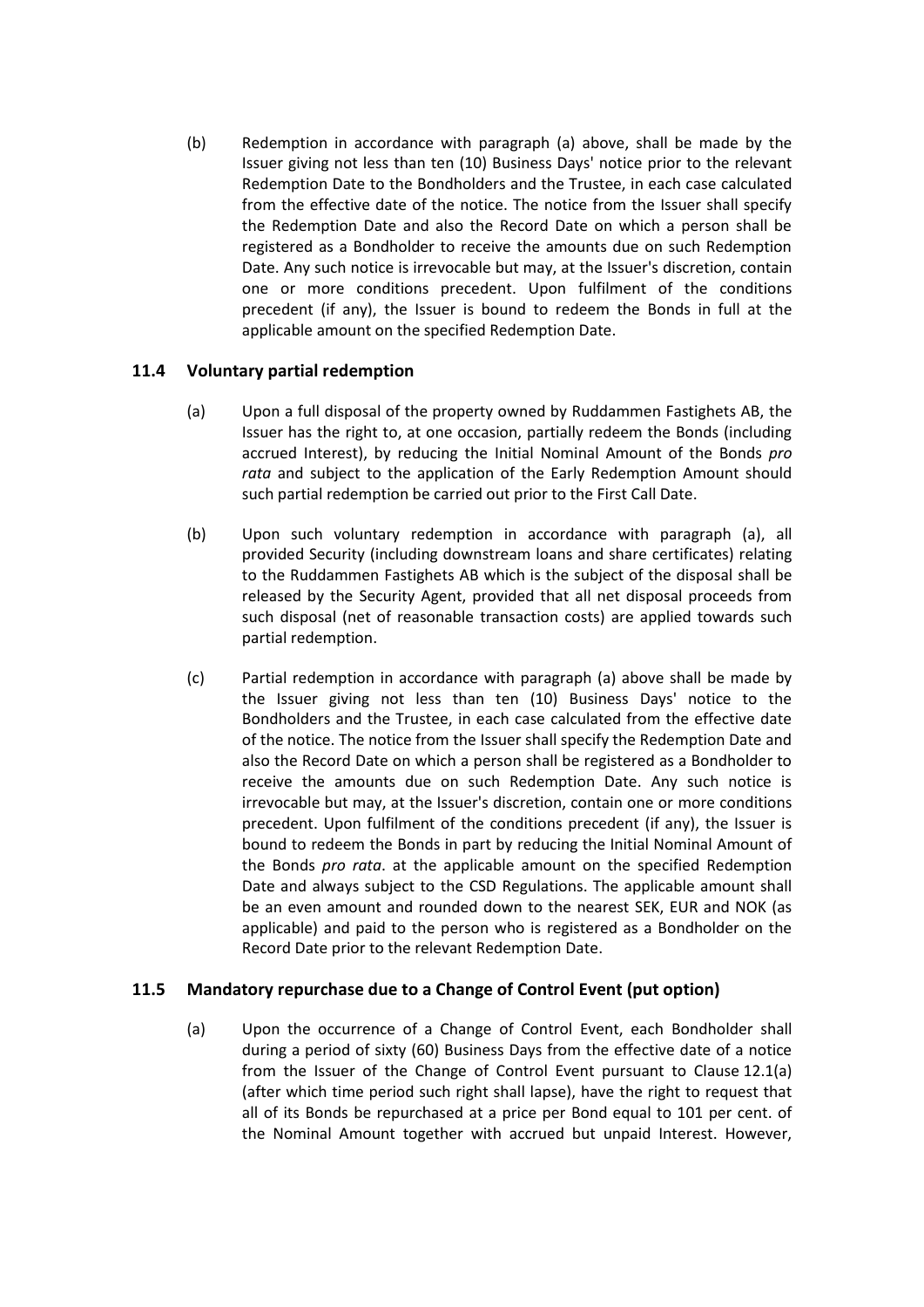such period may not start earlier than upon the occurrence of the Change of Control Event.

- (b) The notice from the Issuer pursuant to Clause [12.1\(a\)](#page-20-1) shall specify the Record Date on which a person shall be registered as a Bondholder to receive interest and principal, the Redemption Date and include instructions about the actions that a Bondholder needs to take if it wants Bonds held by it to be repurchased. If a Bondholder has so requested, and acted in accordance with the instructions in the notice from the Issuer, the Issuer shall repurchase the relevant Bonds and the repurchase amount shall fall due on the Redemption Date specified in the notice given by the Issuer pursuant to Clause [12.1\(a\).](#page-20-1) The Redemption Date must fall no later than forty (40) Business Days after the end of the period referred to in Clause [11.5\(a\).](#page-19-1)
- (c) The Issuer shall comply with the requirements of any applicable securities laws or regulations in connection with the repurchase of Bonds. To the extent that the provisions of such laws and regulations conflict with the provisions in this Clause [11.4,](#page-19-0) the Issuer shall comply with the applicable securities laws and regulations and will not be deemed to have breached its obligations under this Clause [11.4](#page-19-0) by virtue of the conflict.
- (d) Any Bonds repurchased by the Issuer pursuant to this Clause [11.4](#page-19-0) may at the Issuer's discretion be retained, sold or cancelled.

## <span id="page-20-0"></span>**12. Information to Bondholders**

### <span id="page-20-2"></span><span id="page-20-1"></span>**12.1 Information from the Issuer**

- (a) The Issuer shall as soon as possible notify the Trustee and the Bondholders when the Issuer is or becomes aware of the occurrence of a Change of Control Event.
- <span id="page-20-3"></span>(b) The Issuer shall as soon as possible notify the Trustee (with full particulars) when the Issuer is or becomes aware of the occurrence of any event or circumstance which constitutes an Event of Default, or any event or circumstance which would (with the expiry of a grace period, the giving of notice, the making of any determination or any combination of any of the foregoing) constitute an Event of Default, and shall provide the Trustee with such further information as it may reasonably request in writing following receipt of such notice. Should the Trustee not receive such information, the Trustee is entitled to assume that no such event or circumstance exists or can be expected to occur, provided that the Trustee does not have actual knowledge of such event or circumstance.
- (c) The Issuer is only obliged to inform the Trustee according to this Clause [12.1](#page-20-2) (*[Information from the Issuer](#page-20-2)*) if informing the Trustee would not conflict with any applicable laws, authority or court orders.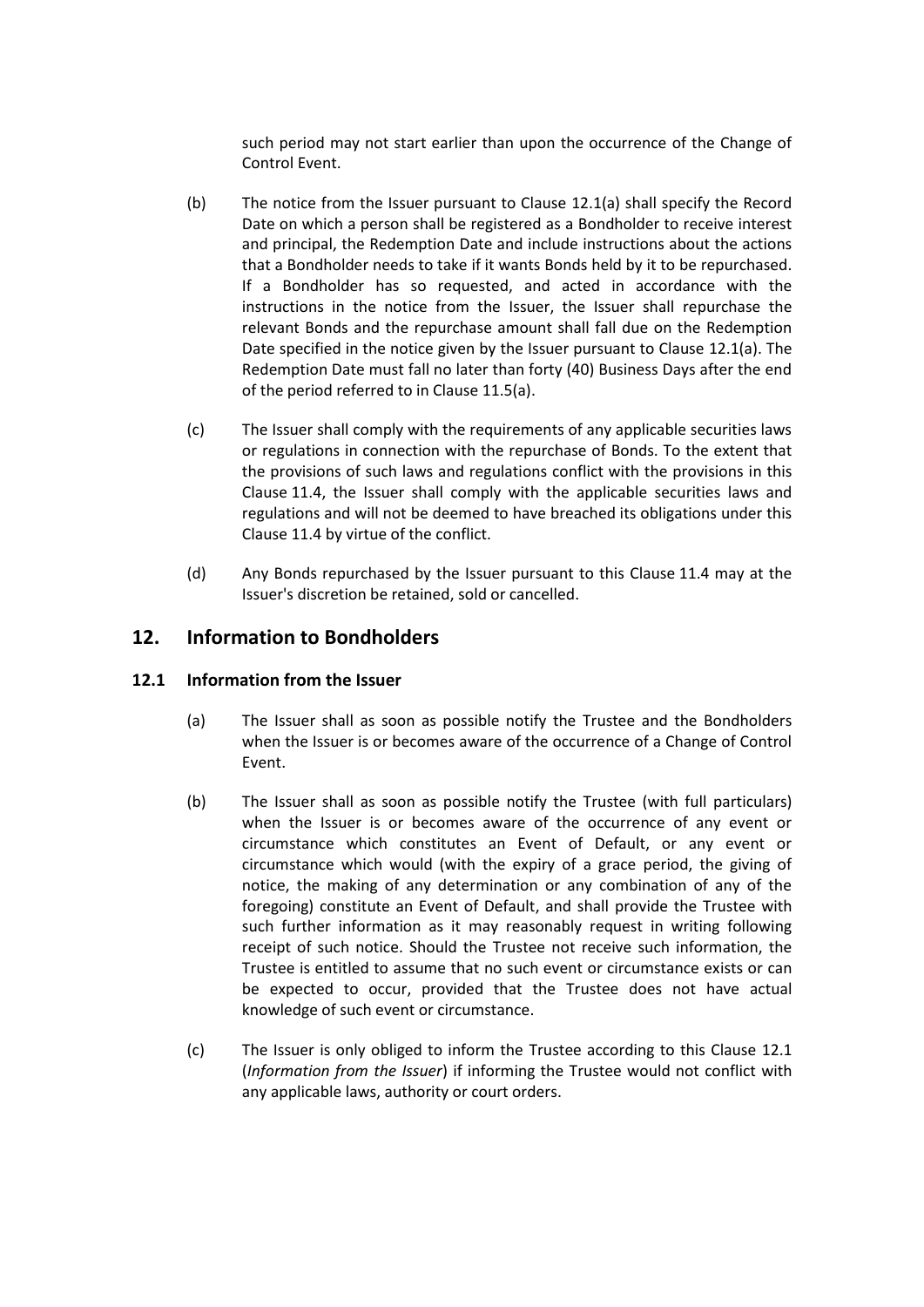### **12.2 Information from the Trustee**

The Trustee is entitled to disclose to the Bondholders any event or circumstance directly or indirectly relating to the Issuer or the Bonds. Notwithstanding the foregoing, the Trustee may if it considers it to be beneficial to the interests of the Bondholders delay disclosure or refrain from disclosing certain information other than in respect of an Event of Default that has occurred and is continuing.

### <span id="page-21-1"></span>**12.3 Information among the Bondholders**

Upon request by a Bondholder, the Trustee shall promptly distribute to the Bondholders any information from such Bondholder which relates to the Bonds. The Trustee may require that the requesting Bondholder reimburses any costs or expenses incurred, or to be incurred, by the Trustee in doing so (including a reasonable fee for the work of the Trustee) before any such information is distributed.

### **12.4 Publication of Finance Documents**

- (a) The latest version of these Terms and Conditions (including any document amending these Terms and Conditions) shall be available on the website of the Trustee.
- (b) The latest versions of the other Finance Documents shall be available to the Bondholders at the office of the Trustee during normal business hours.

## <span id="page-21-0"></span>**13. General Undertakings**

### **13.1 General**

The Issuer undertakes (and shall ensure that the Group Companies comply) to comply with the undertakings set out in this Clause [13](#page-21-0) (*[General Undertakings](#page-21-0)*) for as long as any Bonds remain outstanding.

### **13.2 Distributions**

The Issuer shall not (i) pay any dividend on its shares, (ii) repurchase any of its own shares, (iii) redeem its share capital or other restricted equity with repayment to shareholders, (iv) make any repayments on loans to the direct or indirect shareholder of the Issuer, or any Affiliates of the Issuer or its shareholders, or (v) make any other similar distribution or transfers of value to the direct or indirect shareholder of the Issuer, or any Affiliates of the Issuer.

### **13.3 Financial Indebtedness**

The Issuer shall not (and shall ensure that no Group Company) incur any additional Financial Indebtedness, provided however that the Issuer and the Group Companies may incur Financial Indebtedness that constitute Permitted Debt.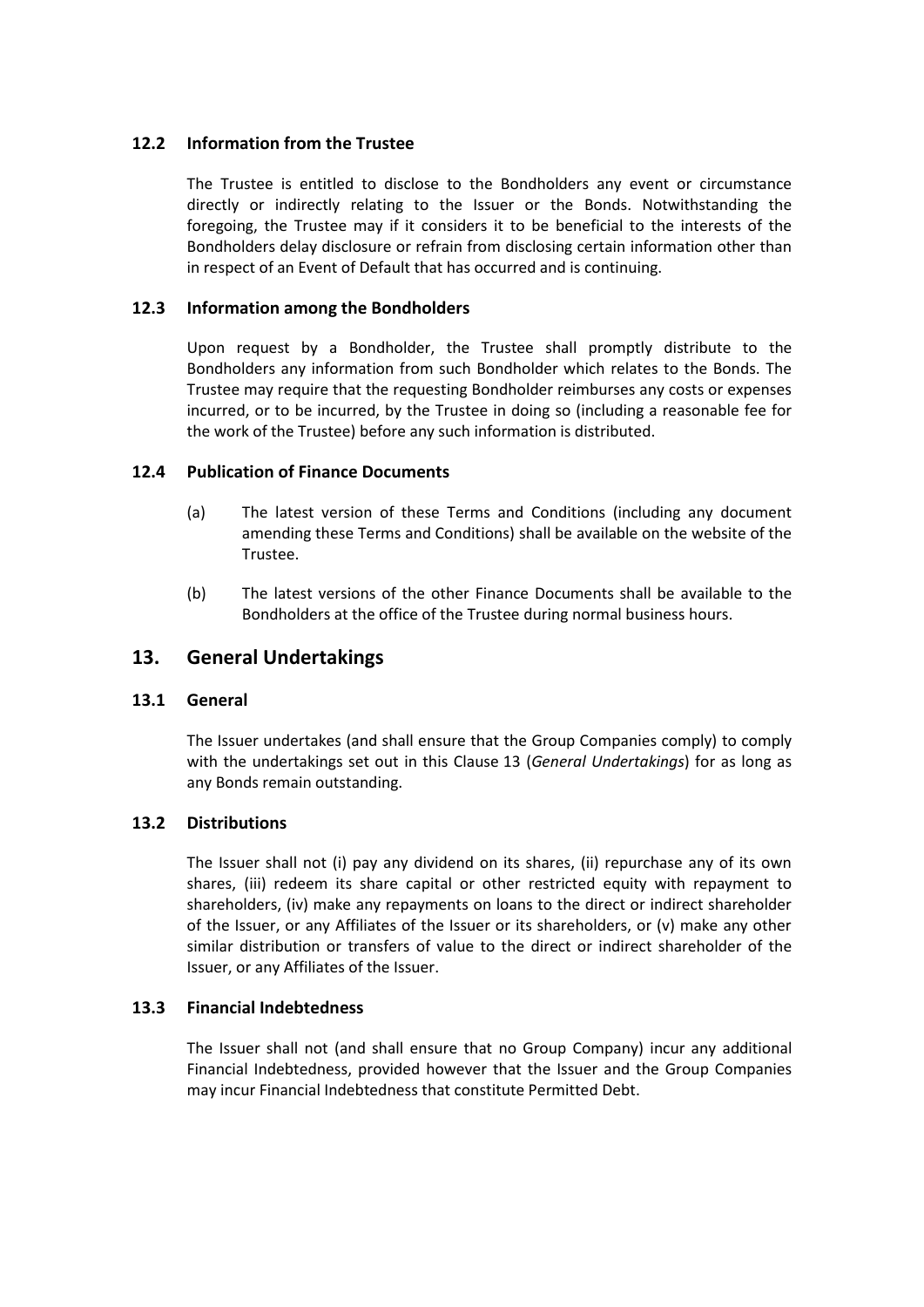### **13.4 Negative Pledge**

The Issuer shall not (and shall ensure that no Group Company) provide, prolong or renew any guarantee or security over any of its assets (present or future), provided however that the Issuer and the Group Companies may provide, prolong and renew any Permitted Security.

#### **13.5 Financial Support**

The Issuer shall not (and shall ensure that no Group Company) provide any loan or security or guarantee to or for the benefit of any party, provided however that the Issuer and the Group Companies may provide such financial support that constitute Permitted Debt.

#### **13.6 Nature of Business**

The Issuer shall procure that no substantial change is made to the general nature of the business carried on by the Issuer as of the First Issue Date if such change is reasonably likely to have a Material Adverse Effect.

#### **13.7 Disposal of Assets**

The Issuer shall not (and shall ensure that no Group Company) sell or otherwise dispose of all or substantially all of its assets or operations to any person, other than the Permitted Mergers and disposals where the disposal proceeds (net of reasonable transaction costs) are applied towards partial prepayment of the Bonds or are deposited on a blocked account pending the final redemption of the Bonds.

#### **13.8 Mergers and demergers**

The Issuer shall not enter into a merger or demerger if such merger or demerger is likely to have a Material Adverse Effect. The Issuer shall not enter into a merger where the Issuer is not the surviving entity and the Issuer shall not enter into a demerger.

#### **13.9 Dealings with Related Parties**

The Issuer shall (and shall ensure that the Group Companies) conduct all dealings with the direct and indirect shareholders of the Issuer and/or any Affiliates of such direct and indirect shareholders at arm's length terms.

#### **13.10 Environmental compliance and claims**

- (a) The Issuer shall (and shall ensure that the Group Companies):
	- (i) comply with all Environmental Laws, including in relation to human health and conditions on workplace;
	- (ii) obtain, maintain and ensure compliance with all requisite Environmental Permits; and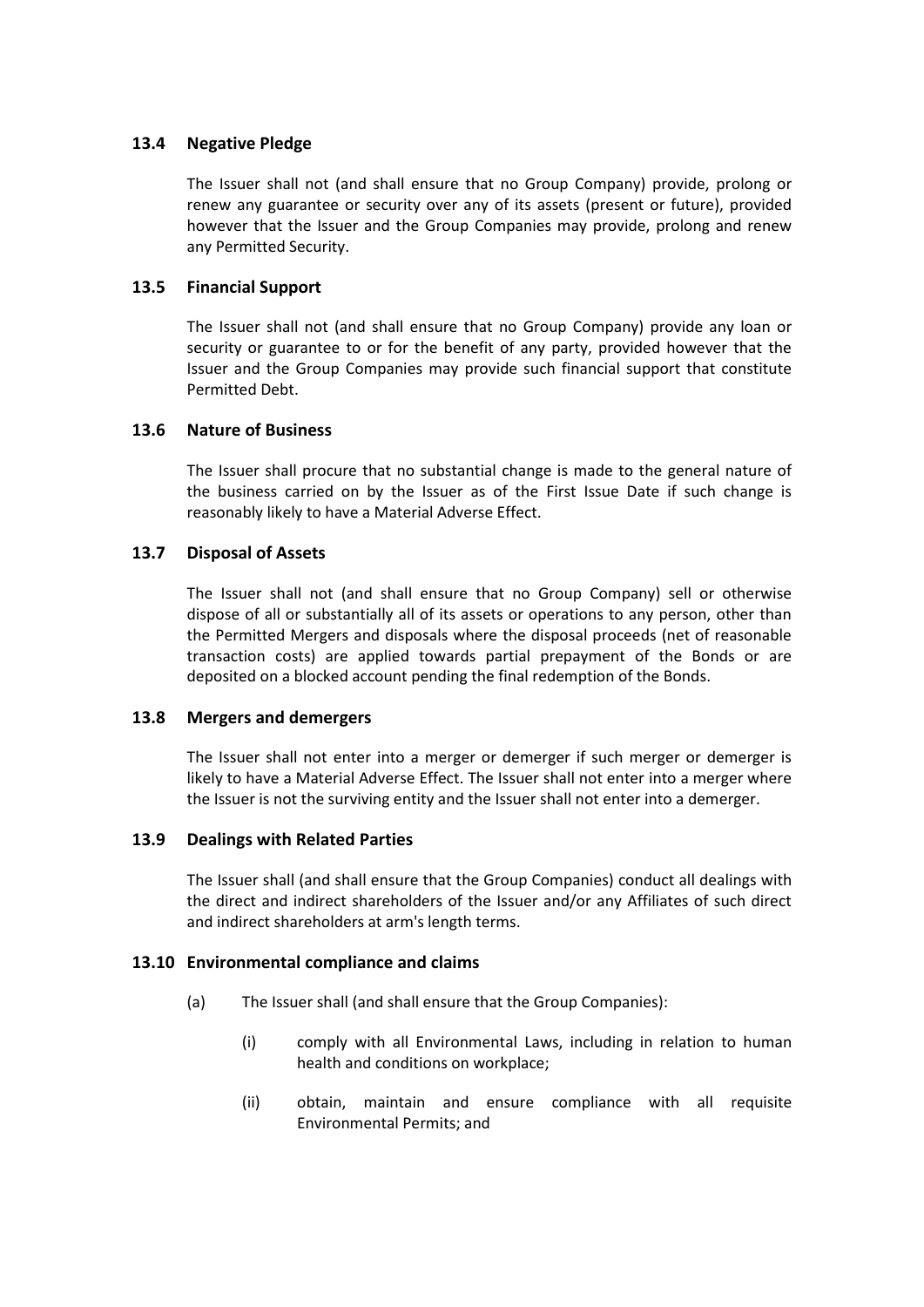- (iii) implement procedures to monitor compliance with and to prevent liability under any Environmental Law, in each case where failure to do so has or is reasonably likely to have a Material Adverse Effect.
- (b) The Issuer shall, promptly upon becoming aware of the same, inform the Trustee of any claim, proceeding or investigation in respect of any such Environmental Law against any member of the Group which is current, pending or threatened where which, if determined against that member of the Group, has or is reasonably likely to have a Material Adverse Effect.

### **13.11 Equity Injection**

The Issuer shall procure that the Parent or the ultimate owner Thomas Lakhall no later than 31 January 2018 have injected at least SEK 12,000,000 as a unconditional shareholder's contribution into the Issuer or Fastighets AB Kiselek which shall be applied to pay development costs on the properties owned by Fastighets AB Kiselek

## <span id="page-23-0"></span>**14. Events of Default and Acceleration of the Bonds**

Each of the events or circumstances set out in this Clause [14](#page-23-0) (other than Clause [14.10](#page-25-1) (*[Acceleration of the Bonds](#page-25-1)*)) is an Event of Default.

#### <span id="page-23-1"></span>**14.1 Non-Payment**

The Issuer fails to pay an amount on the date it is due in accordance with the Finance Documents, unless its failure to pay is caused by administrative or technical error and payment is made within five (5) Business Days of the due date.

#### **14.2 Other Obligations**

The Issuer, or any other party (other than the Trustee) does not comply with its obligations under the Finance Documents to which it is a party, in any other way than as set out under Clause [14.1](#page-23-1) (*[Non-Payment](#page-23-1)*) above, unless the non-compliance (i) is capable of remedy and (ii) is remedied within fifteen (15) Business Days of the earlier of the Trustee giving notice and the Issuer becoming aware of the non-compliance.

#### <span id="page-23-2"></span>**14.3 Cross-default**

- (a) Any financial indebtedness of the Issuer is not paid when due nor within any originally applicable grace period.
- (b) Any financial indebtedness of the Issuer is declared to be or otherwise becomes due and payable prior to its specified maturity as a result of an event of default (however described).
- (c) Any commitment for any financial indebtedness of the Issuer is cancelled or suspended by a creditor of the Issuer as a result of an event of default (however described).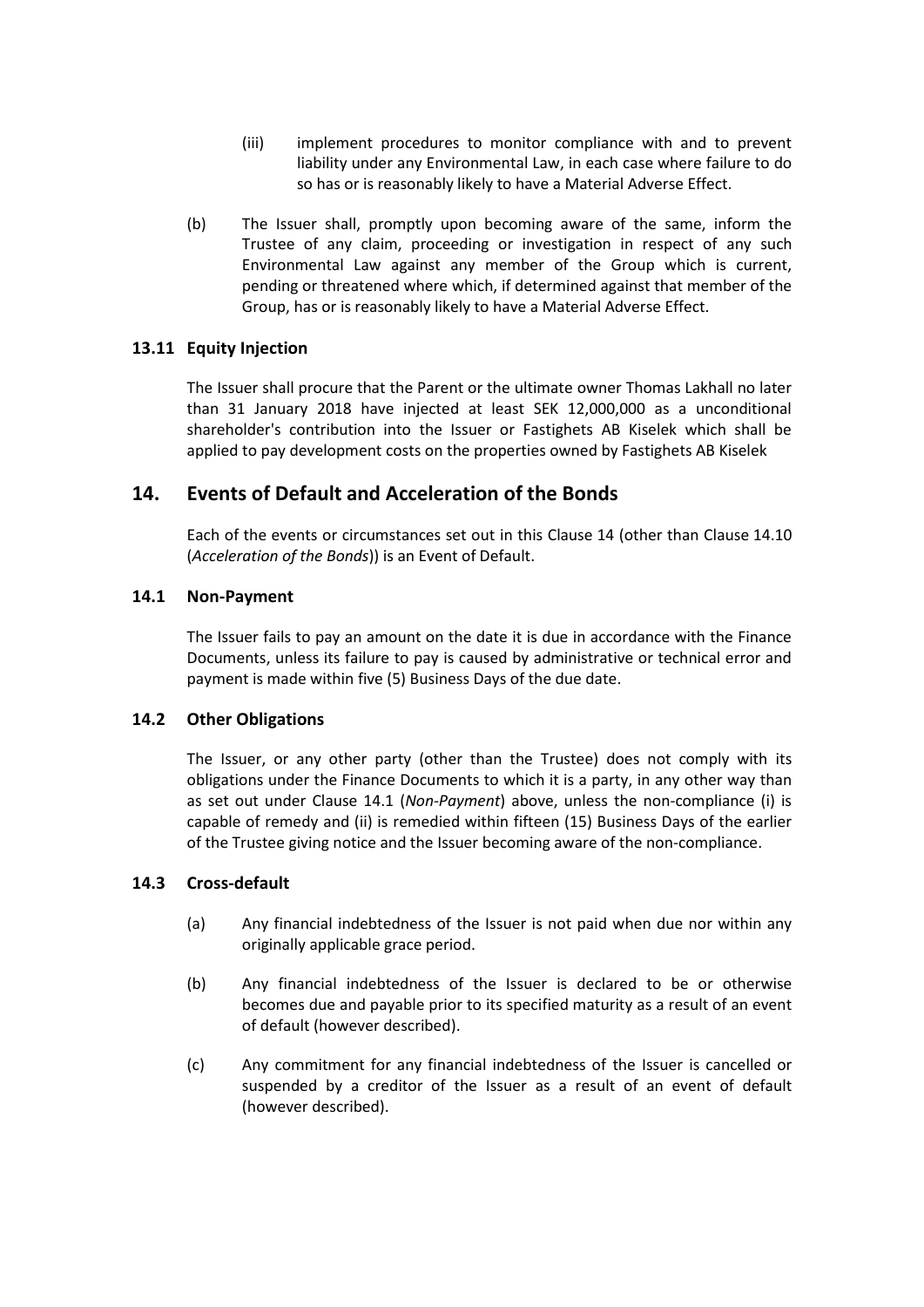- (d) Any creditor of the Issuer becomes entitled to declare any financial indebtedness of the Issuer due and payable prior to its specified maturity as a result of an event of default (however described).
- (e) No Event of Default will occur under this Clause [14.3](#page-23-2) (*[Cross-default](#page-23-2)*) if the aggregate amount of financial indebtedness or commitment for financial indebtedness falling within paragraphs (a) to (d) above is less than SEK 5,000,000 (or its equivalent in any other currency or currencies).

#### **14.4 Insolvency**

- (a) The Issuer is unable or admits inability to pay its debts as they fall due or is declared to be unable to pay its debts under applicable law, suspends making payments on its debts generally or, by reason of actual or anticipated financial difficulties, commences negotiations with its creditors with a view to rescheduling its Financial Indebtedness.
- (b) A moratorium is declared in respect of the Financial Indebtedness of the Issuer.

#### **14.5 Insolvency Proceedings**

Any corporate action, legal proceedings or other procedures are taken (other than proceedings or petitions which are being disputed in good faith and are discharged, stayed or dismissed within 30 Business Days of commencement or, if earlier, the date on which it is advertised) in relation to:

- (a) the suspension of payments, winding-up, dissolution, administration or reorganisation (by way of voluntary agreement, scheme of arrangement or otherwise) of the Issuer; and
- (b) the appointment of a liquidator, receiver, administrator, administrative receiver, compulsory manager or other similar officer in respect of the Issuer or any of its assets or any analogous procedure or step is taken in any jurisdiction.

### <span id="page-24-0"></span>**14.6 Mergers and Demergers**

A decision is made that the Issuer shall be demerged or merged if such merger or demerger is likely to have a Material Adverse Effect, provided that a merger involving the Issuer, where the Issuer is not the surviving entity, shall always be considered an Event of Default and provided that the Issuer may not be demerged.

#### **14.7 Creditors' Process**

Any expropriation, attachment, sequestration, distress or execution or any analogous process in any jurisdiction affects any asset or assets of the Issuer having an aggregate value of an amount equal to or exceeding SEK 5,000,000 and is not discharged within 30 days.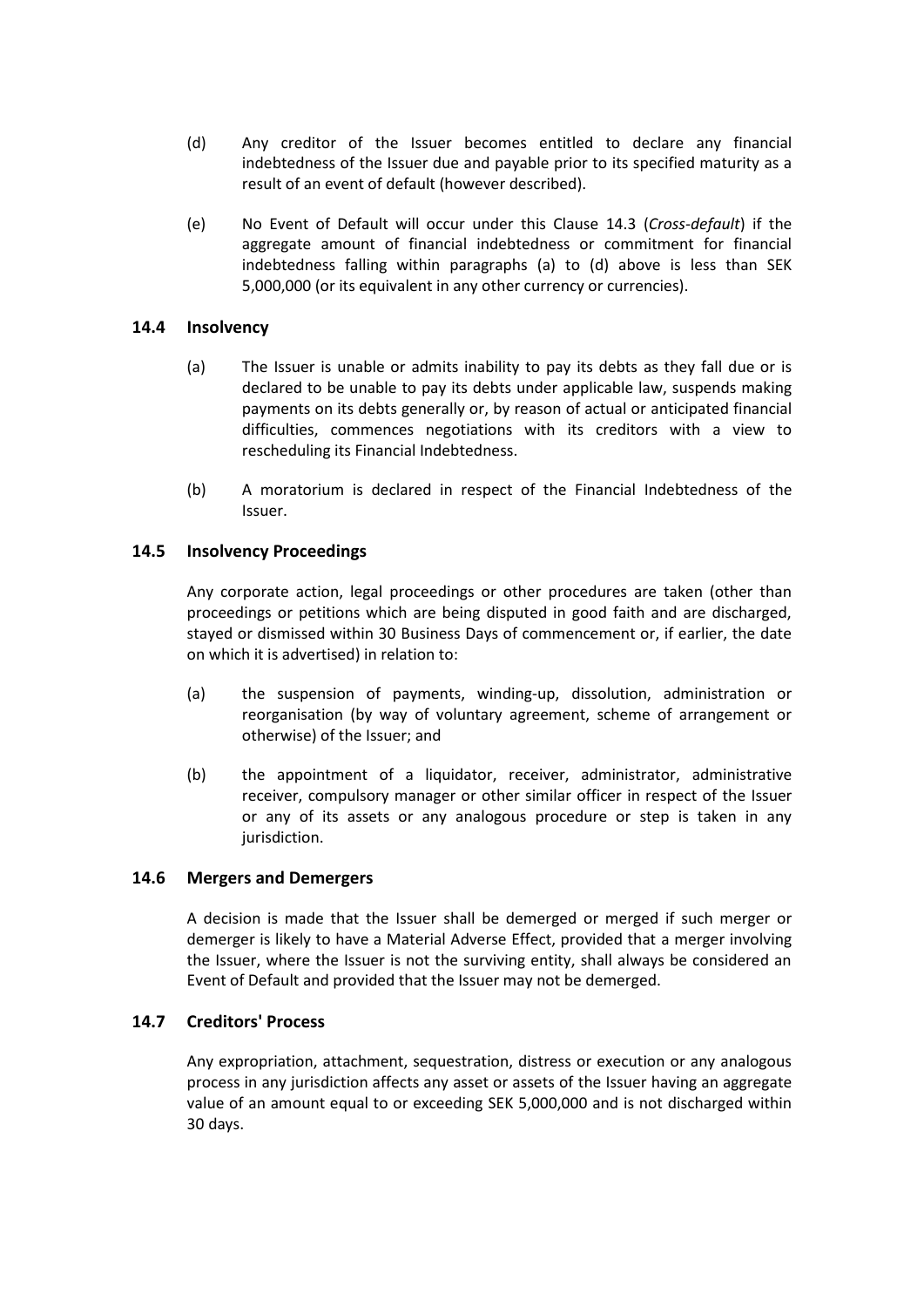### **14.8 Impossibility or Illegality**

It is or becomes impossible or unlawful for the Issuer to fulfil or perform any of the provisions of the Finance Documents or if the obligations under the Finance Documents are not, or cease to be, legal, valid, binding and enforceable.

#### <span id="page-25-0"></span>**14.9 Continuation of the Business**

The Issuer ceases to carry on its business or in the case of a merger or a demerger as stipulated in Clause [14.6](#page-24-0) above.

#### <span id="page-25-2"></span><span id="page-25-1"></span>**14.10 Acceleration of the Bonds**

- (a) If an Event of Default has occurred and is continuing, the Trustee is entitled to, on behalf of the Bondholders (i) by notice to the Issuer, declare all, but not some only, of the Bonds due for payment together with any other amounts payable under the Finance Documents, immediately or at such later date as the Trustee determines (but such date may not fall after the Final Redemption Date), and (ii) exercise any or all of its rights, remedies, powers and discretions under the Finance Documents.
- (b) The Trustee may not accelerate the Bonds in accordance with Clause [14.10](#page-25-1)[\(a\)](#page-25-2) by reference to a specific Event of Default if it is no longer continuing or if it has been decided, on a Bondholders' Meeting or by way of a Written Procedure, to waive such Event of Default (temporarily or permanently).
- <span id="page-25-3"></span>(c) The Trustee shall notify the Bondholders of an Event of Default within five (5) Business Days of the date on which the Trustee received actual knowledge of that an Event of Default has occurred and is continuing. The Trustee shall, within twenty (20) Business Days of the date on which the Trustee received actual knowledge of that an Event of Default has occurred and is continuing, decide if the Bonds shall be accelerated. If the Trustee decides not to accelerate the Bonds, the Trustee shall promptly seek instructions from the Bondholders in accordance with Clause [16](#page-27-0) (*[Decisions by Bondholders](#page-27-0)*) or inform the Bondholders on the reason for not accelerating. The Trustee shall always be entitled to take the time necessary to consider whether an occurred event constitutes an Event of Default.
- (d) If the Bondholders (in accordance with these Terms and Conditions) instruct the Trustee to accelerate the Bonds, the Trustee shall promptly declare the Bonds due and payable and take such actions as, in the opinion of the Trustee, may be necessary or desirable to enforce the rights of the Bondholders under the Finance Documents, unless the relevant Event of Default is no longer continuing.
- (e) If the right to accelerate the Bonds is based upon a decision of a court of law, an arbitrational tribunal or a government authority, it is not necessary that the decision has become enforceable under law or that the period of appeal has expired in order for cause of acceleration to be deemed to exist.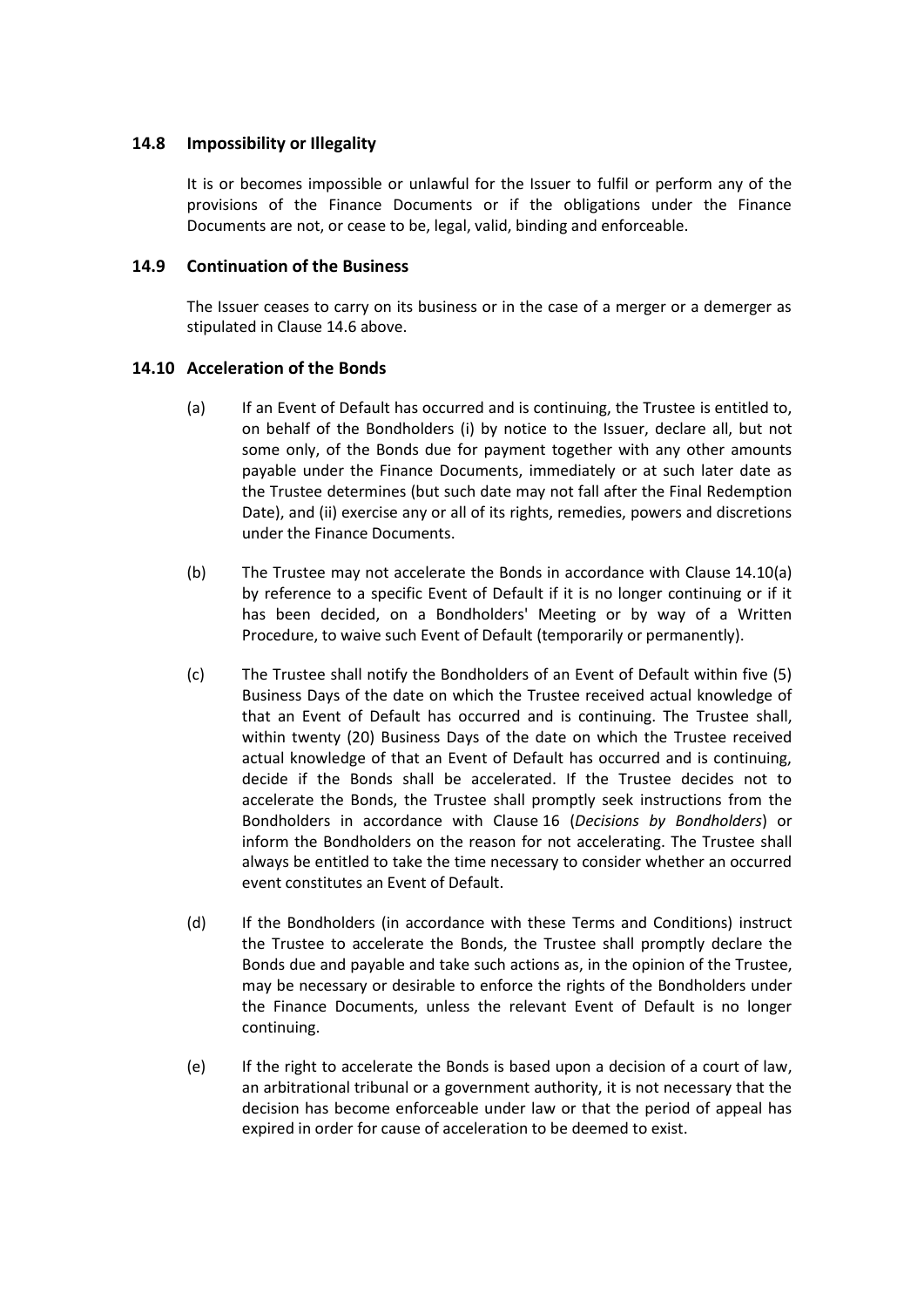(f) In the event of an acceleration of the Bonds in accordance with this Clause [14.10](#page-25-1) (*[Acceleration of the Bonds](#page-25-1)*), the Issuer shall redeem all Bonds with an amount equal to the redemption amount specified in Clause [11.3](#page-18-4) (*Voluntary Total Redemption (call option)*).

## <span id="page-26-0"></span>**15. Distribution of Proceeds**

- (a) All payments by the Issuer relating to the Bonds and the Finance Documents following an acceleration of the Bonds in accordance with Clause [14](#page-23-0) (*[Events of](#page-23-0)  [Default and Acceleration of the Bonds](#page-23-0)*) and any proceeds received from an enforcement of the Transaction Security shall be applied in the following order of priority, in accordance with the instructions of the Trustee:
	- (i) *first*, in or towards payment pro rata of (i) all unpaid fees, costs, expenses and indemnities payable by the Issuer to the Trustee in accordance with the Trustee Agreement (other than any indemnity given for liability against the Bondholders), (ii) other costs, expenses and indemnities relating to the acceleration of the Bonds or the protection of the Bondholders' rights as may have been incurred by the Trustee, (iii) any costs incurred by the Trustee for external experts that have not been reimbursed by the Issuer in accordance with Clause [20.2\(e\),](#page-33-0) and (iv) any costs and expenses incurred by the Trustee in relation to a Bondholders' Meeting or a Written Procedure that have not been reimbursed by the Issuer in accordance with Clause [16\(c\),](#page-27-1) together with default interest in accordance with Clause [10\(e\)](#page-18-3) on any such amount calculated from the date it was due to be paid or reimbursed by the Issuer;
	- (ii) *secondly*, in or towards payment *pro rata* of accrued but unpaid Interest under the Bonds;
	- (iii) *thirdly*, in or towards payment pro rata of any unpaid principal under the Bonds; and
	- (iv) *fourthly*, in or towards payment pro rata of any other costs or outstanding amounts unpaid under the Finance Documents, including default interest in accordance with Clause [10\(e\)](#page-18-3) on delayed payments of Interest and repayments of principal under the Bonds.

Any excess funds after the application of proceeds in accordance with paragraphs (i) to (iv) above shall be paid to the Issuer.

(b) Funds that a Bondholder receives (directly or indirectly) in connection with the acceleration of the Bonds or the enforcement of the Transaction Security shall constitute escrow funds (Sw. *redovisningsmedel*) and must be promptly turned over to the Trustee to be applied in accordance with this Clause [15](#page-26-0) (*[Distribution of Proceeds](#page-26-0)*) as soon as reasonably practicable**.**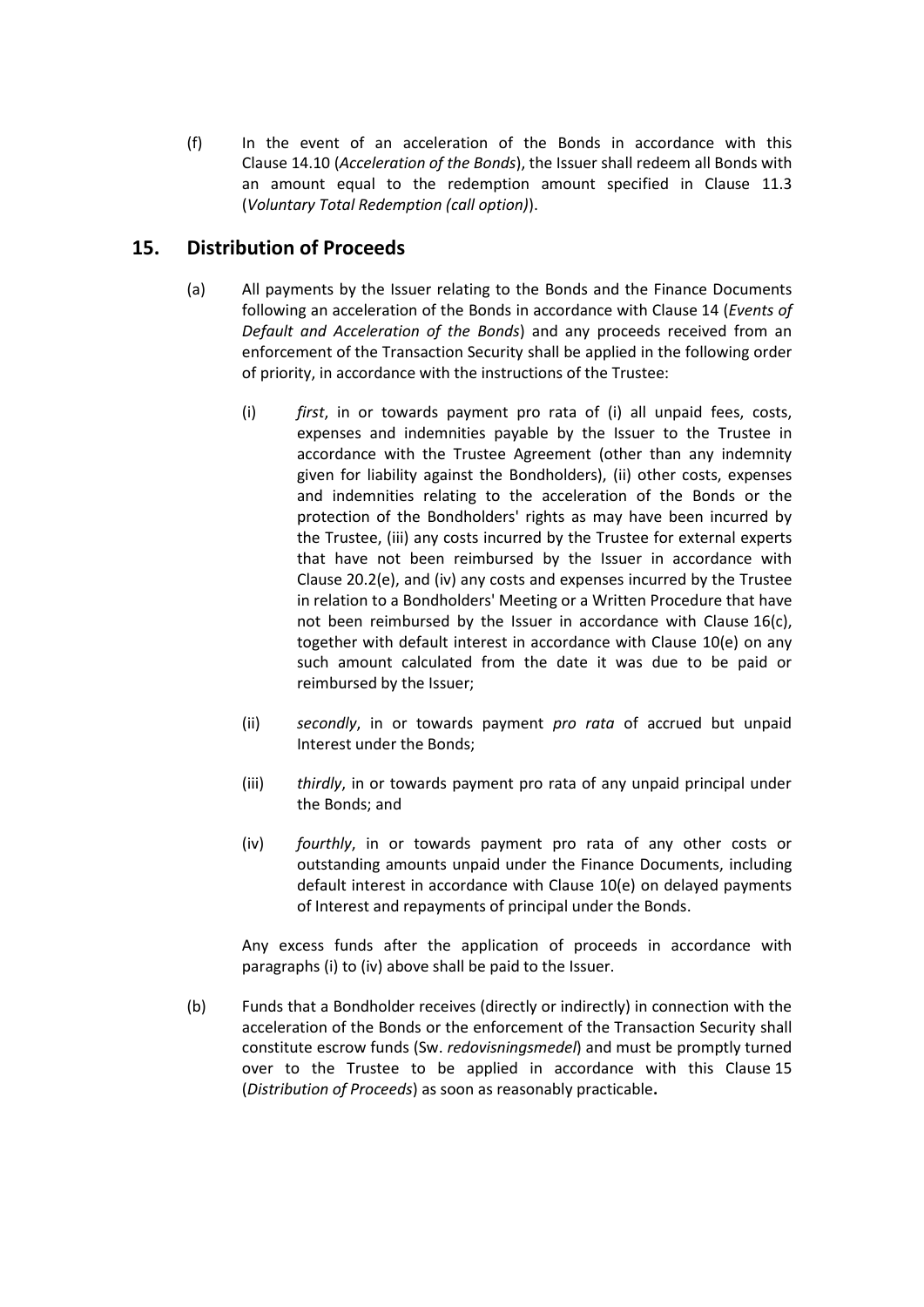## <span id="page-27-0"></span>**16. Decisions by Bondholders**

- (a) Any decision by the Bondholders on a matter relating to the Finance Documents shall (at the option of the Trustee) be dealt with at a Bondholders' Meeting or by way of a Written Procedure.
- (b) Any request from the Issuer or a Bondholder (or Bondholders) representing at least ten (10) per cent. of the Adjusted Nominal Amount (such request may only be validly made by a person who is a Bondholder on the Business Day immediately following the day on which the request is received by the Trustee and shall, if made by several Bondholders, be made by them jointly) for a decision by the Bondholders on a matter relating to the Finance Documents shall be directed to the Trustee and dealt with at a Bondholders' Meeting or by way of a Written Procedure, as determined by the Trustee. The person requesting the decision may suggest the form for decision making, but if it is in the Trustee's opinion more appropriate that a matter is dealt with at a Bondholders' Meeting than by way of a Written Procedure, it shall be dealt with at a Bondholders' Meeting.
- <span id="page-27-1"></span>(c) The Trustee may refrain from convening a Bondholders' Meeting or instigating a Written Procedure if (i) the suggested decision must be approved by any person in addition to the Bondholders and such person has informed the Trustee that an approval will not be given, or (ii) the suggested decision is not in accordance with applicable laws.
- (d) Should the Trustee not convene a Bondholders' Meeting or instigate a Written Procedure in accordance with these Terms and Conditions, without Clause [16](#page-27-0)[\(c\)](#page-27-1) being applicable, the Issuer or the Bondholder(s) requesting a decision by the Bondholders may convene such Bondholders' Meeting or instigate such Written Procedure, as the case may be, instead.
- (e) Should the Issuer want to replace the Trustee, it may (i) convene a Bondholders' Meeting in accordance with Clause [17\(a\)](#page-30-1) or (ii) instigate a Written Procedure by sending communication in accordance with Clause [18\(a\),](#page-31-2) in both cases with a copy to the Trustee. After a request from the Bondholders pursuant to Clause [20.4\(c\),](#page-35-0) the Issuer shall no later than ten (10) Business Days after receipt of such request (or such later date as may be necessary for technical or administrative reasons) convene a Bondholders Meeting in accordance with Clause [17\(a\).](#page-30-1) The Issuer shall inform the Trustee before a notice for a Bondholders' Meeting or communication relating to a Written Procedure where the Trustee is proposed to be replaced is sent and shall, on the request of the Trustee, append information from the Trustee together with the a notice or the communication.
- (f) Only a person who is, or who has been provided with a power of attorney pursuant to Clause [7](#page-15-0) (*[Right to Act on Behalf of a Bondholder](#page-15-0)*) from a person who is, registered as a Bondholder:
	- (i) on the Business Day specified in the notice pursuant to Claus[e 17\(b\)](#page-30-2) of the Bondholders' Meeting, or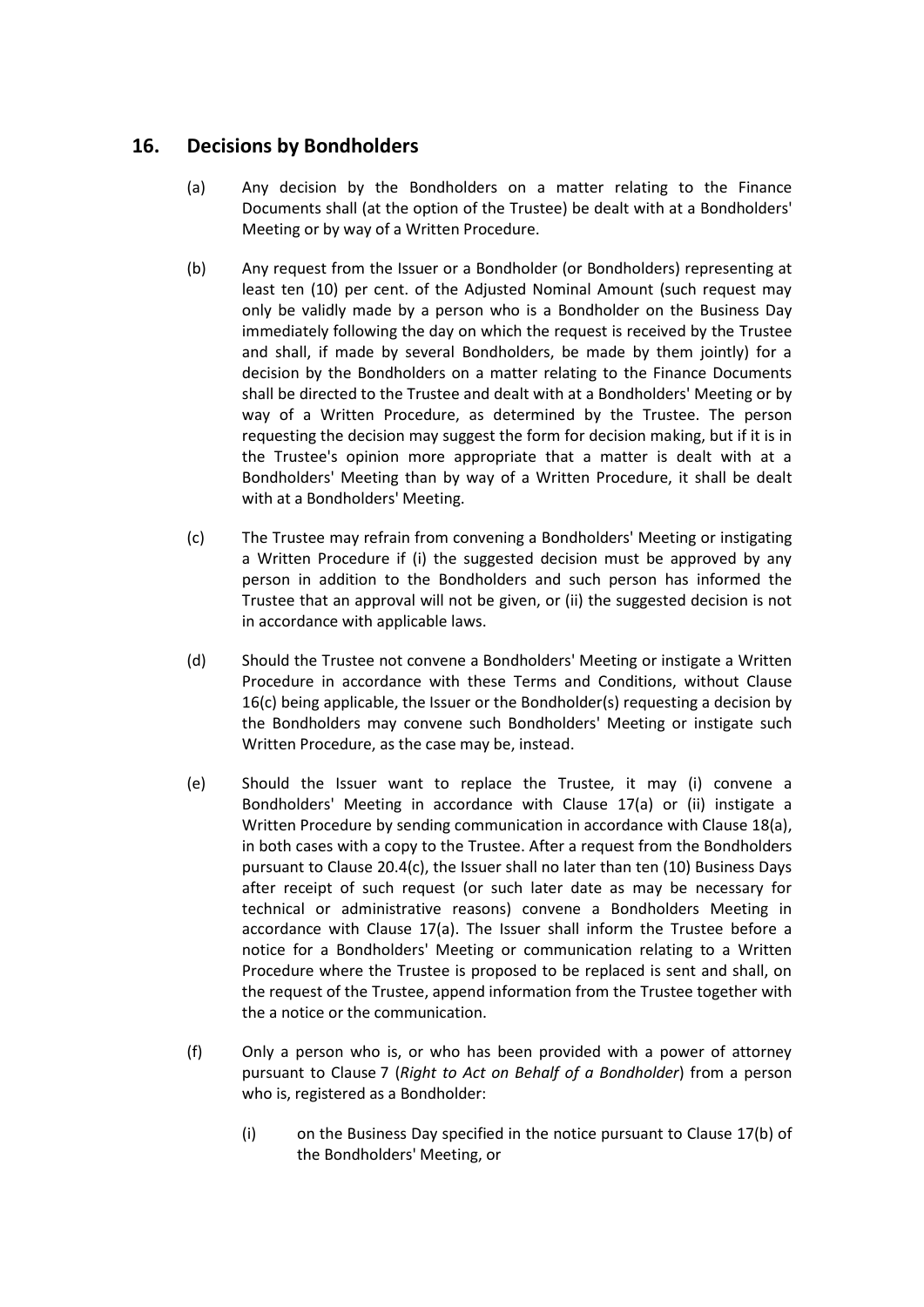(ii) on the Business Day specified in the communication pursuant to Clause [18\(b\),](#page-31-3) in respect of a Written Procedure,

may exercise voting rights as a Bondholder at such Bondholders' Meeting or in such Written Procedure, provided that the relevant Bonds are included in the definition of Adjusted Nominal Amount. Such Business Day specified pursuant to paragraph (i) or (ii) above must fall no earlier than one (1) Business Day after the effective date of the notice or communication, as the case may be.

- <span id="page-28-0"></span>(g) The following matters shall require the consent of Bondholders representing at least sixty-six and two thirds (66 2/3) per cent. of the Adjusted Nominal Amount for which Bondholders are voting at a Bondholders' Meeting or for which Bondholders reply in a Written Procedure in accordance with the instructions given pursuant to Clause [18\(b\):](#page-31-3)
	- (i) a change to the terms of any of Clauses [2\(a\),](#page-11-2) [2\(f\)](#page-11-3) and [5\(b\);](#page-14-2)
	- (ii) a change to the terms for the distribution of proceeds set out in Clause [15](#page-26-0) (*[Distribution of Proceeds](#page-26-0)*);
	- (iii) a change to the terms dealing with the requirements for Bondholders' consent set out in this Clause [16](#page-27-0) (*[Decisions by Bondholders](#page-27-0)*);
	- (iv) a change to the definition "Interest Rate" or "Nominal Amount" set out in Clause [1.1](#page-2-1) (*Definitions*);
	- (v) a reduction of the premium payable upon the redemption or repurchase of any Bond pursuant to Clause [11](#page-18-0) (*[Redemption and](#page-18-0)  [Repurchase of the Bonds](#page-18-0)*);
	- (vi) a release of the Transaction Security, except in accordance with the terms of the Security Documents;
	- (vii) a change of issuer, an extension of the tenor of the Bonds or any delay of the due date for payment of any principal or interest on the Bonds;
	- (viii) a mandatory exchange of the Bonds for other securities; and
	- (ix) early redemption of the Bonds, other than upon an acceleration of the Bonds pursuant to Clause [14](#page-23-0) (*[Events of Default and Acceleration of the](#page-23-0)  [Bonds](#page-23-0)*) or as otherwise permitted or required by these Terms and Conditions.
- <span id="page-28-1"></span>(h) Any matter not covered by Clause [16\(g\)](#page-28-0) shall require the consent of Bondholders representing more than fifty (50) per cent. of the Adjusted Nominal Amount for which Bondholders are voting at a Bondholders' Meeting or for which Bondholders reply in a Written Procedure in accordance with the instructions given pursuant to Clause [18\(b\).](#page-31-3) This includes, but is not limited to, any amendment to, or waiver of, the terms of any Finance Document that does not require a higher majority (other than an amendment permitted pursuant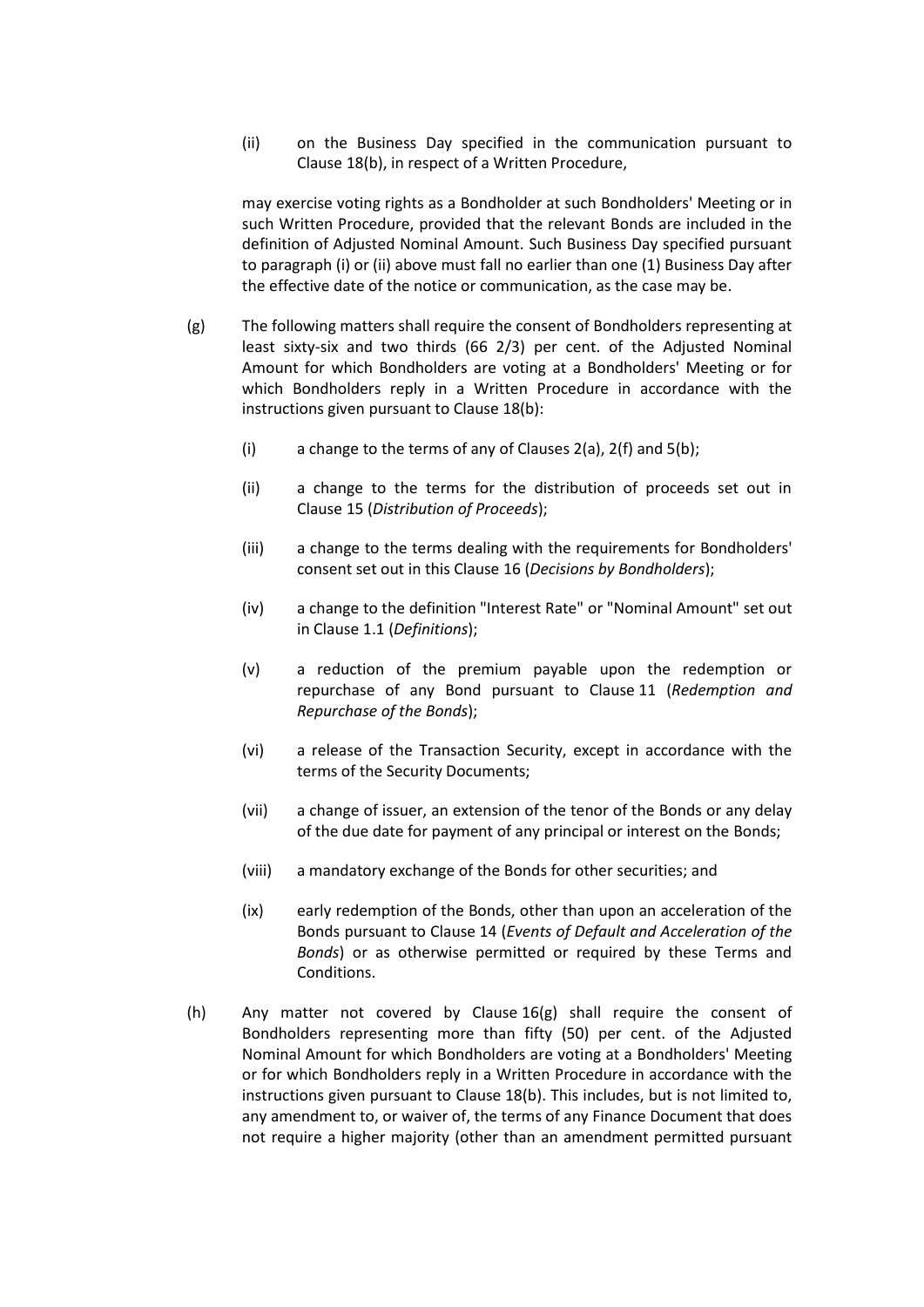to Clause [19\(a\)\(i\)](#page-31-4) or [19\(a\)\(ii\)\)](#page-31-5) or an acceleration of the Bonds or the enforcement of any Transaction Security.

- <span id="page-29-1"></span>(i) Quorum at a Bondholders' Meeting or in respect of a Written Procedure only exists if a Bondholder (or Bondholders) representing at least fifty (50) per cent. of the Adjusted Nominal Amount in case of a matter pursuant to Clause [16\(g\),](#page-28-0) and otherwise twenty (20) per cent. of the Adjusted Nominal Amount:
	- (i) if at a Bondholders' Meeting, attend the meeting in person or by telephone conference (or appear through duly authorised representatives); or
	- (ii) if in respect of a Written Procedure, reply to the request.

If a quorum exists for some but not all of the matters to be dealt with at a Bondholders' Meeting or by a Written Procedure, decisions may be taken in the matters for which a quorum exists.

- <span id="page-29-0"></span>(j) If a quorum does not exist at a Bondholders' Meeting or in respect of a Written Procedure, the Trustee or the Issuer shall convene a second Bondholders' Meeting (in accordance with Clause [17\(a\)\)](#page-30-1) or initiate a second Written Procedure (in accordance with Clause [18\(a\)\)](#page-31-2), as the case may be, provided that the person(s) who initiated the procedure for Bondholders' consent has confirmed that the relevant proposal is not withdrawn. For the purposes of a second Bondholders' Meeting or second Written Procedure pursuant to this Clause [16](#page-27-0)[\(j\),](#page-29-0) the date of request of the second Bondholders' Meeting pursuant to Clause [17\(a\)](#page-30-1) or second Written Procedure pursuant to Clause [18\(a\),](#page-31-2) as the case may be, shall be deemed to be the relevant date when the quorum did not exist. The quorum requirement in Clause [16\(i\)](#page-29-1) shall not apply to such second Bondholders' Meeting or Written Procedure.
- (k) Any decision which extends or increases the obligations of the Issuer or the Trustee, or limits, reduces or extinguishes the rights or benefits of the Issuer or the Trustee, under the Finance Documents shall be subject to the Issuer's or the Trustee's consent, as applicable.
- (l) A Bondholder holding more than one Bond need not use all its votes or cast all the votes to which it is entitled in the same way and may in its discretion use or cast some of its votes only.
- (m) The Issuer may not, directly or indirectly, pay or cause to be paid any consideration to or for the benefit of any Bondholder for or as inducement to any consent under these Terms and Conditions, unless such consideration is offered to all Bondholders that consent at the relevant Bondholders' Meeting or in a Written Procedure within the time period stipulated for the consideration to be payable or the time period for replies in the Written Procedure, as the case may be.
- (n) A matter decided at a duly convened and held Bondholders' Meeting or by way of Written Procedure is binding on all Bondholders, irrespective of them being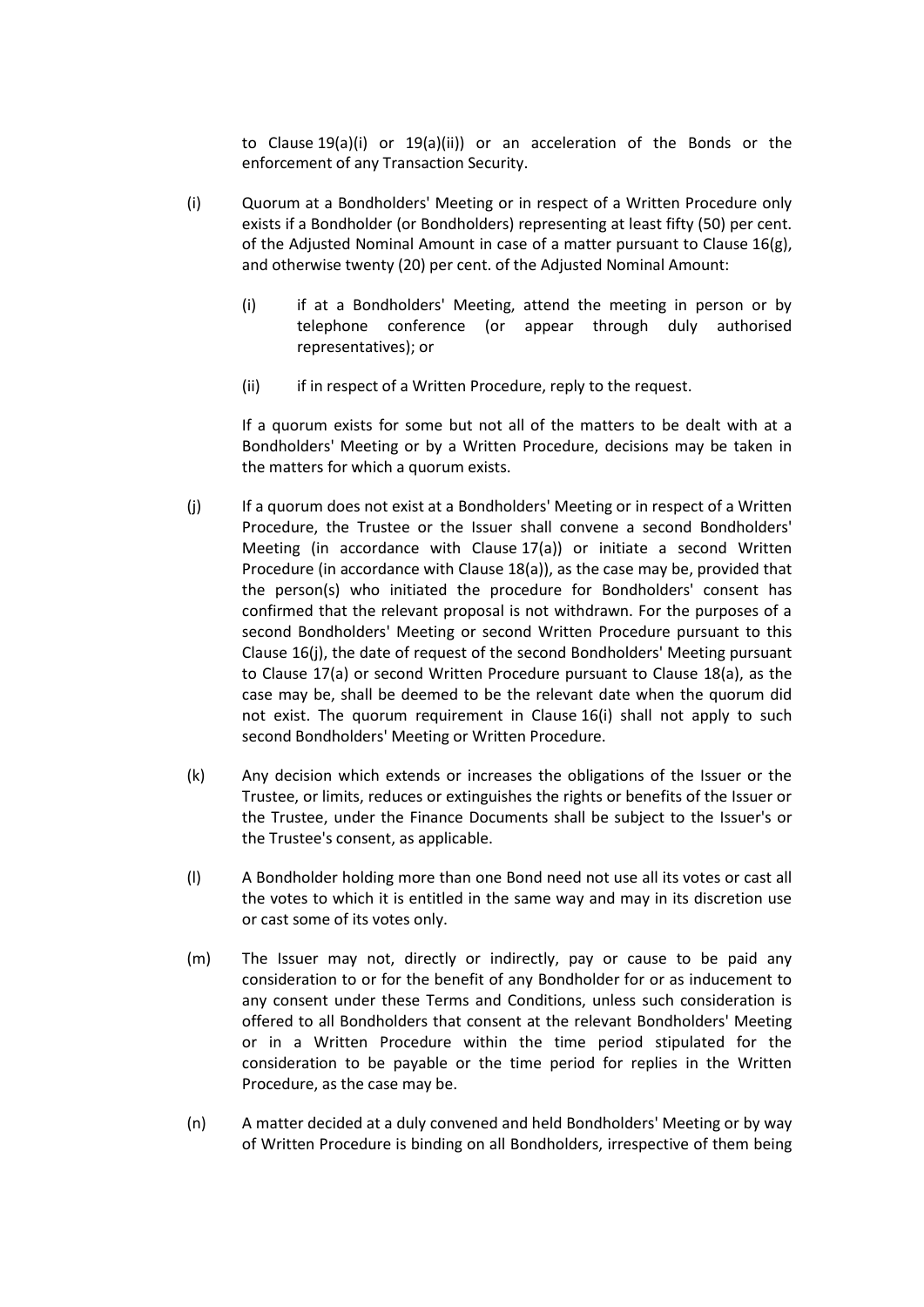present or represented at the Bondholders' Meeting or responding in the Written Procedure. The Bondholders that have not adopted or voted for a decision shall not be liable for any damages that this may cause other Bondholders.

- (o) All reasonable costs and expenses incurred by the Issuer or the Trustee for the purpose of convening a Bondholders' Meeting or for the purpose of carrying out a Written Procedure, including reasonable fees to the Trustee, shall be paid by the Issuer.
- (p) If a decision is to be taken by the Bondholders on a matter relating to the Finance Documents, the Issuer shall promptly at the request of the Trustee provide the Trustee with a certificate specifying the number of Bonds (and the relevant denomination of such Bonds) owned by Group Companies, irrespective of whether such person is directly registered as owner of such Bonds. The Trustee shall not be responsible for the accuracy of such certificate or otherwise be responsible for determining whether a Bond is owned by a Group Company.
- <span id="page-30-3"></span>(q) Information about decisions taken at a Bondholders' Meeting or by way of a Written Procedure shall promptly be sent by notice to the Bondholders and be published on the websites of the Issuer and the Trustee, provided that a failure to do so shall not invalidate any decision made or voting result achieved. The minutes from the relevant Bondholders' Meeting or Written Procedure shall at the request of a Bondholder be sent to it by the Issuer or the Trustee, as applicable.

## <span id="page-30-1"></span><span id="page-30-0"></span>**17. Bondholders' Meeting**

- (a) The Trustee shall convene a Bondholders' Meeting as soon as practicable and in any event no later than ten (10) Business Days after receipt of a valid request from the Issuer or the Bondholder(s) (or such later date as may be necessary for technical or administrative reasons) by sending a notice thereof to each person who is registered as a Bondholder on a date selected by the Trustee which falls no more than five (5) Business Days prior to the date on which the notice is sent.
- <span id="page-30-2"></span>(b) The notice pursuant to Clause [17\(a\)](#page-30-1) shall include (i) time for the meeting, (ii) place for the meeting, (iii) agenda for the meeting (including each request for a decision by the Bondholders), (iv) the day on which a person must be a Bondholder in order to exercise Bondholders' rights at the Bondholders' Meeting, and (v) a form of power of attorney. Only matters that have been included in the notice may be resolved upon at the Bondholders' Meeting. Should prior notification by the Bondholders be required in order to attend the Bondholders' Meeting, such requirement shall be included in the notice.
- (c) The Bondholders' Meeting shall be held no earlier than ten (10) Business Days and no later than thirty (30) Business Days after the effective date of the notice.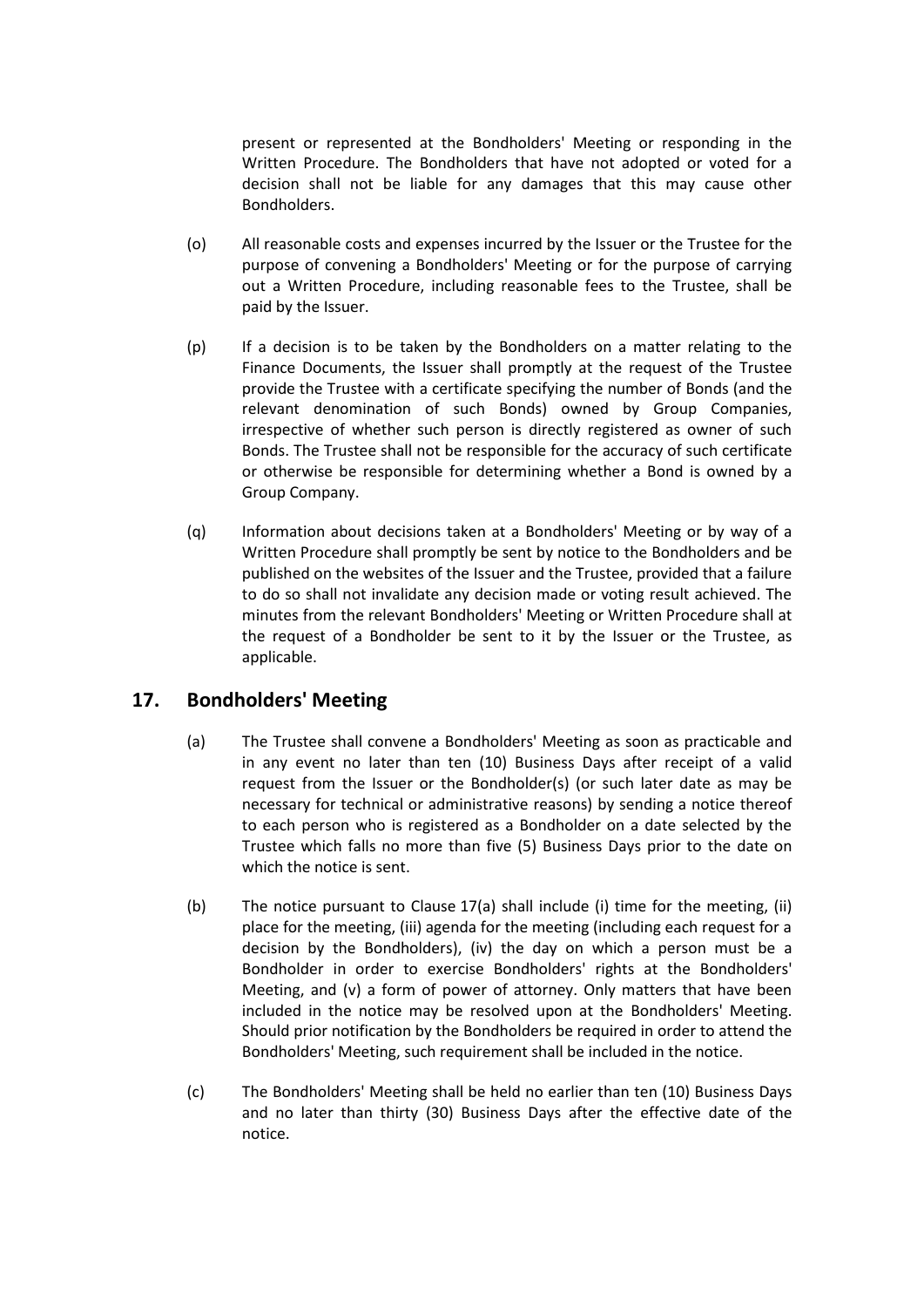(d) Without amending or varying these Terms and Conditions, the Trustee may prescribe such further regulations regarding the convening and holding of a Bondholders' Meeting as the Trustee may deem appropriate. Such regulations may include a possibility for Bondholders to vote without attending the meeting in person.

## <span id="page-31-2"></span><span id="page-31-0"></span>**18. Written Procedure**

- (a) The Trustee shall instigate a Written Procedure as soon as practicable and in any event no later than ten (10) Business Days after receipt of a valid request from the Issuer or the Bondholder(s) (or such later date as may be necessary for technical or administrative reasons) by sending a communication to each person who is registered as a Bondholder on a date selected by the Trustee which falls no more than five (5) Business Days prior to the date on which the communication is sent.
- <span id="page-31-3"></span>(b) A communication pursuant to Clause [18\(a\)](#page-31-2) shall include (i) each request for a decision by the Bondholders, (ii) a description of the reasons for each request, (iii) a specification of the Business Day on which a person must be registered as a Bondholder in order to be entitled to exercise voting rights, (iv) instructions and directions on where to receive a form for replying to the request (such form to include an option to vote yes or no for each request) as well as a form of power of attorney, and (v) the stipulated time period within which the Bondholder must reply to the request (such time period to last at least ten (10) Business Days and not longer than thirty (30) Business Days from the effective date of the communication pursuant to Clause [18\(a\)\)](#page-31-2). If the voting is to be made electronically, instructions for such voting shall be included in the communication.
- (c) When consents from Bondholders representing the requisite majority of the total Adjusted Nominal Amount pursuant to Clauses [16\(g\)](#page-28-0) and [16\(h\)](#page-28-1) have been received in a Written Procedure, the relevant decision shall be deemed to be adopted pursuant to Clause [16\(g\)](#page-28-0) o[r 16\(h\),](#page-28-1) as the case may be, even if the time period for replies in the Written Procedure has not yet expired.

## <span id="page-31-6"></span><span id="page-31-1"></span>**19. Amendments and Waivers**

- <span id="page-31-5"></span><span id="page-31-4"></span>(a) The Issuer and the Trustee (acting on behalf of the Bondholders) may agree to amend the Finance Documents or waive any provision in a Finance Document, provided that:
	- (i) such amendment or waiver is not detrimental to the interest of the Bondholders, or is made solely for the purpose of rectifying obvious errors and mistakes;
	- (ii) such amendment or waiver is required by applicable law, a court ruling or a decision by a relevant authority; or
	- (iii) such amendment or waiver has been duly approved by the Bondholders in accordance with Clause [16](#page-27-0) (*[Decisions by Bondholders](#page-27-0)*).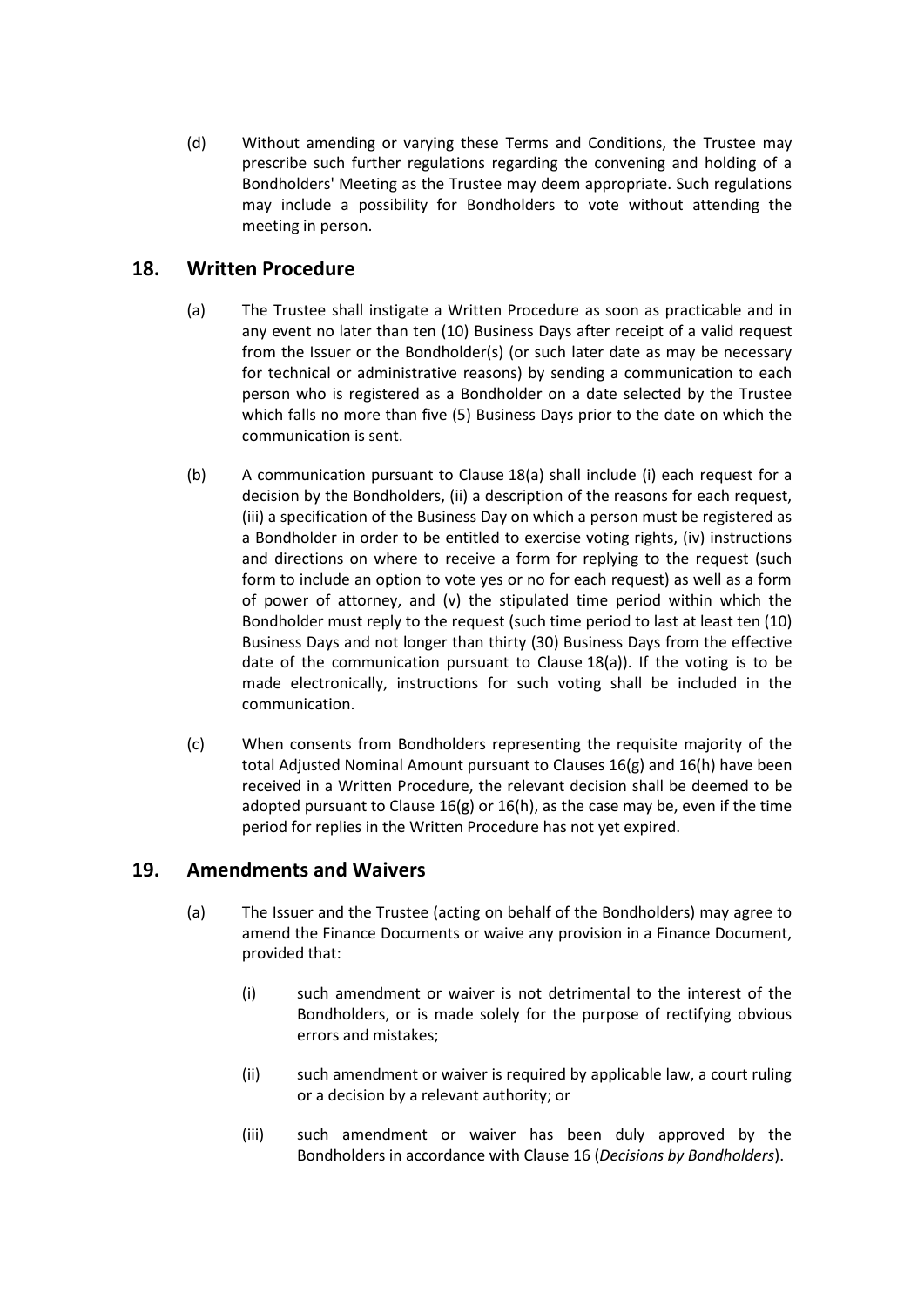- <span id="page-32-4"></span>(b) The Trustee shall promptly notify the Bondholders of any amendments or waivers made in accordance with Clause [19\(a\),](#page-31-6) setting out the date from which the amendment or waiver will be effective, and ensure that any amendments to the Finance Documents are published in the manner stipulated in Clause [12.3](#page-21-1) (*Information among the Bondholders*). The Issuer shall ensure that any amendments to the Finance Documents are duly registered with the relevant CSD and each other relevant organisation or authority (to the extent such registration is possible in accordance with the rules of each CSD).
- (c) An amendment to the Finance Documents shall take effect on the date determined by the Bondholders Meeting, in the Written Procedure or by the Trustee, as the case may be.

## <span id="page-32-0"></span>**20. Appointment and Replacement of the Trustee**

### <span id="page-32-2"></span><span id="page-32-1"></span>**20.1 Appointment of the Trustee**

- (a) By subscribing for Bonds, each initial Bondholder appoints the Trustee to act as its Trustee in all matters relating to the Bonds and the Finance Documents, and authorises the Trustee to act on its behalf (without first having to obtain its consent, unless such consent is specifically required by these Terms and Conditions) in any legal or arbitration proceedings relating to the Bonds held by such Bondholder, including the winding-up, dissolution, liquidation, company reorganisation (Sw. *företagsrekonstruktion*) or bankruptcy (Sw. *konkurs*) (or its equivalent in any other jurisdiction) of the Issuer including any legal or arbitration proceeding relating to the perfection, preservation, protection or enforcement of the Transaction Security.
- (b) By acquiring Bonds, each subsequent Bondholder confirms the appointment and authorisation for the Trustee to act on its behalf, as set out in Clause [20.1](#page-32-1)[\(a\).](#page-32-2)
- <span id="page-32-3"></span>(c) Each Bondholder shall immediately upon request provide the Trustee with any such documents, including a written power of attorney (in form and substance satisfactory to the Trustee), that the Trustee deems necessary for the purpose of exercising its rights and/or carrying out its duties under the Finance Documents. The Trustee is under no obligation to represent a Bondholder which does not comply with such request.
- (d) The Issuer shall promptly upon request provide the Trustee with any documents and other assistance (in form and substance satisfactory to the Trustee), that the Trustee deems necessary for the purpose of exercising its rights and/or carrying out its duties under the Finance Documents.
- (e) The Trustee is entitled to fees for its work and to be indemnified for costs, losses and liabilities on the terms set out in the Finance Documents and the Agency Agreement and the Trustee's obligations as Trustee under the Finance Documents are conditioned upon the due payment of such fees and indemnifications.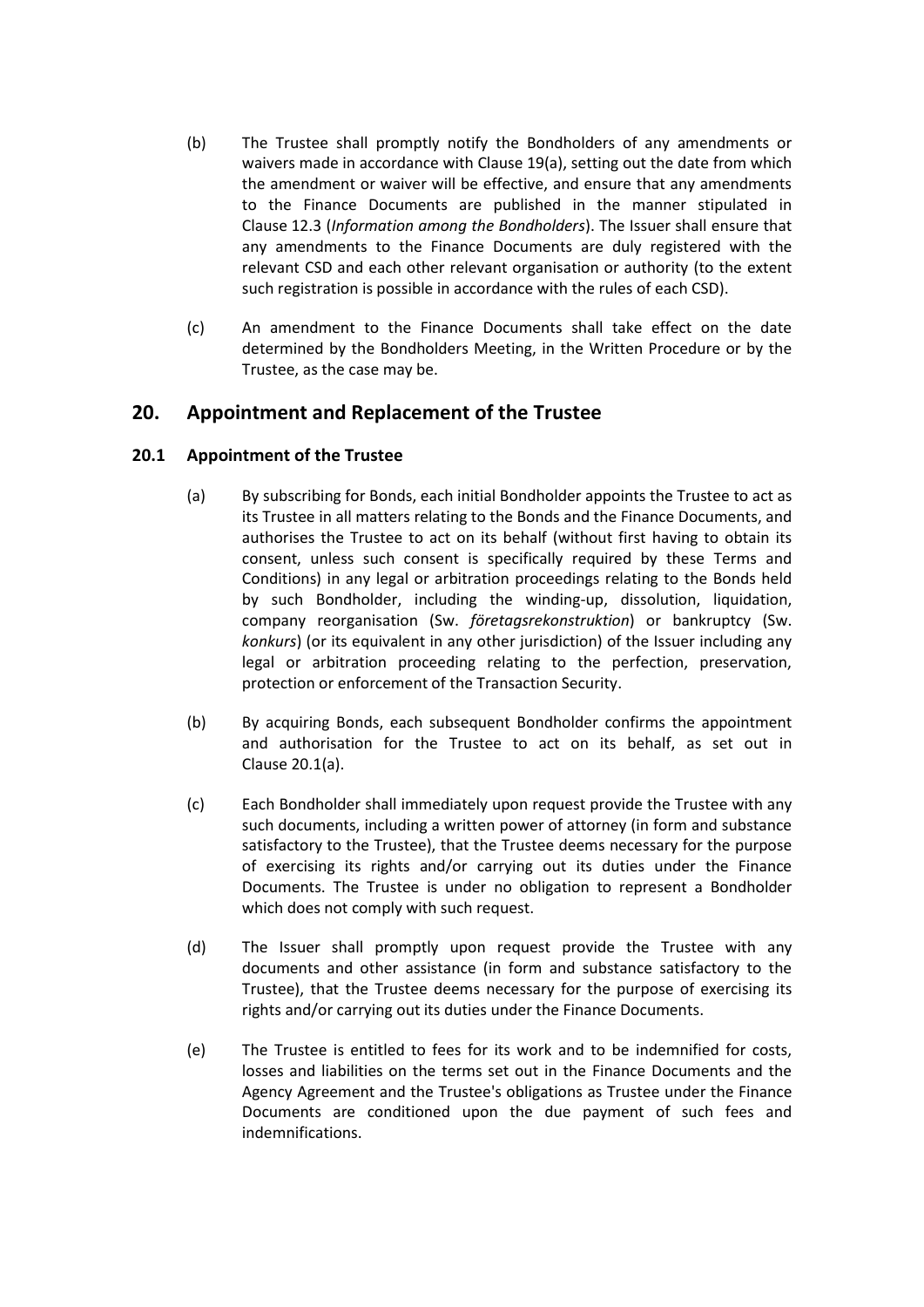(f) The Trustee may act as Trustee or trustee for several issues of securities issued by or relating to the Issuer and other Group Companies notwithstanding potential conflicts of interest.

### **20.2 Duties of the Trustee**

- (a) The Trustee shall represent the Bondholders in accordance with the Finance Documents, and, where relevant, in relation to instructions to the Trustee to enforce the Transaction Security on behalf of the Bondholders. Except as specified in Clause [4.2](#page-13-0) (*[Disbursement of the Net Proceeds from the Initial](#page-13-0)* [Bonds\)](#page-13-0) the Trustee is not responsible for the execution or enforceability of the Finance Documents.
- (b) When acting in accordance with the Finance Documents, the Trustee is always acting with binding effect on behalf of the Bondholders. The Trustee shall carry out its duties under the Finance Documents in a reasonable, proficient and professional manner, with reasonable care and skill.
- (c) The Trustee is entitled to delegate its duties to other professional parties, but the Trustee shall remain liable for the actions of such parties under the Finance Documents.
- (d) The Trustee shall treat all Bondholders equally and, when acting pursuant to the Finance Documents, act with regard only to the interests of the Bondholders and shall not be required to have regard to the interests or to act upon or comply with any direction or request of any other person, other than as explicitly stated in the Finance Documents.
- <span id="page-33-0"></span>(e) The Trustee is entitled to engage external experts when carrying out its duties under the Finance Documents. The Issuer shall on demand by the Trustee pay all reasonable costs for external experts engaged after the occurrence of an Event of Default, or for the purpose of investigating or considering (i) an event which the Trustee reasonably believes is or may lead to an Event of Default or (ii) a matter relating to the Issuer which the Trustee reasonably believes may be detrimental to the interests of the Bondholders under the Finance Documents. Any compensation for damages or other recoveries received by the Trustee from external experts engaged by it for the purpose of carrying out its duties under the Finance Documents shall be distributed in accordance with Clause [15](#page-26-0) (*[Distribution of Proceeds](#page-26-0)*).
- (f) The Trustee shall, as applicable, enter into agreements with each CSD, and comply with such agreement and the relevant CSD Regulations applicable to the Trustee, as may be necessary in order for the Trustee to carry out its duties under the Finance Documents.
- (g) Notwithstanding any other provision of the Finance Documents to the contrary, the Trustee is not obliged to do or omit to do anything if it would or might in its reasonable opinion constitute a breach of any law or regulation.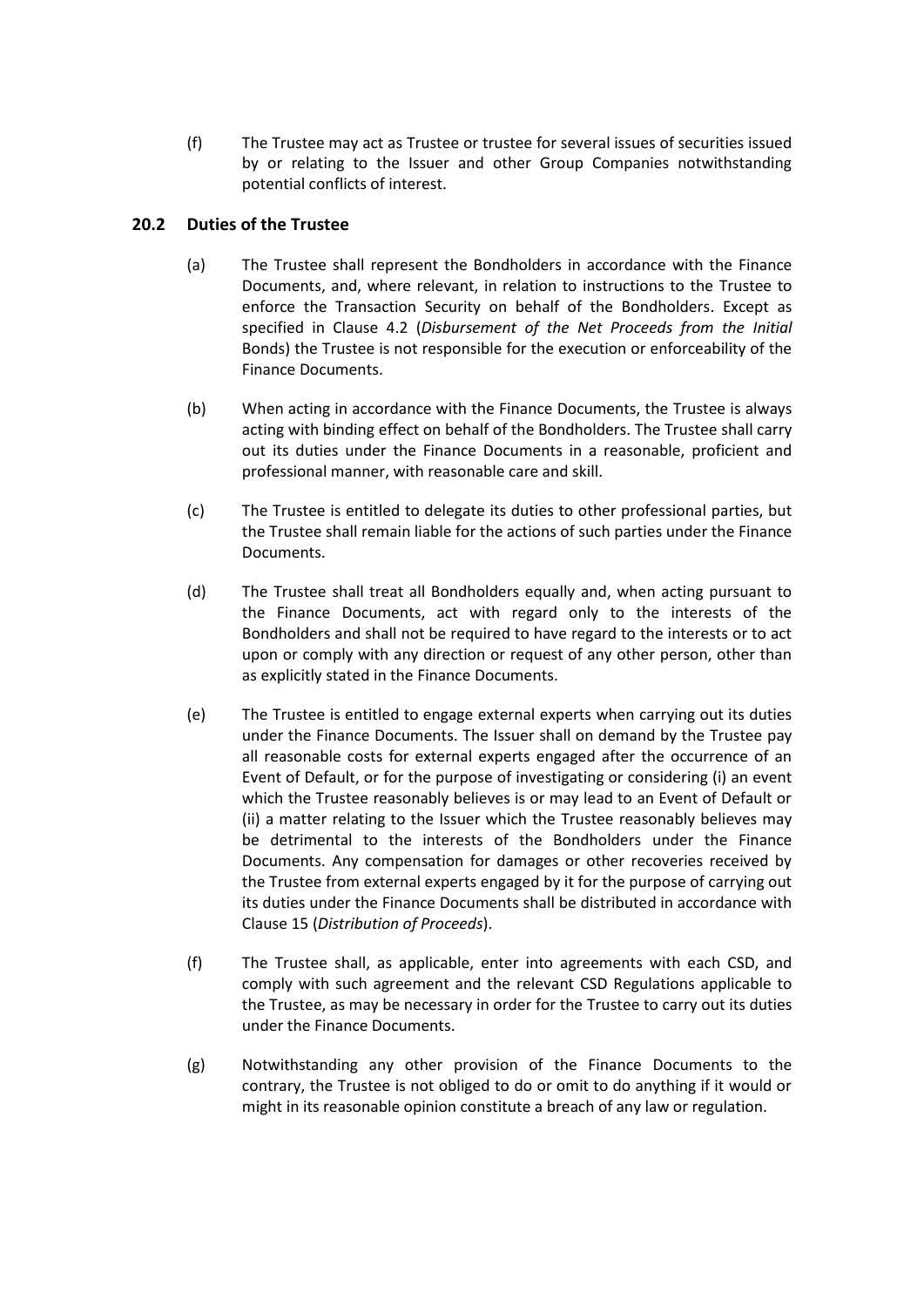- <span id="page-34-0"></span>(h) If in the Trustee's reasonable opinion the cost, loss or liability which it may incur (including reasonable fees to the Trustee) in complying with instructions of the Bondholders, or taking any action at its own initiative, will not be covered by the Issuer, the Trustee may refrain from acting in accordance with such instructions, or taking such action, until it has received such indemnities (or adequate Security has been provided therefore) as it may reasonably require.
- <span id="page-34-2"></span>(i) The Trustee shall give a notice to the Bondholders (i) before it ceases to perform its obligations under the Finance Documents by reason of the nonpayment by the Issuer of any fee or indemnity due to the Trustee under the Finance Documents or (ii) if it refrains from acting for any reason described in Clause [20.2\(h\).](#page-34-0)

## **20.3 Limited liability for the Trustee**

- (a) The Trustee will not be liable to the Bondholders for damage or loss caused by any action taken or omitted by it under or in connection with any Finance Document, unless directly caused by its negligence or wilful misconduct. The Trustee shall never be responsible for indirect loss.
- (b) The Trustee shall not be considered to have acted negligently if it has acted in accordance with advice from or opinions of reputable external experts engaged by the Trustee or if the Trustee has acted with reasonable care in a situation when the Trustee considers that it is detrimental to the interests of the Bondholders to delay the action in order to first obtain instructions from the Bondholders.
- (c) The Trustee shall not be liable for any delay (or any related consequences) in crediting an account with an amount required pursuant to the Finance Documents to be paid by the Trustee to the Bondholders, provided that the Trustee has taken all necessary steps as soon as reasonably practicable to comply with the regulations or operating procedures of any recognised clearing or settlement system used by the Trustee for that purpose.
- (d) The Trustee shall have no liability to the Bondholders for damage caused by the Trustee acting in accordance with instructions of the Bondholders given in accordance with Clause [16](#page-27-0) (*[Decisions by Bondholders](#page-27-0)*) or a demand by Bondholders given pursuant to Clause [14.10.](#page-25-1)
- (e) Any liability towards the Issuer which is incurred by the Trustee in acting under, or in relation to, the Finance Documents shall not be subject to set-off against the obligations of the Issuer to the Bondholders under the Finance Documents.

#### <span id="page-34-1"></span>**20.4 Replacement of the Trustee**

(a) Subject to Clause [20.4\(f\),](#page-35-1) the Trustee may resign by giving notice to the Issuer and the Bondholders, in which case the Bondholders shall appoint a successor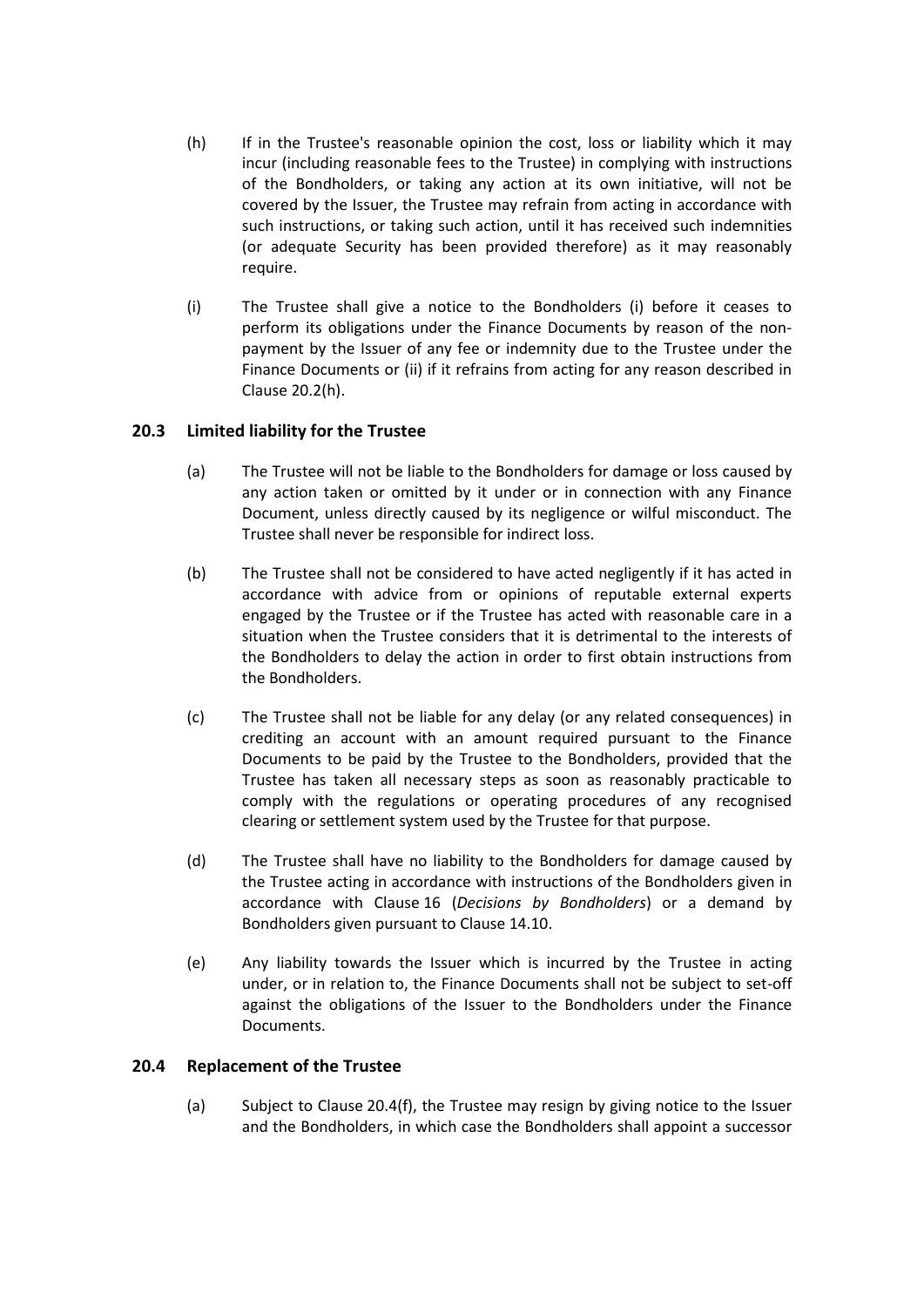Trustee at a Bondholders' Meeting convened by the retiring Trustee or by way of Written Procedure initiated by the retiring Trustee.

- (b) Subject to Clause [20.4\(f\),](#page-35-1) if the Trustee is Insolvent, the Trustee shall be deemed to resign as Trustee with immediate effect and the Issuer shall within ten (10) Business Days appoint a successor Trustee which shall be an independent financial institution or other reputable company which regularly acts as Trustee under debt issuances.
- <span id="page-35-0"></span>(c) A Bondholder (or Bondholders) representing at least ten (10) per cent. of the Adjusted Nominal Amount may, by notice to the Issuer (such notice may only be validly given by a person who is a Bondholder on the Business Day immediately following the day on which the notice is received by the Issuer and shall, if given by several Bondholders, be given by them jointly), require that a Bondholders' Meeting is held for the purpose of dismissing the Trustee and appointing a new Trustee. The Issuer may, at a Bondholders' Meeting convened by it or by way of Written Procedure initiated by it, propose to the Bondholders that the Trustee be dismissed and a new Trustee appointed.
- (d) If the Bondholders have not appointed a successor Trustee within ninety (90) days after (i) the earlier of the notice of resignation was given or the resignation otherwise took place or (ii) the Trustee was dismissed through a decision by the Bondholders, the Issuer shall appoint a successor Trustee which shall be an independent financial institution or other reputable company which regularly acts as Trustee under debt issuances.
- (e) The retiring Trustee shall, at its own cost, make available to the successor Trustee such documents and records and provide such assistance as the successor Trustee may reasonably request for the purposes of performing its functions as Trustee under the Finance Documents.
- <span id="page-35-1"></span>(f) The Trustee's resignation or dismissal shall only take effect upon the appointment of a successor Trustee and acceptance by such successor Trustee of such appointment and the execution of all necessary documentation to effectively substitute the retiring Trustee.
- (g) Upon the appointment of a successor, the retiring Trustee shall be discharged from any further obligation in respect of the Finance Documents but shall remain entitled to the benefit of the Finance Documents and remain liable under the Finance Documents in respect of any action which it took or failed to take whilst acting as Trustee. Its successor, the Issuer and each of the Bondholders shall have the same rights and obligations amongst themselves under the Finance Documents as they would have had if such successor had been the original Trustee.
- (h) In the event that there is a change of the Trustee in accordance with this Clause [20.4](#page-34-1) (*[Replacement of the Trustee](#page-34-1)*), the Issuer shall execute such documents and take such actions as the new Trustee may reasonably require for the purpose of vesting in such new Trustee the rights, powers and obligation of the Trustee and releasing the retiring Trustee from its further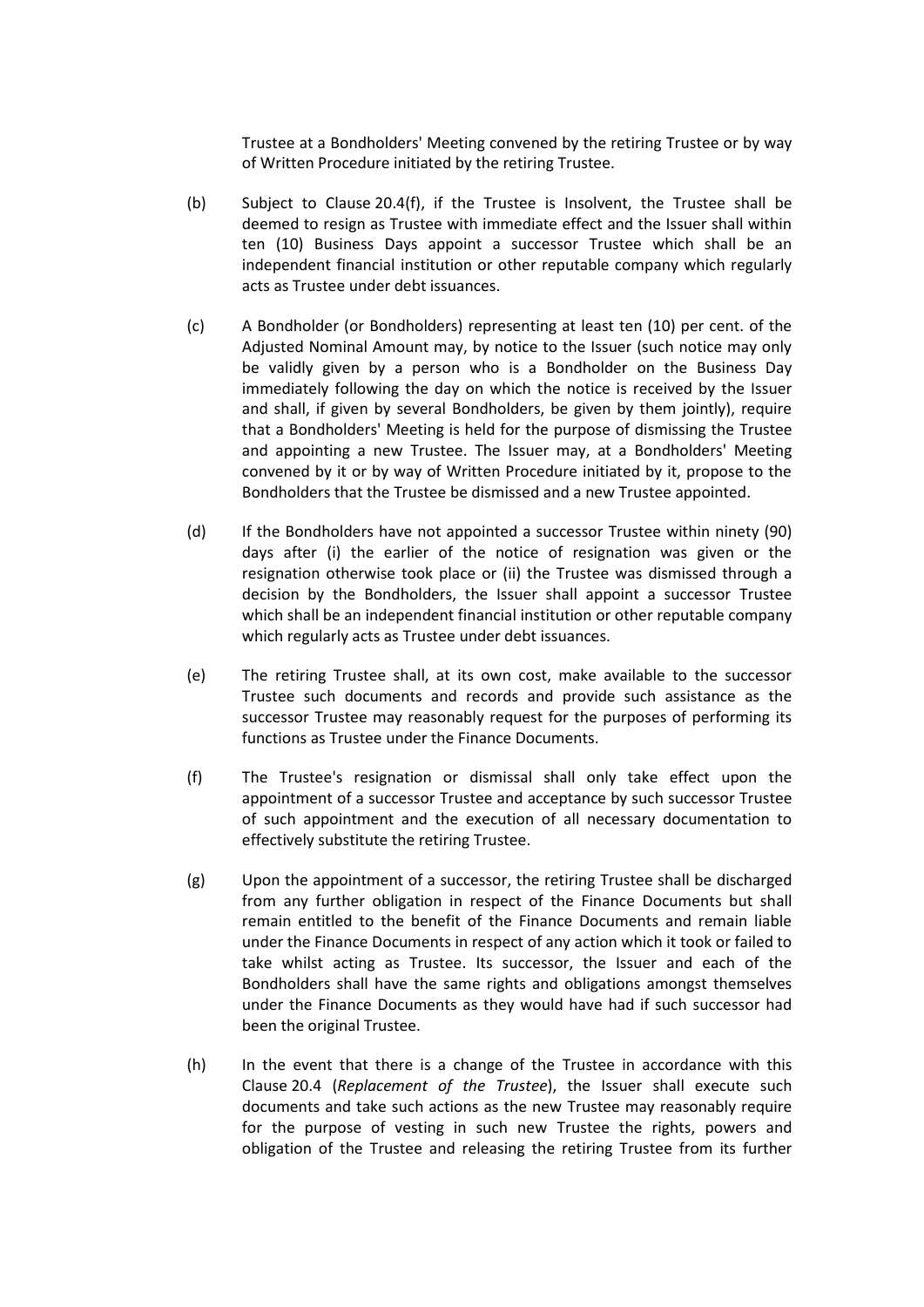obligations under the Finance Documents. Unless the Issuer and the new Trustee agree otherwise, the new Trustee shall be entitled to the same fees and the same indemnities as the retiring Trustee.

## <span id="page-36-0"></span>**21. Appointment and Replacement of the CSD Agent**

- (a) The Issuer appoints the CSD Agent to manage certain specified tasks under these Terms and Conditions and in accordance with the legislation, rules and regulations applicable to and/or issued by the CSD and relating to the Bonds.
- (b) The CSD Agent may retire from its assignment or be dismissed by the Issuer, provided that the Issuer has approved that a commercial bank or securities institution approved by the CSD accedes as new CSD Agent at the same time as the old CSD Agent retires or is dismissed. If the CSD Agent is Insolvent, the Issuer shall immediately appoint a new CSD Agent, which shall replace the old CSD Agent as CSD Agent in accordance with these Terms and Conditions.

## <span id="page-36-1"></span>**22. Appointment and Replacement of the CSD**

- (a) The Issuer has appointed each CSD to manage certain tasks under these Terms and Conditions and in accordance with the CSD Regulations and the other regulations applicable to the Bonds.
- (b) Each CSD may retire from its assignment or be dismissed by the Issuer, provided that the Issuer has effectively appointed a replacement CSD that accedes as CSD at the same time as the old CSD retires or is dismissed and provided also that the replacement does not have a negative effect on any Bondholder. The replacing CSD must be authorised to professionally conduct clearing operations and be authorised as a central securities depository in accordance with applicable law.

## <span id="page-36-2"></span>**23. No Direct Actions by Bondholders**

- (a) A Bondholder may not take any steps whatsoever against the Issuer or with respect to the Transaction Security to enforce or recover any amount due or owing to it pursuant to the Finance Documents, or to initiate, support or procure the winding-up, dissolution, liquidation, company reorganisation (Sw. *företagsrekonstruktion*) or bankruptcy (Sw. *konkurs*) (or its equivalent in any other jurisdiction) of the Issuer in relation to any of the obligations and liabilities of the Issuer under the Finance Documents. Such steps may only be taken by the Trustee.
- (b) Paragraph (a) above shall not apply if the Trustee has been instructed by the Bondholders in accordance with the Finance Documents to take certain actions but fails for any reason to take, or is unable to take (for any reason other than a failure by a Bondholder to provide documents in accordance with Clause [20.1\(c\)\)](#page-32-3), such actions within a reasonable period of time and such failure or inability is continuing. However, if the failure to take certain actions is caused by the non-payment by the Issuer of any fee or indemnity due to the Trustee under the Finance Documents or by any reason described in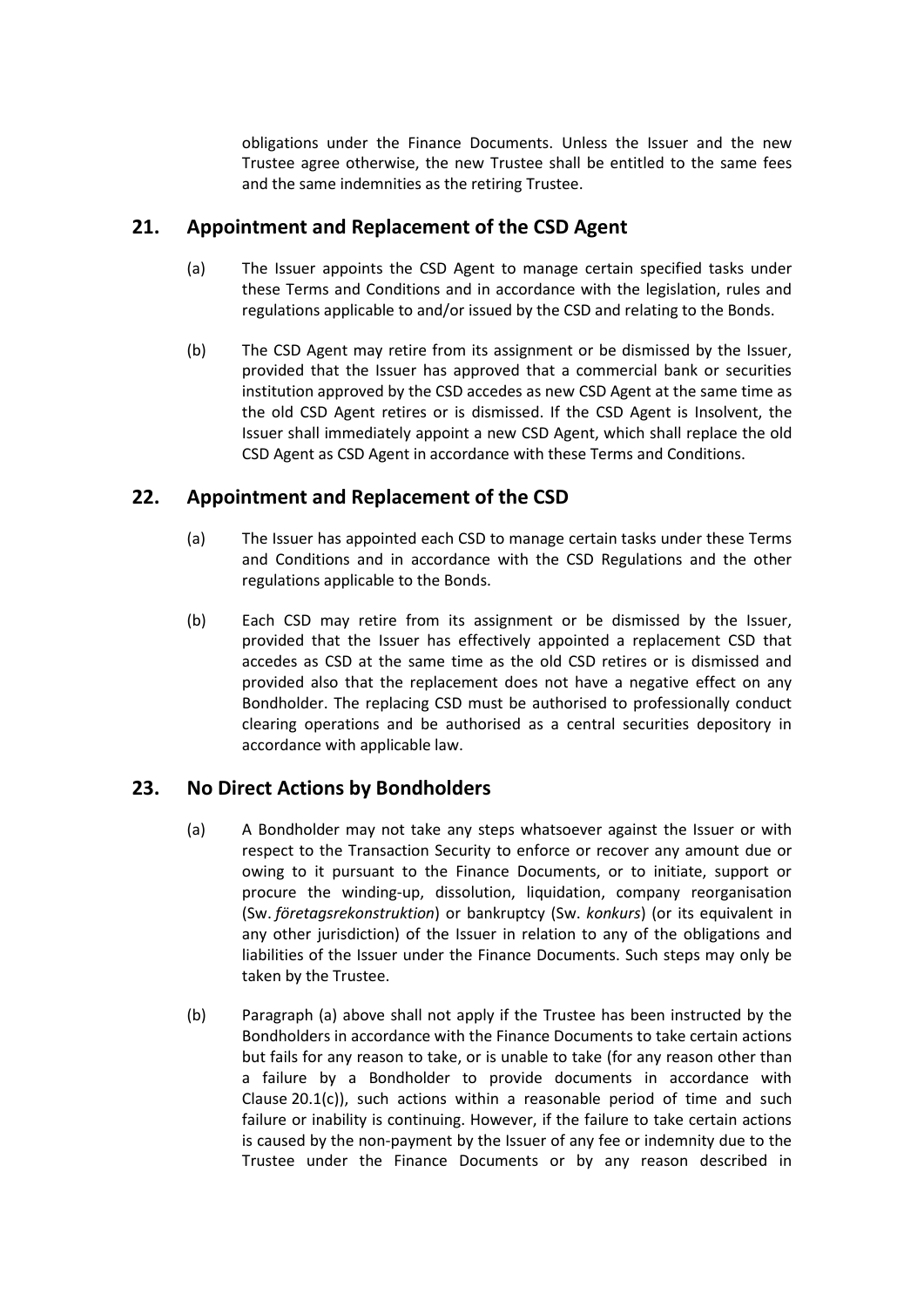Clause [20.2\(h\),](#page-34-0) such failure must continue for at least forty (40) Business Days after notice pursuant to Clause [20.2\(i\)](#page-34-2) before a Bondholder may take any action referred to in paragraph (a) above.

(c) The provisions of paragraph (a) above shall not in any way limit an individual Bondholder's right to claim and enforce payments which are due by the Issuer to some but not all Bondholders.

## <span id="page-37-0"></span>**24. Prescription**

- (a) The right to receive repayment of the principal of the Bonds shall be prescribed and become void ten (10) years from the Redemption Date. The right to receive payment of interest (excluding any capitalised interest) shall be prescribed and become void three (3) years from the relevant due date for payment. The Issuer is entitled to any funds set aside for payments in respect of which the Bondholders' right to receive payment has been prescribed and has become void.
- (b) If a limitation period is duly interrupted in accordance with the Swedish Act on Limitations (Sw. *preskriptionslag (1981:130)*), a new limitation period of ten (10) years with respect to the right to receive repayment of the principal of the Bonds, and of three (3) years with respect to receive payment of interest (excluding capitalised interest) will commence, in both cases calculated from the date of interruption of the limitation period, as such date is determined pursuant to the provisions of the Swedish Act on Limitations.

## <span id="page-37-1"></span>**25. Notices**

### <span id="page-37-2"></span>**25.1 Notices**

- (a) Subject to Clause [25.1](#page-37-2)[\(c\),](#page-38-0) any notice or other communication to be made under or in connection with the Finance Documents:
	- (i) if to the Trustee, shall be given at the address registered with the Swedish Companies Registration Office (Sw. *Bolagsverket*) on the Business Day prior to dispatch or, if sent by email by the Issuer, to the email address notified by the Trustee to the Issuer from time to time;
	- (ii) if to the Issuer, to the following address:

Trinitas Fastigheter AB (publ) Att: Thomas Lakhall Elfvik Rävviken 4 181 90 Lidingö thomas.lakhall@revviken.se

or, if sent by email by the Trustee, to the email address notified by the Issuer to the Trustee from time to time; and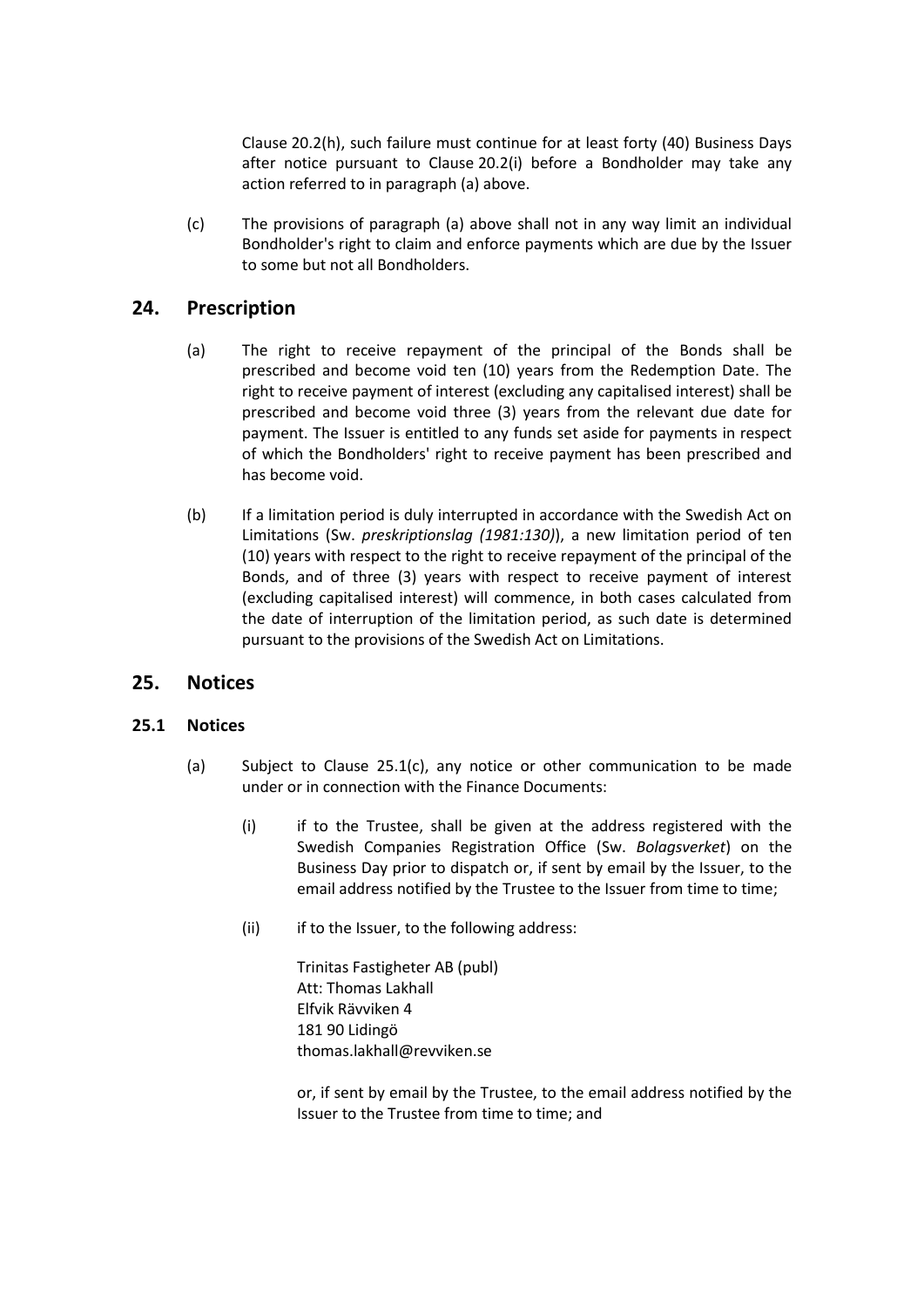- (iii) if to the Bondholders, shall (a) if made by the Trustee, be sent via the CSD with a copy to the Issuer, and (b) if made by the Issuer, be sent via the Trustee, alternatively through the CSD and/or to their addresses as registered with the CSD with a copy to the Trustee. A notice to the Bondholders shall also be published on the websites of the Issuer and the Trustee.
- (b) Any notice or other communication made by one person to another under or in connection with the Finance Documents shall be sent by way of courier, personal delivery (or, in terms of notice or other communication to the Bondholders, delivered through the relevant CSD as set out in (a)(iii) above) or letter and will only be effective, in case of courier or personal delivery, when it has been left at the address specified in Clause 23.1(a) or, in case of letter, three (3) Business Days after being deposited postage prepaid in an envelope addressed to the address specified in Clause 23.1(a) or in case of notice or other communication posted through the relevant CSD, on the date of the message being issued by the relevant CSD.
- <span id="page-38-0"></span>(c) Any notice pursuant to the Finance Documents shall be in English.
- (d) If an Event of Default is continuing, any notice or other communication made by the Trustee to the Issuer under or in connection with the Finance Documents may, provided that the Trustee deems it necessary in order to preserve the Bondholders' rights under the Finance Documents, be sent by email and will be effective on the day of dispatch (unless a delivery failure message was received by the Trustee), save that any notice or other communication sent by email that is sent after 5.00 pm in the place of receipt shall be deemed only to become effective on the following day. Any notice or other communication to be sent by email by the Trustee to the Issuer in accordance with this paragraph (c) shall be sent to the CFO or the CEO of the Issuer, to the email addresses most recently notified by the Issuer to the Trustee.

#### <span id="page-38-1"></span>**25.2 Press releases**

- (a) Any notice that the Issuer or the Trustee shall send to the Bondholders pursuant to Clauses [11.3](#page-18-4) (*Voluntary total redemption (call option)*), [11.4](#page-19-0) (*Mandatory repurchase due to a Change of Control Event (put option)*), [12.1\(a\),](#page-20-1) [12.1\(b\),](#page-20-3) [14.10\(c\),](#page-25-3) [16\(q\),](#page-30-3) [17\(a\),](#page-30-1) [18\(a\)](#page-31-2) an[d 19\(b\)](#page-32-4) shall also be published by way of press release by the Issuer or the Trustee, as applicable.
- (b) In addition to Paragraph (a) above, if any information relating to the Bonds or the Group contained in a notice the Trustee may send to the Bondholders under these Terms and Conditions has not already been made public by way of a press release, the Trustee shall before it sends such information to the Bondholders give the Issuer the opportunity to issue a press release containing such information. If the Issuer does not promptly issue a press release and the Trustee considers it necessary to issue a press release containing such information before it can lawfully send a notice containing such information to the Bondholders, the Trustee shall be entitled to issue such press release.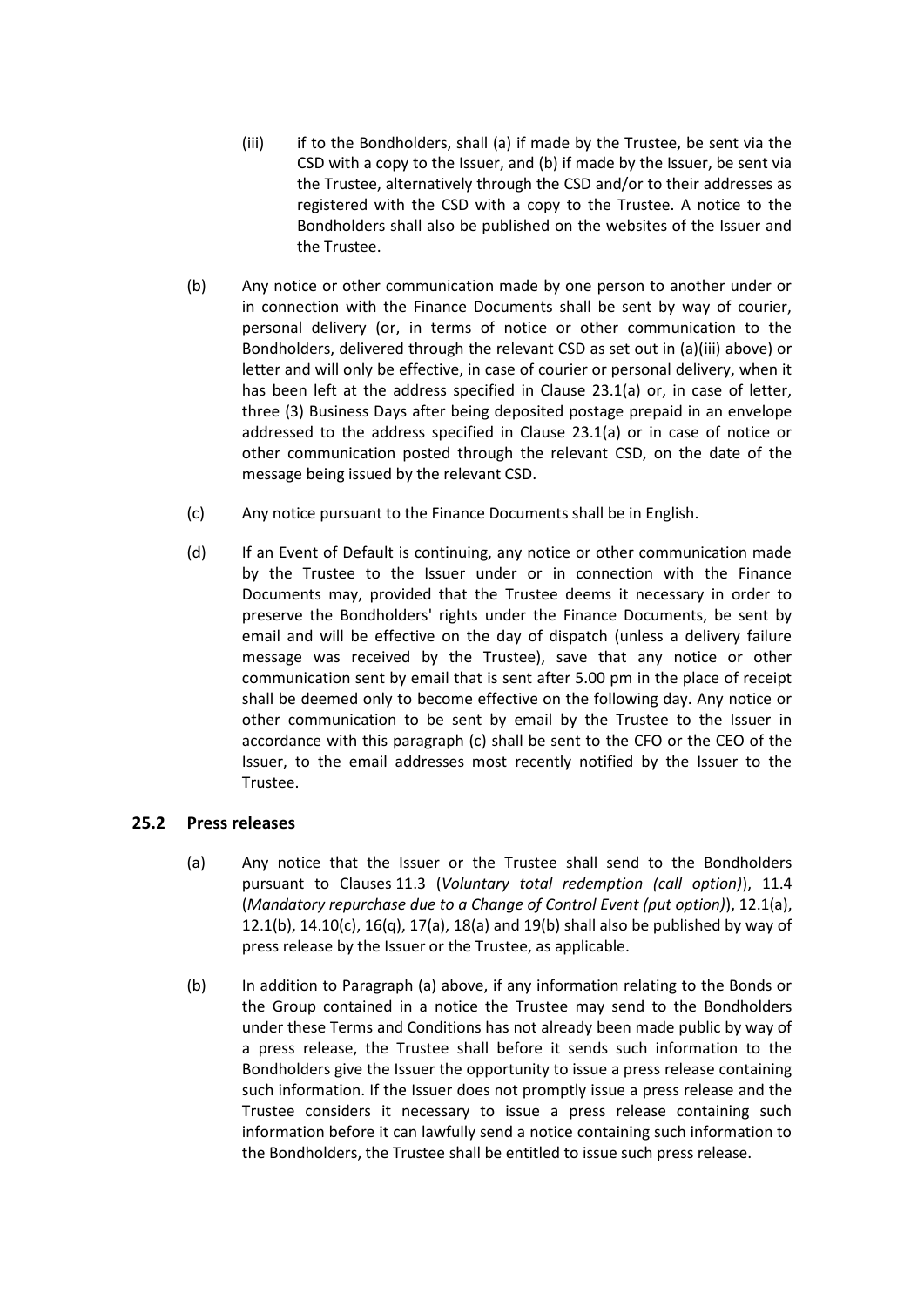## <span id="page-39-2"></span><span id="page-39-0"></span>**26. Force Majeure and Limitation of Liability**

- (a) Neither the Trustee nor the CSD Agent shall be held responsible for any damage arising out of any legal enactment, or any measure taken by a public authority, or war, strike, lockout, boycott, blockade, natural disaster, insurrection, civil commotion, terrorism or any other similar circumstance (a "**Force Majeure Event**"). The reservation in respect of strikes, lockouts, boycotts and blockades applies even if the Trustee or the CSD Agent itself takes such measures, or is subject to such measures.
- (b) The CSD Agent shall not have any liability to the Bondholders if it has observed reasonable care. The CSD Agent shall never be responsible for indirect damage with exception of gross negligence and wilful misconduct.
- (c) Should a Force Majeure Event arise which prevents the Trustee or the CSD Agent from taking any action required to comply with these Terms and Conditions, such action may be postponed until the obstacle has been removed.
- (d) The provisions in this Clause [25.2](#page-38-1) (*[Press releases](#page-38-1)*) apply unless they are inconsistent with the provisions of the Financial Instruments Accounts Act which provisions shall take precedence.

## <span id="page-39-1"></span>**27. Governing Law and Jurisdiction**

- (a) These Terms and Conditions, and any non-contractual obligations arising out of or in connection therewith, shall be governed by and construed in accordance with the laws of Sweden.
- (b) The Issuer submits to the non-exclusive jurisdiction of the City Court of Stockholm (Sw. *Stockholms tingsrätt*).
- (c) Paragraphs (a) and (b) above shall not limit the right of the Trustee (or the Bondholders, as applicable) to take proceedings against the Issuer in any court which may otherwise exercise jurisdiction over the Issuer or any of its assets.
- (d) Notwithstanding the above, the NOK Bonds shall be registered pursuant to Norwegian securities laws and the SEK Bonds and EUR Bonds shall be registered pursuant to Swedish securities law.